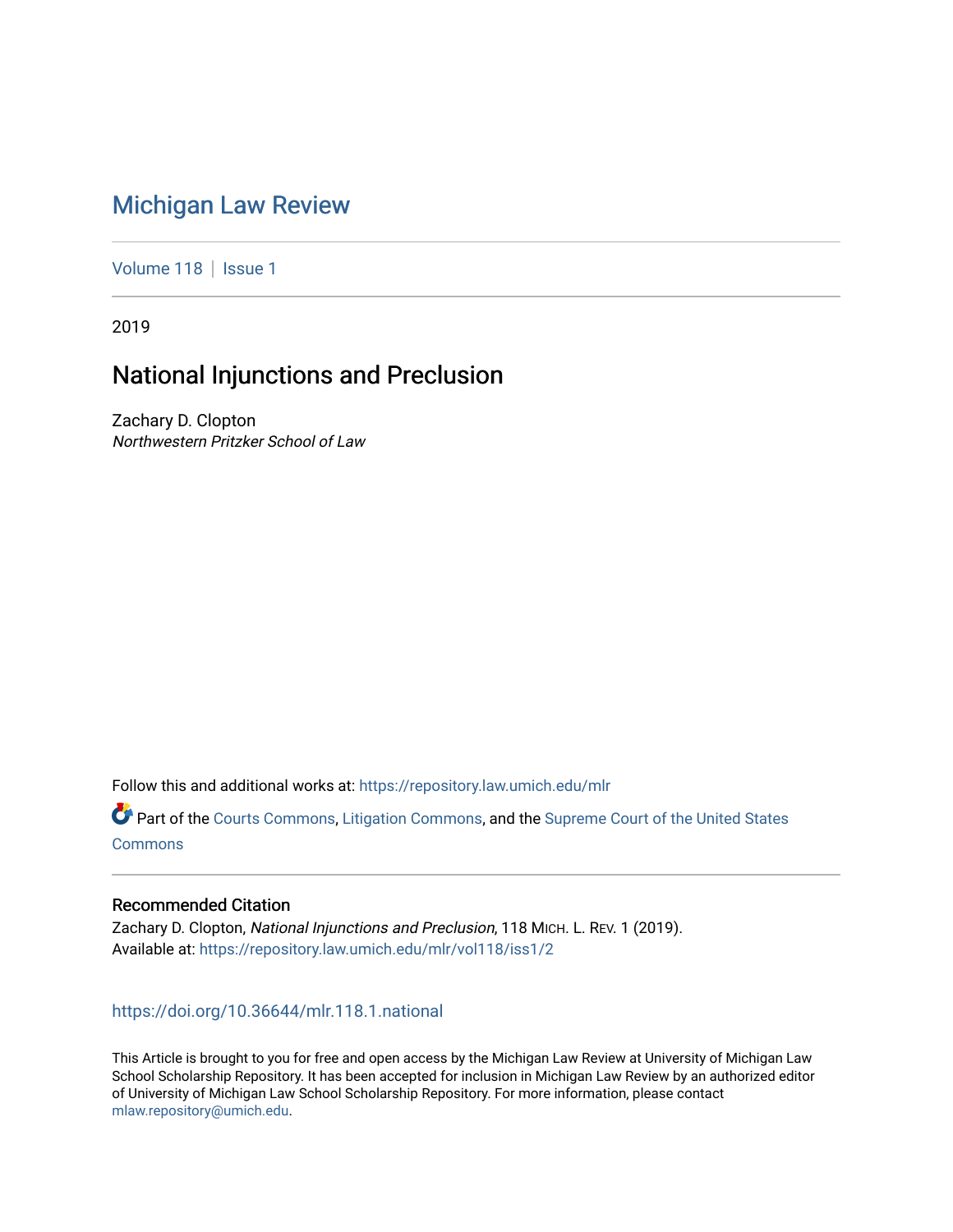# **NATIONAL INJUNCTIONS AND PRECLUSION**

#### Zachary D. Clopton\*

Critics of national injunctions are lining up. Attorney General Jeff Sessions labeled these injunctions "absurd" and "simply unsustainable." Justice Clarence Thomas called them "legally and historically dubious," while Justice Neil Gorsuch mockingly referred to them as "cosmic injunctions." Scholars in leading law reviews have called for their demise. Critics argue that national injunctions encourage forum shopping, unfairly burden the federal government, and depart from the history of equity. They also claim that national injunctions contradict the Supreme Court's decision in United States v. Mendoza to exempt the federal government from offensive nonmutual issue preclusion—a doctrine that permits nonparties to benefit from a prior finding against a party from an earlier case.

Critics are right to identify the connection between national injunctions and nonmutual preclusion. Both of these doctrines describe when judgments can benefit nonparties. But critics are wrong to see Mendoza as an argument against national injunctions. For one thing, the rise of nonmutual preclusion that prompted Mendoza undercuts crucial arguments against national injunctions by offering an alternative explanation for the absence of analogous injunctions in the history of equity. For another, Mendoza was not preordained; instead, it was a highly policy-driven decision. And Mendoza's policy arguments were dubious when it was decided and even more dubious today . Scrutinizing these arguments should make us less comfortable in extending Mendoza to a new context—as the Supreme Court may be poised to do.

Indeed, this Article goes one step further. The Supreme Court or Congress should take advantage of the attention on nonparty relief to reconsider, and overrule, Mendoza . Federal-government litigants do not deserve special treatment with respect to preclusion in every case, and the existing rules of preclusion adequately protect the interests purportedly at stake in Mendoza. Moreover, rejecting Mendoza has feedback effects for the nationalinjunctions debate. Overruling Mendoza would not only reduce the need for national injunctions (because preclusion could do some of the work) but also provide a framework for limiting national injunctions without eliminating

<sup>\*</sup> Professor of Law, Northwestern Pritzker School of Law. Thank you to William Baude, Samuel Bray, Maureen Carroll, Ned Cavanagh, Kevin Clermont, Michael Dorf, Amanda Frost, John Golden, Tara Leigh Grove, Christine Jolls, Jill Lens, Marin Levy, Suzette Malveaux, David Marcus, Michael Morley, Colleen Murphy, James Pfander, Doug Rendleman, Judith Resnik, Henry Smith, Norman Spaulding, A. Benjamin Spencer, Jed Stiglitz, Maggie Wittlin, and Adam Zimmerman, as well as to the Notre Dame Remedies Roundtable, the Junior Federal Courts Workshop, the Civil Procedure Workshop, the Ira C. Rothgerber Jr. Conference on Constitutional Law, and the Yale-Stanford-Harvard Junior Faculty Forum.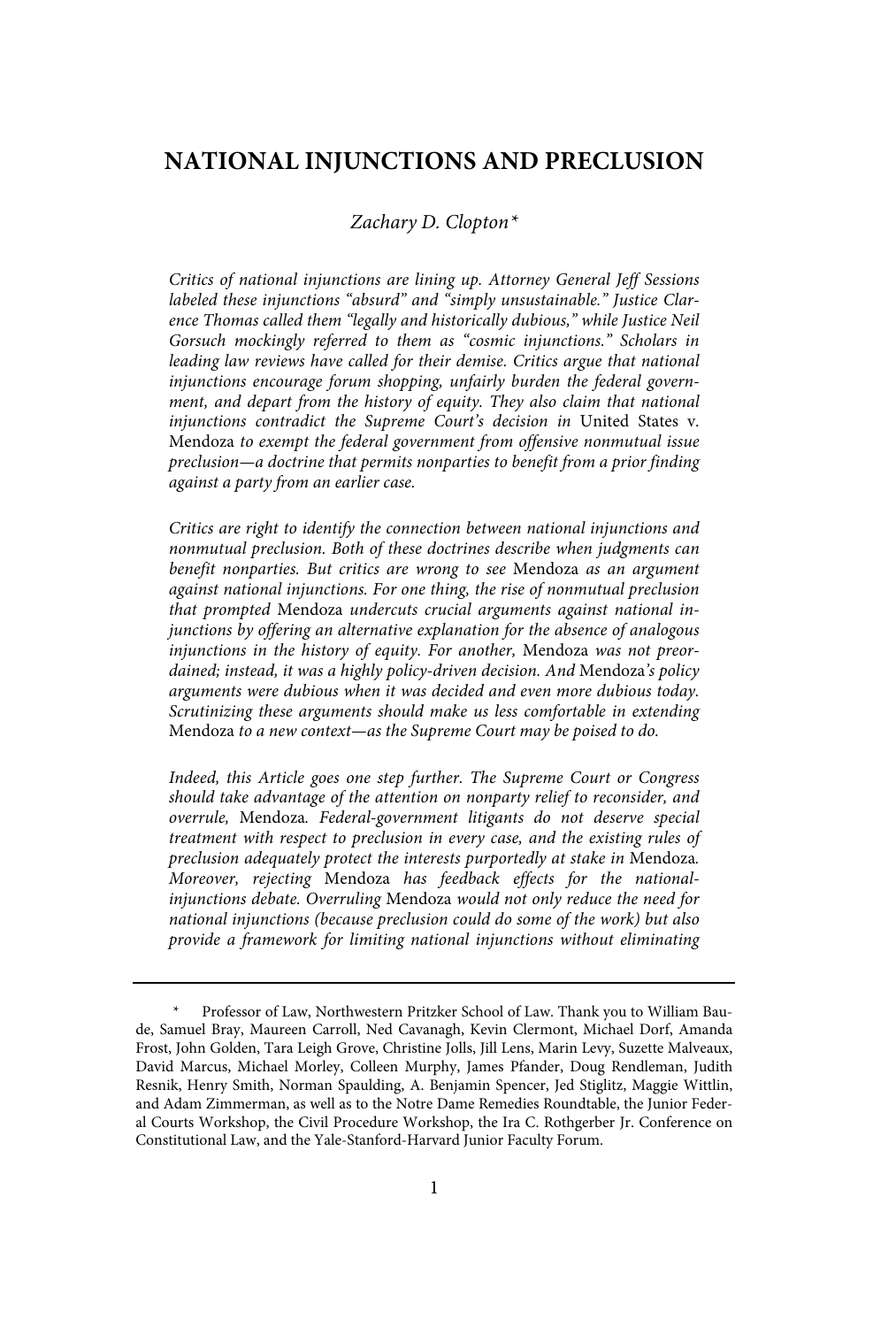them completely. This is especially important given recent decisions that make relying on class actions a tenuous response. More generally, overruling Mendoza would create a system that is fairer to governmental and nongovernmental litigants alike while reaffirming each branch's role in the making of national policy.

#### TABLE OF CONTENTS

| I.  |                                               |  |  |
|-----|-----------------------------------------------|--|--|
|     |                                               |  |  |
|     | $B_{\cdot}$                                   |  |  |
| H.  | RETELLING THE NATIONAL INJUNCTIONS HISTORY 15 |  |  |
|     |                                               |  |  |
|     |                                               |  |  |
| HL. |                                               |  |  |
|     |                                               |  |  |
|     |                                               |  |  |
|     |                                               |  |  |
| IV. |                                               |  |  |
|     |                                               |  |  |
|     |                                               |  |  |
|     |                                               |  |  |

#### INTRODUCTION

The national injunction is a cause célèbre. Sometimes referred to as absent-party, nationwide, universal, global, or cosmic, this remedial tool has attracted attention because it applies to defendants (usually federalgovernment defendants) in their interactions with parties and nonparties alike. <sup>1</sup> Federal district courts have issued national injunctions addressing

<sup>1.</sup> See, e.g., Spencer E. Amdur & David Hausman, Response, Nationwide Injunctions and Nationwide Harm, 131 HARV. L. REV. F. 49 (2017); Samuel L. Bray, Multiple Chancellors: Reforming the National Injunction, 131 HARV. L. REV. 417 (2017); Amanda Frost, In Defense of Nationwide Injunctions, 93 N.Y.U. L. REV. 1065 (2018); Kate Huddleston, Nationwide Injunctions: Venue Considerations, 127 YALE L.J.F. 242 (2017); Suzette M. Malveaux, Response, Class Actions, Civil Rights, and the National Injunction, 131 HARV. L. REV. F. 56 (2017); Michael T. Morley, Nationwide Injunctions, Rule 23(b)(2), and the Remedial Powers of the Lower Courts, 97 B.U. L. REV. 615 (2017); Zayn Siddique, Nationwide Injunctions, 117 COLUM. L. REV. 2095 (2017); Howard M. Wasserman, "Nationwide" Injunctions Are Really "Universal" Injunctions and They Are Never Appropriate, 22 LEWIS & CLARK L. REV. 335 (2018). The term "cosmic injunction" was used by Justice Gorsuch in the oral argument in  $Trump$  v. Hawaii. Transcript of Oral Argument at 73, Trump v. Hawaii, 138 S. Ct. 2392 (2018) (No. 17-965) ("We have this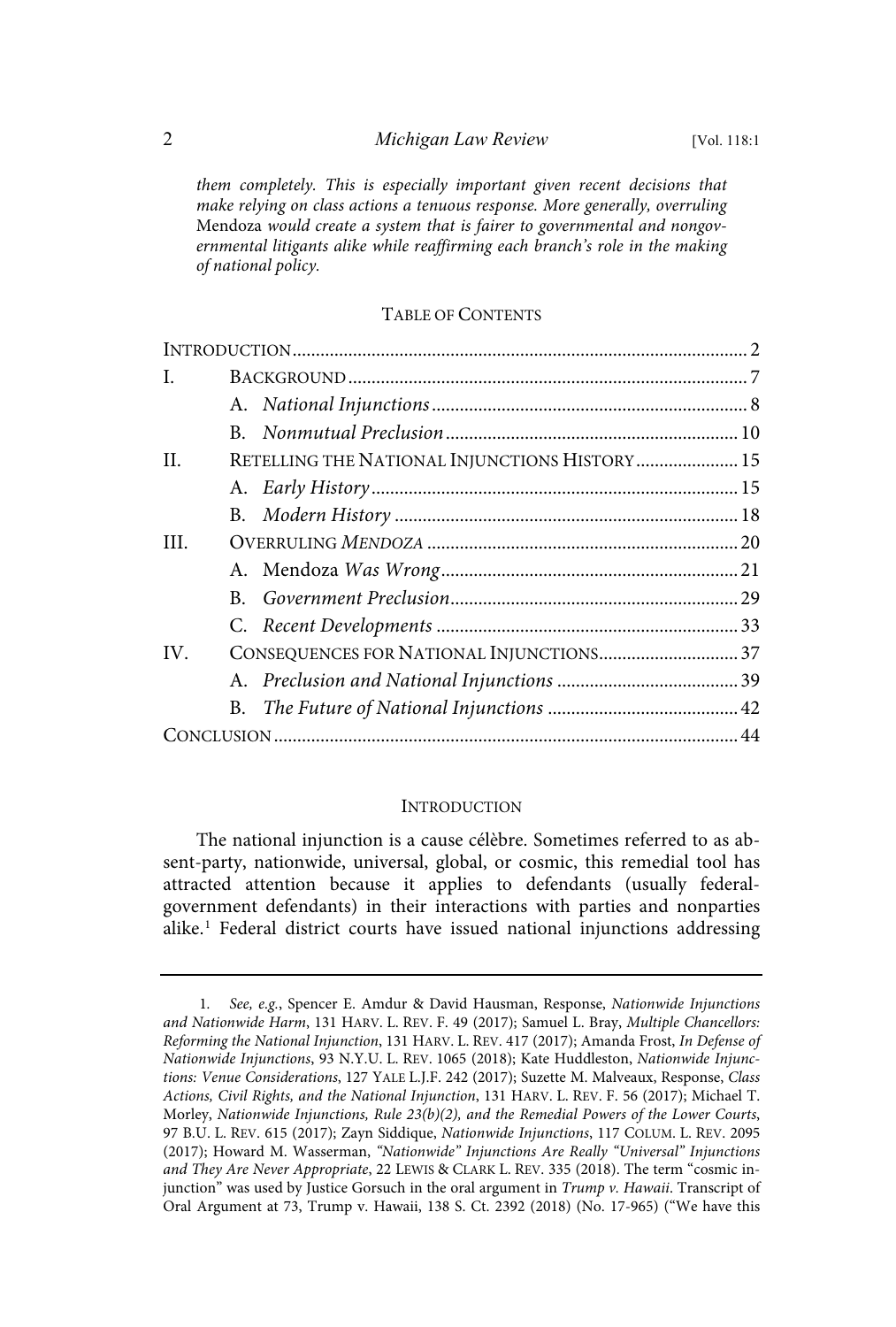high-profile issues including the Travel Ban, sanctuary cities, and more.<sup>2</sup> Commentators have homed in on the national injunction as a target of criticism. Leading the way, Samuel Bray argued in the Harvard Law Review that the national injunction is inconsistent with the history of equity, and he called for a strict party-based limit on injunctive relief. <sup>3</sup> Concurring in the Travel Ban case, Justice Thomas adopted Bray's position and called for an end to national injunctions. <sup>4</sup> Other scholars have criticized national injunctions, while a few have stepped up in their defense.<sup>5</sup>

Both critics and defenders of national injunctions have acknowledged the connection between these injunctions and the law of preclusion.<sup>6</sup> In particular, critics of national injunctions have argued that granting an injunction against the federal government that protects nonparties would be contrary to the Supreme Court's decision in United States v. Mendoza.<sup>7</sup> That 1984 decision held that the federal government is exempt from the doctrine of offensive nonmutual issue preclusion<sup>8</sup>—a doctrine that permits plaintiffs to invoke a prior adjudication in a subsequent action even though they were not parties to the original suit.<sup>9</sup> Because *Mendoza* says that a nonparty cannot get the preclusive benefit of a prior adjudication against the federal government, critics argue that the same nonparty should not get the remedial benefit of a national injunction against the federal government either. <sup>10</sup> Proponents of national injunctions, meanwhile, take pains to distinguish the national injunction from Mendoza's requirement of mutuality.<sup>11</sup>

While scholars of national injunctions are right to see the connection to nonmutual preclusion, they have failed to appreciate the consequences of that interaction. A fuller evaluation of the relationship between national in-

- 3. See Bray, supra note 1, at 420.
- 4. Trump v. Hawaii, 138 S. Ct. at 2424-29 (Thomas, J., concurring).
- 5. See supra note 1 (collecting sources).

8. See Mendoza, 464 U.S. at 158 ("[W]e agree with the government that . . . nonmutual offensive collateral estoppel is not to be extended to the United States.").

9. See Parklane Hosiery Co. v. Shore, 439 U.S. 322, 331-33 (1979) (endorsing offensive nonmutual issue preclusion).

10. For example, Morley's opposition to national injunctions relies particularly heavily on Mendoza. See Morley, supra note 1, at 627–33.

11. See, e.g., Frost, supra note 1, at 1112-14.

troubling rise of this nationwide injunction, cosmic injunction . . . ."). The solicitor general earlier characterized these orders as "absent-party injunctions." Reply Brief for Petitioners at 30, Trump v. Hawaii, 138 S. Ct. 2392 (No. 17-965).

<sup>2.</sup> See supra note 1 (collecting sources that have done considerable work collecting cases).

<sup>6.</sup> Scholars writing about "agency nonacquiescence" have also observed the potential connection between preclusion and federal agency behavior. See, e.g., Samuel Estreicher & Richard L. Revesz, Nonacquiescence by Federal Administrative Agencies, 98 YALE L.J. 679, 684– 86 (1989).

<sup>7.</sup> 464 U.S. 154 (1984).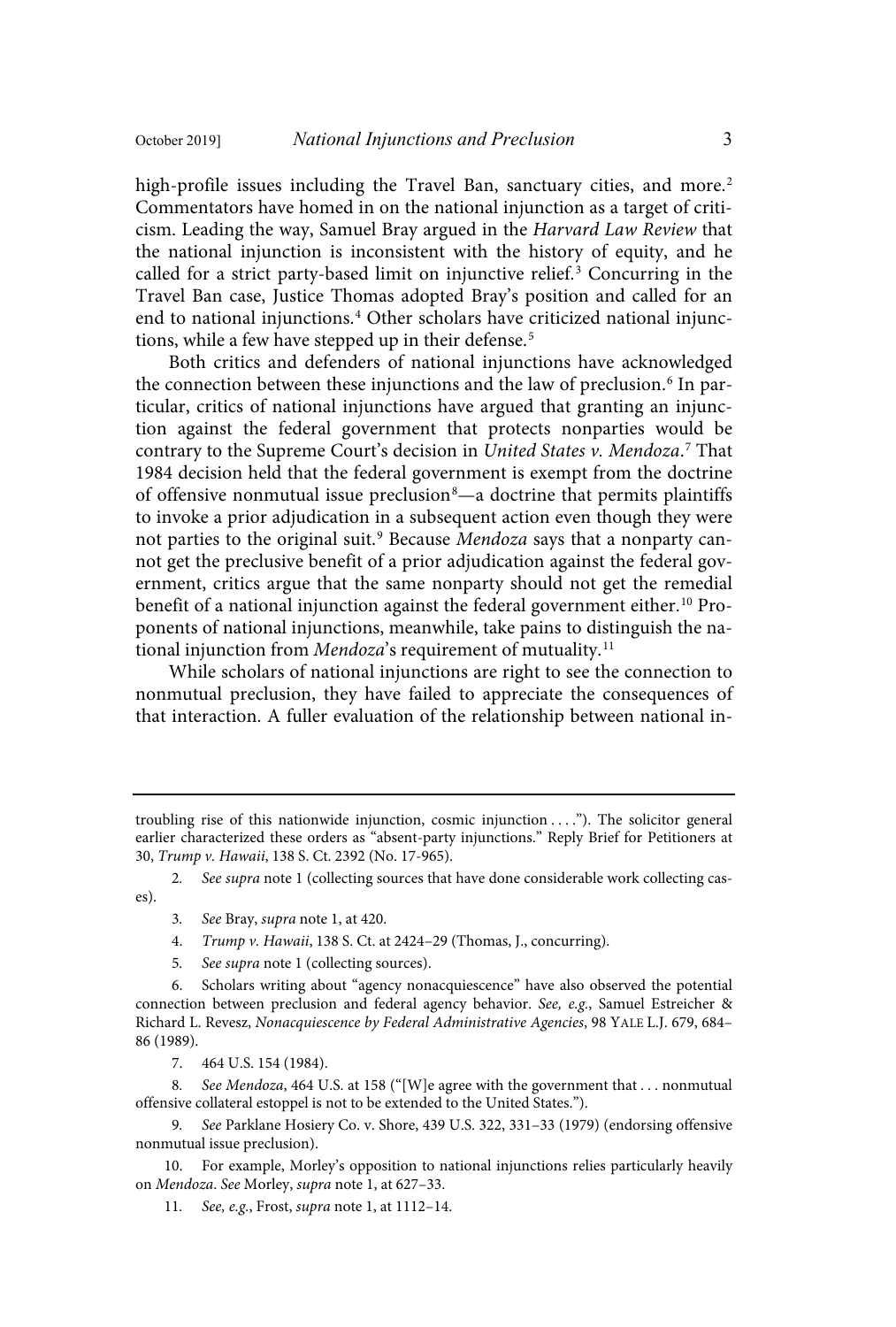junctions and nonmutual preclusion gives a clearer picture of the history and suggests a new-and perhaps better-way forward.<sup>12</sup>

First, reckoning with nonmutual preclusion problematizes the received history of national injunctions. Critics of national injunctions make much of the fact that such injunctions did not exist throughout the history of equity, only appearing in U.S. courts in the second half of the twentieth century.<sup>13</sup> Before that time, injunctions typically applied to parties (and their privies). Critics of national injunctions, including Justice Thomas, have suggested that this history compels a categorical rule barring national injunctions.<sup>14</sup>

Preclusion also applied to parties and their privies. Under the doctrine of "mutuality," nonparties were not bound by judgments, and they could not benefit from them either. But the twentieth century saw the rise of "nonmutual" preclusion, whereby nonparties could benefit from prior judgments (against former parties), even though those nonparties could not be bound by the same judgment. This shift was a policy choice ultimately endorsed by the Supreme Court. 15

The shift to allowing nonmutual preclusion, which reached a crescendo with Parklane Hosiery Co. v. Shore in 1979,<sup>16</sup> means that any earlier history must be interpreted in light of the different legal environment. <sup>17</sup> To wit, the fact that courts were reluctant to grant injunctions benefiting nonparties prior to the rise of nonmutuality might mean only that nonparties should not be entitled to more benefits from injunctions than they receive from preclusion.<sup>18</sup> Appeals to this history, therefore, are not such strong reasons to oppose national injunctions today. This corrective is especially important as the Supreme Court—and its fair-weather historicism—may soon take up the issue of national injunctions. 19

- 13. See, e.g., Bray, supra note 1, at 425; Wasserman, supra note 1, at 353.
- 14 . See Trump v. Hawaii, 138 S. Ct. 2392, 2424–29 (2018) (Thomas, J., concurring).
- 15. See infra Section I.B.
- 16. 439 U.S. 322 (1979).

18. The timing is also highly coincidental: national injunctions appeared on the scene exactly as nonmutual preclusion took hold. See infra Part I.

<sup>12.</sup> In ongoing work, Alan Trammell has focused on the institutional and structural relationships between preclusion and national injunctions. Alan M. Trammell, Demystifying Nationwide Injunctions, SSRN (Nov. 26, 2018), https://papers.ssrn.com/sol3/papers.cfm?abstract\_ id=3290838 [https://perma.cc/M4PC-E5DG]. Central to Trammell's argument are issues of nonacquiescence and bad faith. Id. His conclusions dovetail with proposals described infra Part IV, though arise from a different perspective on the preclusion–injunction connection. As the scholarly and political conversations about national injunctions continue, these perspectives (and others) will be central to the debate.

<sup>17.</sup> Indeed, one could find a parallel to this claim in the law of preclusion: a determination of a purely legal issue is not conclusive between parties if there had been an intervening change in the legal environment. See Comm'r v. Sunnen, 333 U.S. 591, 599 (1948).

<sup>19.</sup> See, e.g., Transcript of Oral Argument at 73-74, Trump v. Hawaii, 138 S. Ct. 2392 (No. 17-965) (discussing national injunctions in the Travel Ban case); Application for Partial Stay Pending Rehearing En Banc in the U.S. Court of Appeals for the Seventh Circuit & Pend-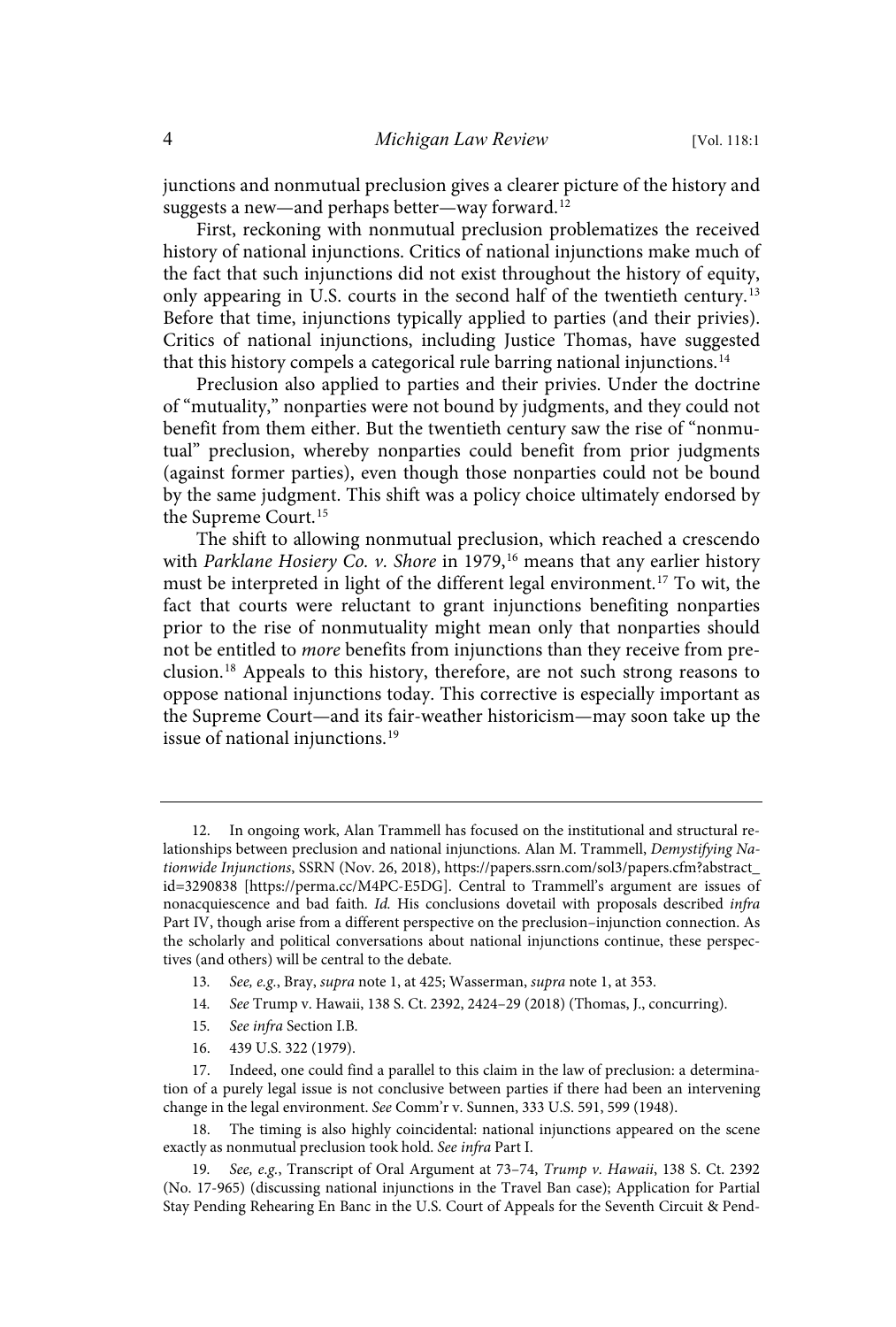Second, recognition of the relationship between national injunctions and nonmutual preclusion suggests a different way to think about the "problem" of national injunctions. Recall that opponents of national injunctions have found support for their position in Mendoza's holding that the federal government is not subject to offensive nonmutual issue preclusion. At a minimum, a reexamination of the Mendoza opinion reminds us that it was a highly policy-driven decision, suggesting that it is policy—not some historical or structural inevitability—that should dictate how the law treats nonparties.<sup>20</sup>

I would go further: any inconsistency between Mendoza and nationalinjunction practice should be taken as an opportunity to reevaluate Mendoza, not the other way around. The policy arguments marshaled in Mendoza were weak when it was decided. There is no justifiable reason to reflexively treat federal defendants differently from other defendants for preclusion purposes, and there are other preclusion doctrines that protect the interests purportedly at stake.<sup>21</sup> Mendoza's policy arguments are even weaker today, when tightening rules on court access might prevent judges from granting relief sufficiently broad to constrain the federal government.<sup>22</sup> For these reasons, the Supreme Court or Congress should overrule Mendoza.

Even without this change, the preclusion–injunction connection suggests a way that courts might respond to concerns with national injunctions.<sup>23</sup> One of the often overlooked strengths of the Parklane regime—from which Mendoza excepts the federal government- is that it does not declare that nonmutual preclusion attaches in every case. Instead, it holds that courts may decline to apply that doctrine if circumstances call for it.<sup>24</sup> Among the relevant factors are whether the party invoking preclusion declined to participate in the first suit and whether there were prior decisions reaching inconsistent results. 25

If courts elected to retain the authority to issue national injunctions but wanted to adopt a new limiting principle, the Parklane regime offers a suggestion: grant injunctions broad enough to protect those nonparties who

21. See infra Sections III.A-B.

22. These limits include changes in the law of Rule 23, standing, personal jurisdiction, and others. See infra Section III.C.

23. I take up in Section IV.A the consequences for national injunctions if Mendoza were overruled. In brief, overruling Mendoza might reduce pressure on courts to issue national injunctions by offering an alternative channel to protect nonparties.

24 . See Parklane Hosiery Co. v. Shore, 439 U.S. 322, 331 (1979).

25. See id.; RESTATEMENT (SECOND) OF JUDGMENTS § 29 (AM. LAW INST. 1982).

ing Further Proceedings in This Court, Sessions v. City of Chicago, No. 17A1379 (U.S. June 18, 2018) (seeking stay of a national injunction in the sanctuary cities litigation).

<sup>20.</sup> In this way, Justice Thomas had it backwards when he complained that nationalinjunction proponents offer only "a policy judgment" rather than "explain[ing] how these injunctions are consistent with the historical limits on equity and judicial power." See Trump  $\nu$ . Hawaii, 138 S. Ct. at 2429 (Thomas, J., concurring) (quoting Perez v. Mortg. Bankers Ass'n, 135 S. Ct. 1199, 1225 (2015) (Thomas, J., concurring)).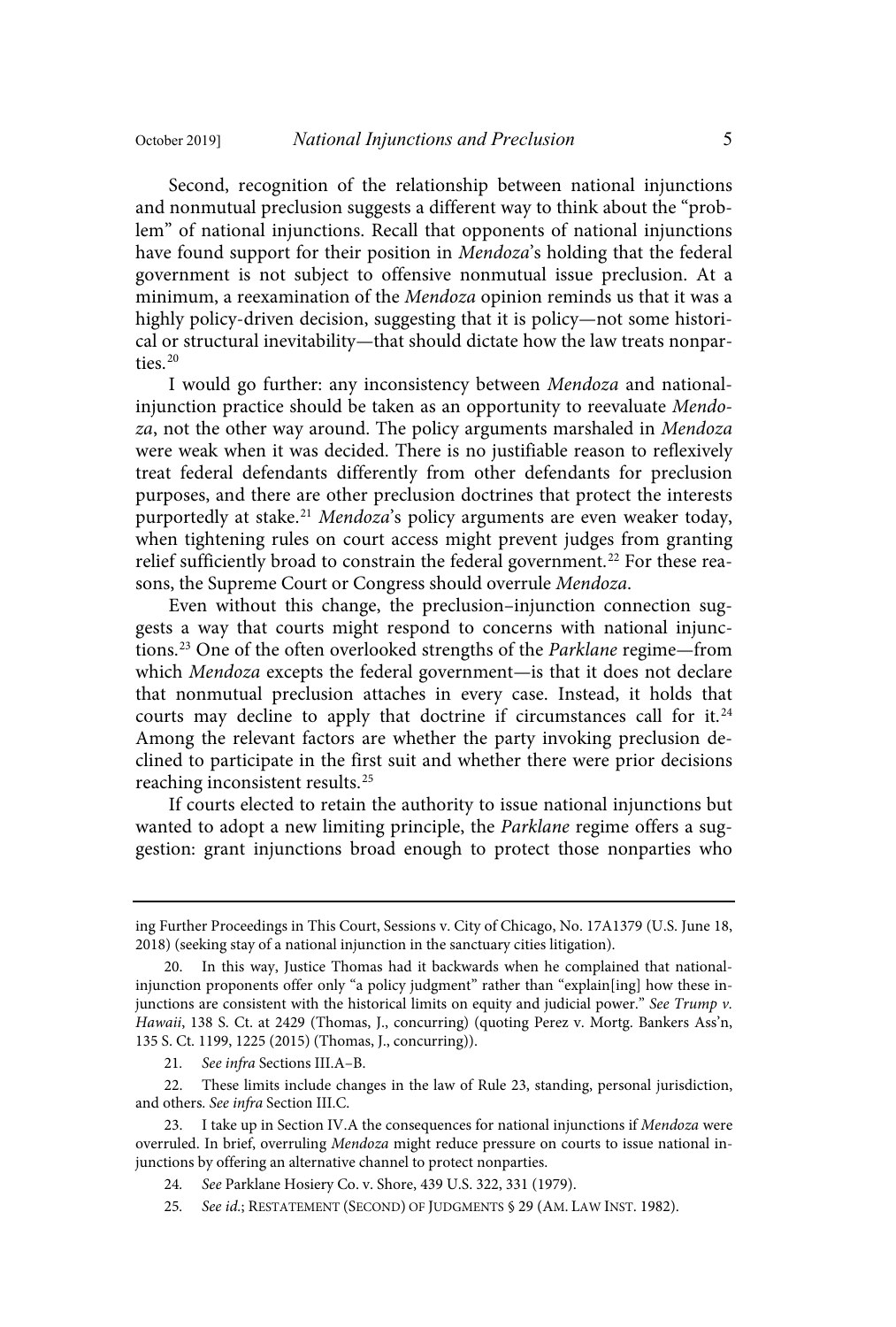would be likely candidates for nonmutual preclusion, but follow Parklane in questioning any wait-and-see plaintiffs and exercising caution when there are inconsistent prior judgments.<sup>26</sup> In order to ensure universal relief, plaintiffs would still have the incentive to include all affected persons in the first suit, most obviously through a class action.<sup>27</sup> If they don't—or can't<sup>28</sup>—then courts would have the flexibility to protect deserving nonparties by thinking through the well-known framework for nonmutual preclusion. This preclusion-based approach would avoid the parade of horribles offered by critics of national injunctions, and instead it would harness plaintiff and defendant incentives to achieve fair and binding resolutions of important disputes.<sup>25</sup>

Not only does the linking of preclusion and injunctions have practical consequences but it also reveals untapped theoretical connections between remedies and preclusion.<sup>30</sup> Critics of national injunctions worry that allowing one district judge to make national law violates some deep principle of judicial hierarchy. <sup>31</sup> While it may be true that a district court opinion would lack precedential effect in a neighboring district, the American law of judgments shows that this insight is not universally applicable. Under full faith and credit principles, federal and state courts are bound to recognize the judgments of other U.S. courts.<sup>32</sup> Indeed, American preclusion law is so strong that it applies a presumption of full faith and credit to foreigncountry judgments too.<sup>33</sup> This calls into question any claimed structural limit on the scope of injunctive relief. Instead, these are context-specific questions that require deep thinking about law and policy.

28. Impediments to class-wide relief include rules on class certification, standing, personal jurisdiction, and more. See infra Section III.C. So even if class certification under Rule 23 seems like an alternative to national injunctions, it may not be one in practice.

The uncertainty of Parklane's inquiry will incentivize plaintiffs to pursue intervention or class certification when possible, without punishing those nonparties who are unable to the join the case. Meanwhile, federal-government defendants knowing Parklane's rejection of wait-and-see plaintiffs will have an incentive to make sure that potentially affected persons are aware of the litigation and given procedural opportunities to become parties to it.

30. For a discussion of the intriguing (and related) connections between nonmutual preclusion and standing, see James E. Pfander, Standing to Sue: Lessons from Scotland's Actio Popularis, 66 DUKE L.J. 1493, 1528–31, 1547–54 (2017).

31. See, e.g., Trump v. Hawaii, 138 S. Ct. 2392, 2426 (2018) (Thomas, J., concurring); Morley, supra note 1, at 621–22.

32 . See U.S. CONST. art. IV, § 1 (Full Faith and Credit Clause); 28 U.S.C. § 1738 (2012) (full faith and credit statute).

<sup>26.</sup> I expand on these requirements as well as Parklane's other exceptions infra Part III.

<sup>27.</sup> See FED. R. CIV. P. 23(b)(2) (providing for class actions when "the party opposing the class has acted or refused to act on grounds that apply generally to the class, so that final injunctive relief or corresponding declaratory relief is appropriate respecting the class as a whole"). Critics of national injunctions frequently argue that nonparty protection is inappropriate because the plaintiffs could have sought a national class action instead. See supra note 1 (collecting sources).

<sup>33.</sup> See, e.g., Hilton v. Guyot, 159 U.S. 113, 181-82 (1895).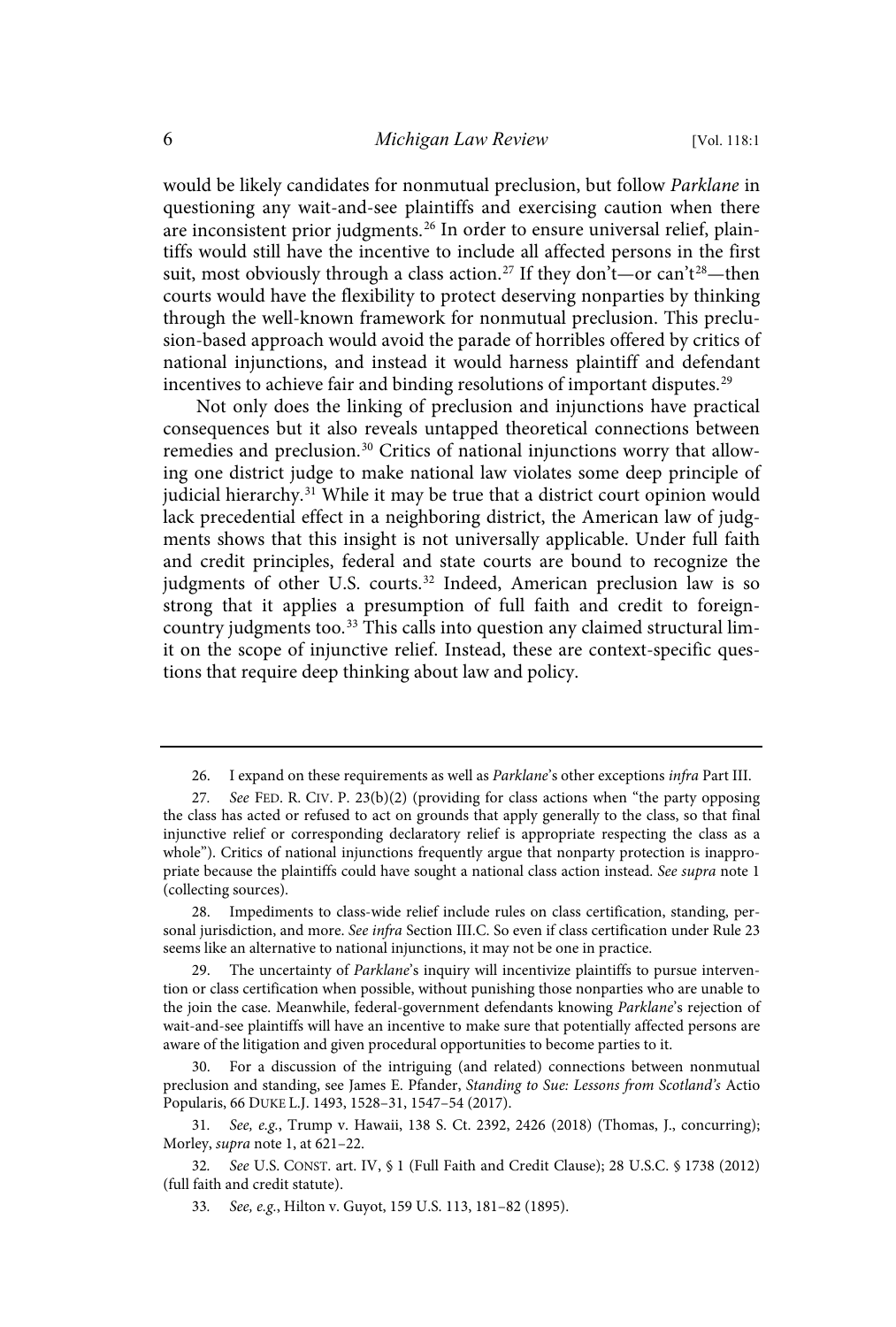The balance of this Article proceeds as follows: Part I provides background and history on national injunctions and the law of preclusion. As noted above, critics of national injunctions see the law of preclusion as an argument against national injunctions. Part II shows that the history of preclusion undercuts critics of national injunctions by calling into question their historical claim. This Part thus contributes to current debates about national injunctions, which are even more pressing as the Supreme Court seems poised to take up this issue with history in mind.

A better use of the connection between national injunctions and preclusion is as an opportunity to rethink the exceptional treatment provided to the federal government in *United States v. Mendoza.*<sup>34</sup> Part III explains that Mendoza was wrong when it was decided and that recent developments make it look even worse. Part IV then further develops the relationship between preclusion and national injunctions. Were the Court (or Congress) to overrule Mendoza, the availability of nonmutual preclusion would decrease the pressure to issue national injunctions. If Mendoza remained good law, the connection between preclusion and injunctions would still provide a template for a more restrained use of national injunctions. Not insignificantly, this approach leaves issues of preclusion and remedial scope to Congress in the first instance—something that cannot be said for arguments, such as the Justice Department's, that resonate in Article III.<sup>35</sup>

In sum, scholars have been right to note the connection between nonmutual preclusion and national injunctions. But rather than allowing an unjustified exception to preclusion to distort the law of equitable relief, we should take the opportunity to reform the law of preclusion, at which point the "problem" of national injunctions becomes less severe and more easily resolved.

#### I. BACKGROUND

Both sides of the national-injunctions debate acknowledge that there is a relationship between the law governing national injunctions and the law of preclusion. <sup>36</sup> I have no quarrel with that aspect of the conventional wisdom, but observing the relationship does not tell us what to make of it.

<sup>34.</sup> 464 U.S. 154 (1984).

<sup>35.</sup> See Supplemental Brief for Appellant at 9-15, City of Chicago v. Sessions, No. 17-2991, 2018 WL 4268814 (7th Cir. Aug 10, 2018), 2018 WL 3533168; OFFICE OF THE ATTORNEY GEN., LITIGATION GUIDELINES FOR CASES PRESENTING THE POSSIBILITY OF NATIONWIDE INJUNCTIONS 1–3 (2018), https://www.justice.gov/opa/press-release/file/1093881/download [https://perma.cc/6U5D-FPFR].

<sup>36.</sup> See supra note 1 (collecting sources). In addition, the Mendoza-injunction connection was made by at least three briefs in the Travel Ban case. Brief for the Petitioners at 75–76, Trump v. Hawaii, 138 S. Ct. 2392 (No. 17-965); Brief Amicus Curiae of Citizens United et al. in Support of Petitioners at 33-35, Trump v. Hawaii, 138 S. Ct. 2392 (No. 17-965); Brief Amicus Curiae of Eagle Forum Educ. & Legal Def. Fund in Support of Petitioners at 34-35, Trump v. Hawaii, 138 S. Ct. 2392 (No. 17-965).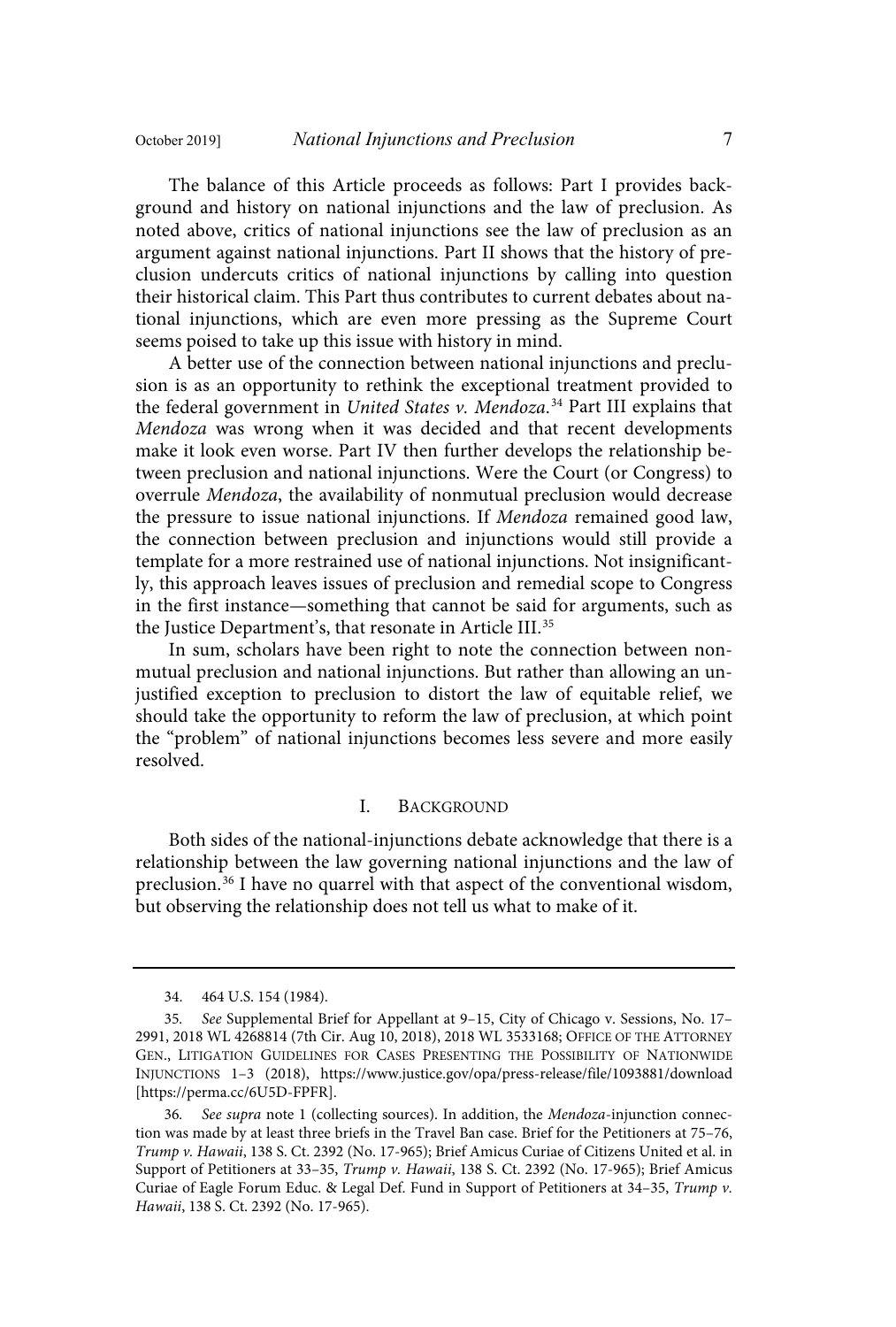To begin that task, this Part reviews the histories of national injunctions and nonmutual preclusion. These strikingly parallel histories set the stage for the historical, theoretical, and policy-oriented arguments to come.

#### A. National Injunctions

The injunctions that are the subject of this Article have gone by many names,<sup>37</sup> but the key feature is that they "prohibited or purported to prohibit enforcement of the challenged laws, regulations, and policies not only against the named plaintiffs, but against all persons everywhere who might be subject to enforcement of those laws."<sup>38</sup> In 2017, Professor Samuel Bray offered a leading (though contested) account of the history of these so-called national injunctions.<sup>39</sup> Justice Thomas later relied heavily on this history to frame his opposition to national injunctions.<sup>40</sup> This Section briefly reviews that history.

Professor Bray's history is roughly divided into three periods. First, Bray identifies a pre-history of national injunctions that runs up through the middle of the twentieth century, during which time the scope of injunctions was limited to parties.<sup>41</sup> Bray explains: "There is an easy, uncomplicated answer to the question whether the national injunction is traceable to traditional equity: no. . . . Through the middle of the twentieth century, there do not appear to have been *any* national injunctions."<sup>42</sup> Second, federal courts dipped their toes into the water of national injunctions in the 1960s and 1970s, but national injunctions remained few and far between in this peri-

40. See Trump v. Hawaii, 138 S. Ct. at 2424-29 (Thomas, J., concurring). Justice Thomas repeatedly cited Bray, and even where he did not, their histories are parallel. See id.

<sup>37</sup> . See supra note 1 (collecting sources). The title of this Article is not an endorsement of the label "national," and indeed I do not think any of the listed descriptors perfectly captures the concept.

<sup>38.</sup> See Wasserman, supra note 1, at 338. For a discussion of the related concept of extraterritorial state injunctions, see generally Polly J. Price, Full Faith and Credit and the Equity Conflict, 84 VA. L. REV. 747 (1998).

<sup>39.</sup> See Bray, supra note 1, at 424-45.

See Bray, supra note 1, at 428. Bray acknowledges but distinguishes "bill[s] of peace," which he characterizes as "proto-class action[s]." Id. at 426. As noted below, even under Bray's conception, it is more accurate to say that injunctions were limited to parties and privies, see infra Section II.A, though that distinction is not relevant to Bray's discussion at this point.

I should also note that the success of Bray's (and Justice Thomas's) attempt to distinguish bills of peace is significant for their argument. Amanda Frost, for one, is not convinced. See Frost, supra note 1, at 1081 n.77. These issues are also explored in more detail in an amicus brief in the sanctuary cities litigation on behalf of this author (among others). See Brief of Law Professors as Amici Curiae in Support of Plaintiff-Appellee, City of Chicago v. Barr, No. 18- 2885 (7th Cir. Nov. 15, 2018).

<sup>42.</sup> Bray, supra note 1, at 425, 437 (second emphasis added). Bray adds: "They seem to have been rejected as unthinkable as late as Frothingham v. Mellon [262 U.S. 447 (1923)] and to have been conspicuously absent as late as Youngstown Sheet & Tube Co. v. Sawyer [343 U.S. 579 (1952)]." Id. at 428.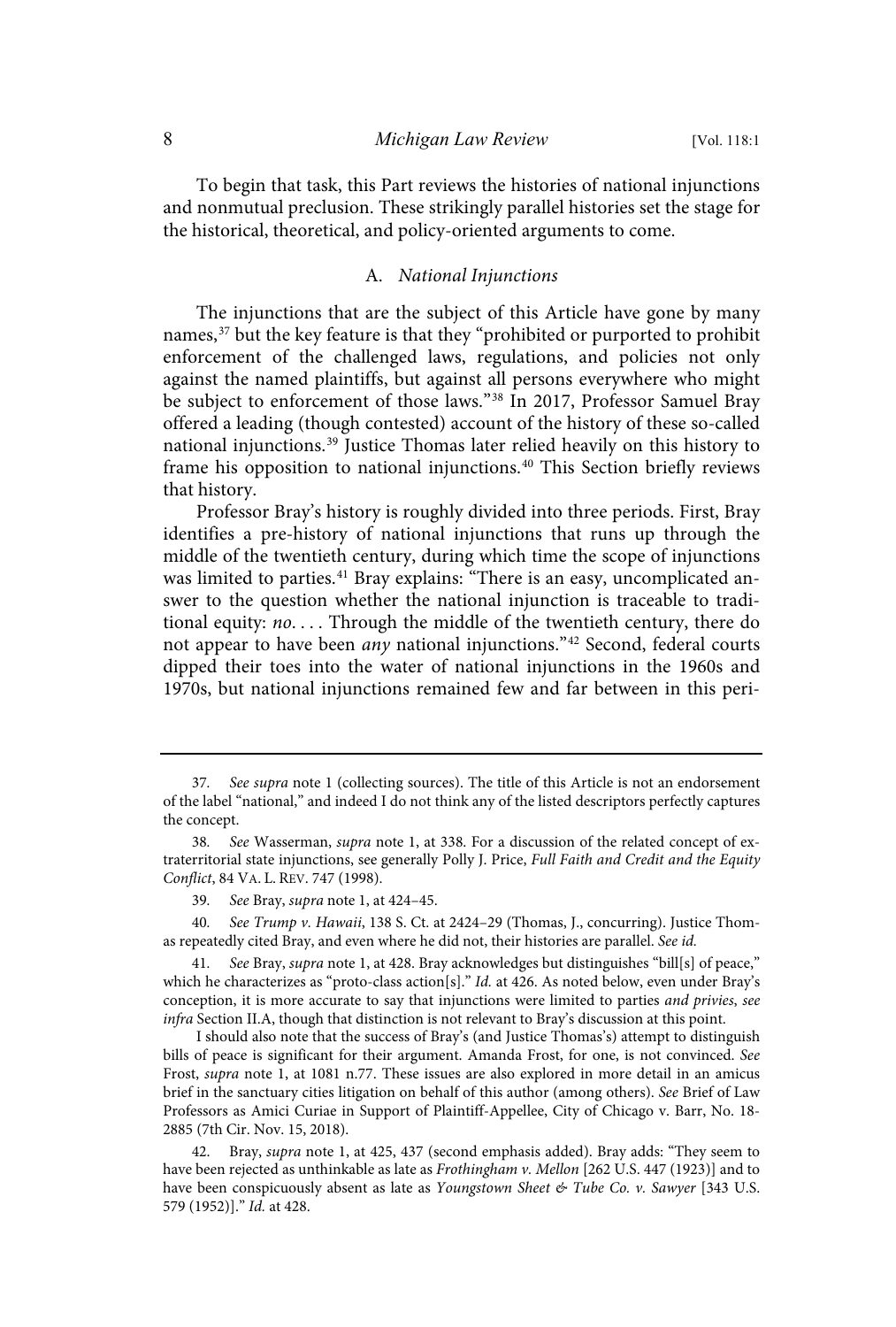od. <sup>43</sup> Third, and seemingly out of nowhere, national injunctions rose to prominence: "By the 1980s and 1990s, to some judges they were an ordinary part of the remedial arsenal of the federal courts." 44

The Obama and Trump Administrations have been "peak" national injunction. National injunctions have been sought or issued against President Trump's Travel Bans;<sup>45</sup> against the operation of Deferred Action for Parents of Americans and Lawful Permanent Residents ("DAPA") and against the rescission of Deferred Action for Childhood Arrivals ("DACA"); <sup>46</sup> against President Obama's transgender bathroom policy and against President Trump's transgender military ban;<sup>47</sup> and against Obama Administration environmental policies and against Trump (and Bush) Administration attempts to rescind environmental policies.<sup>48</sup> Academics have written countless articles.<sup>49</sup> Congress has held hearings<sup>50</sup> and a bill has been proposed.<sup>51</sup> It is only a matter of time before John Oliver gets wind of the issue. 52

Critics have raised a series of objections to national injunctions.<sup>53</sup> Most importantly, the availability of national injunctions seems unfair to defendants because it encourages forum shopping and because its effects are asymmetric. <sup>54</sup> National injunctions encourage forum shopping by permitting plaintiffs to sue in any court for national relief. <sup>55</sup> It is no surprise, therefore, that public-law plaintiffs routinely sued Obama in Texas and Trump in

47. E.g., Doe 1 v. Trump, 275 F. Supp. 3d 167, 176-77 (D.D.C. 2017); Texas v. United States, 201 F. Supp. 3d 810, 835–36 (N.D. Tex. 2016).

48. E.g., Nat. Res. Def. Council v. Nat'l Highway Traffic Safety Admin., 894 F.3d 95, 100 (2d Cir. 2018); In re EPA, 803 F.3d 804, 805–06 (6th Cir. 2015); Earth Island Inst. v. Pengilly, 376 F. Supp. 2d 994, 1011 (E.D. Cal. 2005).

49. See supra note 1 (collecting sources).

50. See, e.g., The Role and Impact of Nationwide Injunctions by District Courts: Hearing Before the Subcomm. on Courts, Intellectual Prop. & the Internet of the H. Comm. on the Judiciary, 115th Cong. (2017).

51. Injunctive Authority Clarification Act of 2018, H.R. 6730, 115th Cong. § 2(a) (2018).

52. If he is willing to cover special purpose districts, sovereign debt, and flood insurance, surely civil procedure is coming soon.

53. See supra note 1 (collecting sources).

54. See Wasserman, supra note 1, at 363.

55. See, e.g., id. at 363-64.

<sup>43.</sup> See id. at 437-44.

<sup>44.</sup> *Id.* at 428. Bray traces the rise of national injunctions to the structure of the federal courts and to a change in the way that judges conceived of equitable relief. Id. at 445-57.

<sup>45.</sup> E.g., Hawaii v. Trump, 878 F.3d 662, 672 (9th Cir. 2017); Hawaii v. Trump, 859 F.3d 741, 755–56 (9th Cir. 2017); Int'l Refugee Assistance Project v. Trump, 857 F.3d 554, 572 (4th Cir. 2017); Washington v. Trump, 847 F.3d 1151, 1156 (9th Cir. 2017).

<sup>46.</sup> E.g., Texas v. United States, 809 F.3d 134, 146 (5th Cir. 2015), aff'd by an equally divided court, 136 S. Ct. 2271 (2016); Batalla Vidal v. Nielsen, 279 F. Supp. 3d 401, 420 (E.D.N.Y. 2018); Regents of Univ. of Cal. v. U.S. Dep't of Homeland Sec., 279 F. Supp. 3d 1011, 1048 (N.D. Cal. 2018).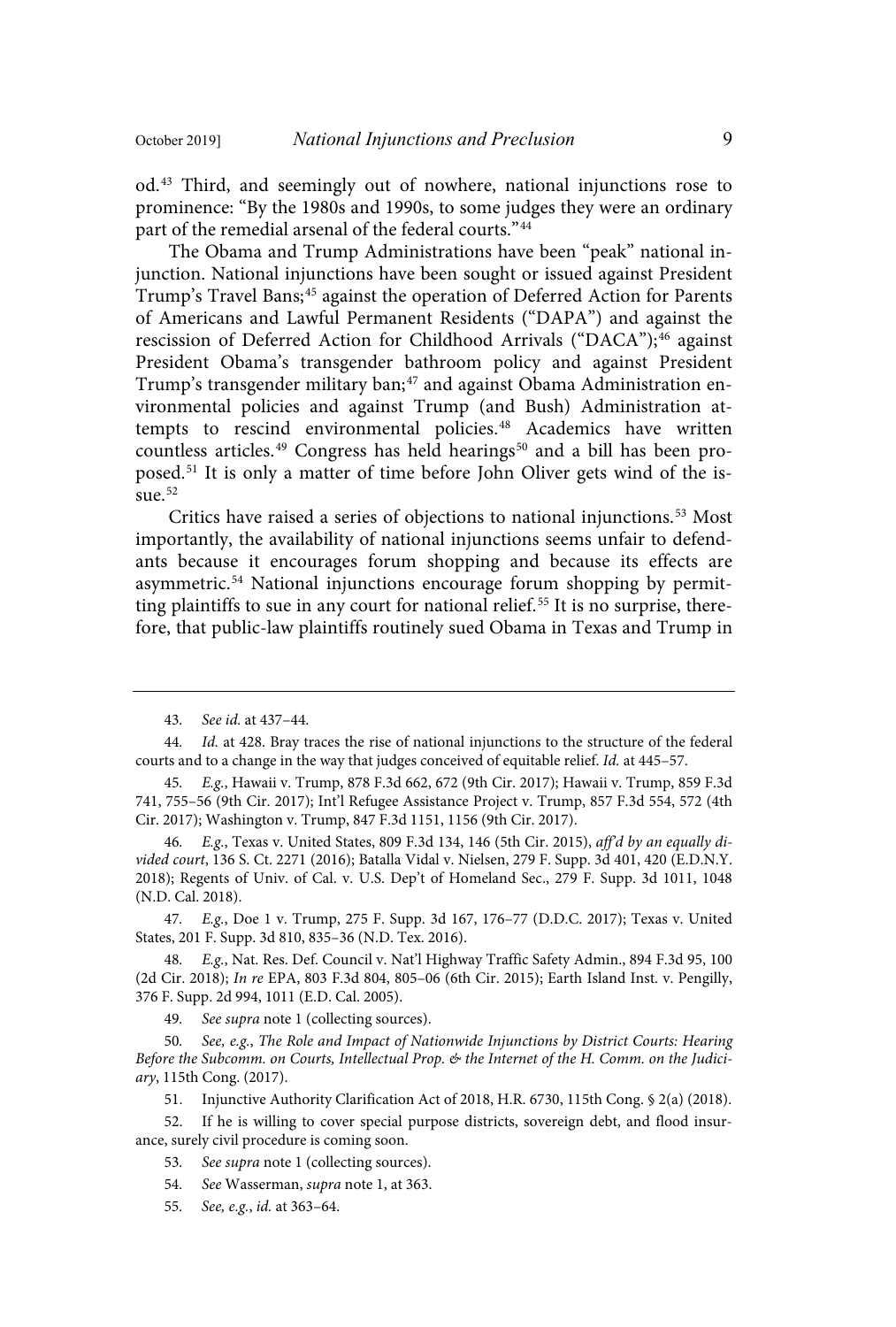the Ninth Circuit. <sup>56</sup> Compounding this effect, national injunctions are also asymmetric. Even if plaintiffs' first-choice forum denied an injunction, other potential plaintiffs could keep shopping until a court issued one.<sup>57</sup> These potential plaintiffs could sit on the sidelines during the first case, and wait and see if they needed to file a second (or third or n-th) suit after the first suit lost. Thus, the federal government must win every case to defeat a proposed national injunction, while plaintiffs only need to win once to obtain national relief. <sup>58</sup> Critics have also argued that national injunctions limit percolation, risk inconsistency, exceed Article III, complicate the contempt remedy, and (as noted above) conflict with the history of equity and the spirit of the Supreme Court's decision in United States v. Mendoza.<sup>59</sup> Though, again, forum shopping and asymmetry have been central to the critique.

### B. Nonmutual Preclusion

To a student of civil procedure, the aforementioned concerns with forum shopping and asymmetry will sound familiar: they are exactly the arguments made in favor of mutuality in preclusion. But those arguments lost, at least for everyone but the federal government. This Section briefly retells the story of the rise of nonmutual preclusion that paralleled the rise of the national injunction.

The focus of this Section is the doctrine of issue preclusion. <sup>60</sup> The Second Restatement of Judgments defines issue preclusion as follows: "When an issue of fact or law is actually litigated and determined by a valid and final judgment, and the determination is essential to the judgment, the determination is conclusive in a subsequent action between the parties, whether on the same or a different claim." <sup>61</sup> In other words, once a court resolves an issue against a party, that finding will be binding in future cases between the parties. Issue preclusion also contains a series of exceptions,<sup>62</sup> some of which I take up below. 63

59. 464 U.S. 154 (1984); see supra note 1 (collecting sources). I take up the Mendoza issue below.

60. Nonmutuality may apply to claim preclusion as well, but that is less relevant for my analysis. See, e.g., 18A CHARLES ALAN WRIGHT ET AL., FEDERAL PRACTICE AND PROCEDURE § 4464.1 (3d ed. 2017); Note, Nonmutual Issue Preclusion Against States, 109 HARV. L. REV. 792 (1996).

<sup>56.</sup> See, e.g., id. at 363.

<sup>57.</sup> See, e.g., id. at 363-64.

<sup>58.</sup> Id.; see also Andrew D. Bradt & Zachary D. Clopton, MDL v. Trump: The Puzzle of Public Law in Multidistrict Litigation, 112 NW. U. L. REV. 905, 917 (2018) (exploring this phenomenon and its relationship to multidistrict litigation (MDL)); Alex Botoman, Note, Divisional Judge-Shopping, COLUM. HUM. RTS. L. REV., Winter 2018, at 297, 300–08 (speculating that the state of Texas selected particular divisions of federal districts in order to secure its preferred judges in suits against the U.S. government).

<sup>61.</sup> RESTATEMENT (SECOND) OF JUDGMENTS § 27 (AM. LAW INST. 1982).

<sup>62.</sup> *Id.* § 28.

<sup>63.</sup> See infra Section II.A.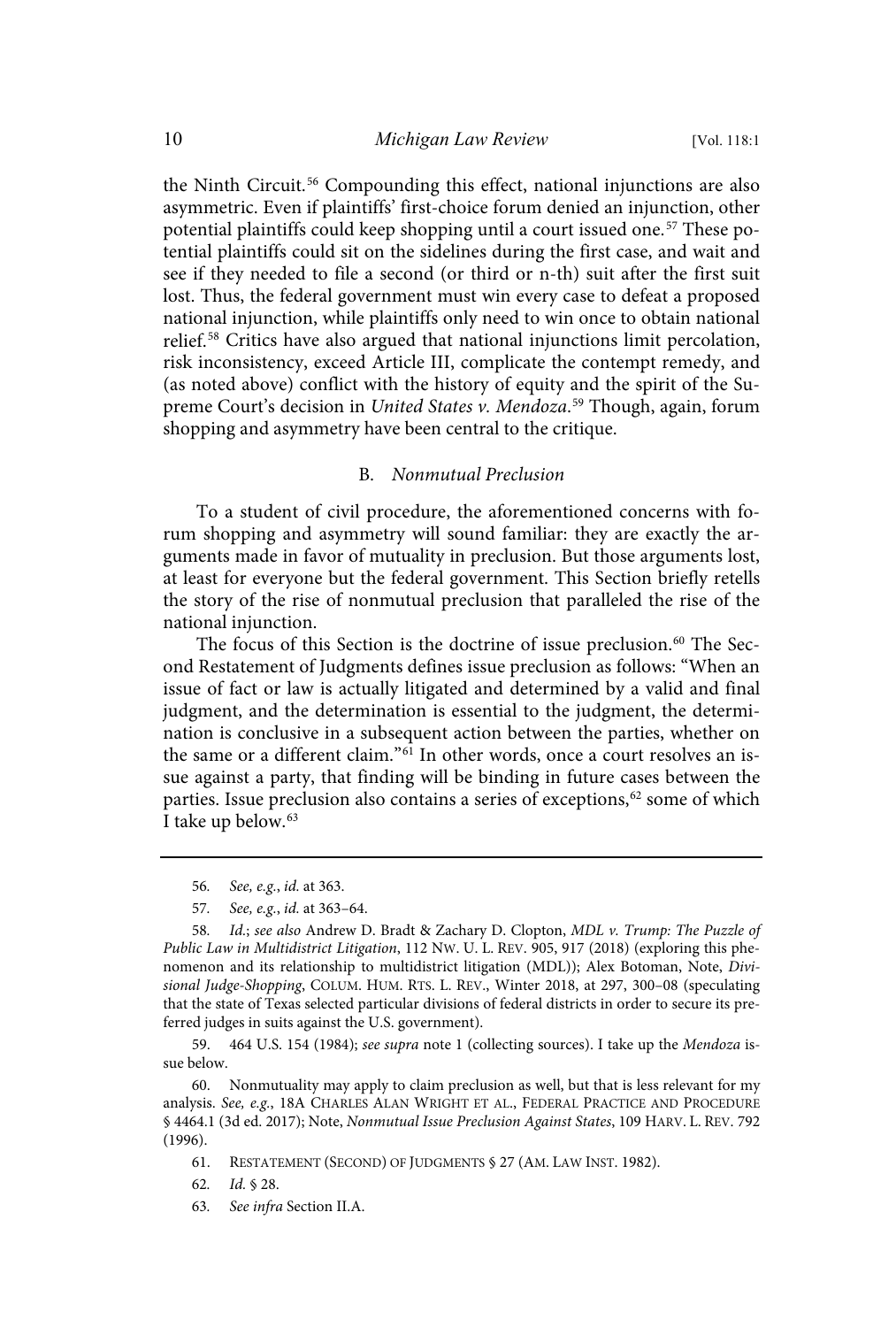Historically, issue preclusion typically applied between parties.<sup>64</sup> If I successfully sued AT&T for deceptive advertising, the finding that a particular advertisement was deceptive would be binding between AT&T and me. But if you sued AT&T about the same ad, you could not invoke the prior judgment. This feature of preclusion is called "mutuality." <sup>65</sup> A finding in favor of AT&T from my suit would not be binding against you (because you did not have your day in court), so mutuality says that you also should not be able to get the benefit of any finding against AT&T from my earlier suit. The major exception to party-based preclusion was for "privies," those with a sufficiently strong legal relationship to a party such that it would not be unfair to bind them even if they were not formally parties to the prior judgment.<sup>66</sup> This doctrine was applied against the federal government as well.<sup>67</sup> Yet even for these quasi-parties, the law of preclusion usually maintained its requirement of mutuality—binding privies only to the extent that it protected them.<sup>68</sup>

Starting in the middle of the twentieth century, cracks began to appear in the bedrock of mutuality.<sup>69</sup> An important development was a 1942 decision by the California Supreme Court. In *Bernhard v. Bank of America*,<sup>70</sup> Justice Traynor approved the use of nonmutual issue preclusion by defendants. Specifically, Bernhard permitted a defendant to use a finding from a prior lawsuit in which it was not a party against a plaintiff that was a party to the prior suit. 71

65. Id.

66. Id.

67 . See United States v. Des Moines Valley R.R. Co., 84 F. 40, 42–43 (8th Cir. 1897) (permitting nonparty preclusion against the federal government based on a prior adjudication involving a landowner because, in the new suit, the United States was only a nominal party representing the interest of the same landowner); see also Taylor v. Sturgell, 553 U.S. 880, 899– 900 (2008) (characterizing Des Moines Valley as applying (to the United States) the principle that "[a] party may not use a representative or agent to relitigate an adverse judgment"); Chi., Rock Island & Pac. Ry. Co. v. Schendel, 270 U.S. 611, 619–20 (1926) (quoting Des Moines Valley approvingly).

68. See, e.g., RESTATEMENT (FIRST) OF JUDGMENTS § 83 (AM. LAW INST. 1942) ("A person who is not a party but who is in privity with the parties in an action terminating in a valid judgment is, to the extent stated in §§ 84–92, bound by and entitled to the benefits of the rules of res judicata."). The limited exceptions to this rule are not relevant here. See id. §§ 84-92.

69. See, e.g., B.R. DeWitt, Inc. v. Hall, 225 N.E.2d 195 (N.Y. 1967). See generally WRIGHT ET AL., supra note 60, § 4464; Jack Ratliff, Offensive Collateral Estoppel and the Option Effect, 67 TEX. L. REV. 63 (1988).

Professor James Pfander's work on Scottish procedure—and its connections to American law—have surfaced earlier examples on nonparty preclusion in public litigation in the Scottish Court of Session. See Pfander, supra note 30, at 1528–31. Pfander's work suggests some intriguing connections among preclusion, standing, and injunctions, though they are beyond the scope of this project.

70. Bernhard v. Bank of Am. Nat'l Tr. & Sav. Ass'n, 122 P.2d 892 (Cal. 1942).

71. Id. at 895-96. In Bernhard, the California Supreme Court permitted Bank of America to use issue preclusion against an administrator of a will who previously litigated (and lost) the same issue in a suit against beneficiaries. Id. Preclusion, and nonmutual preclusion in par-

<sup>64.</sup> See, e.g., WRIGHT ET AL., supra note 60, § 4463.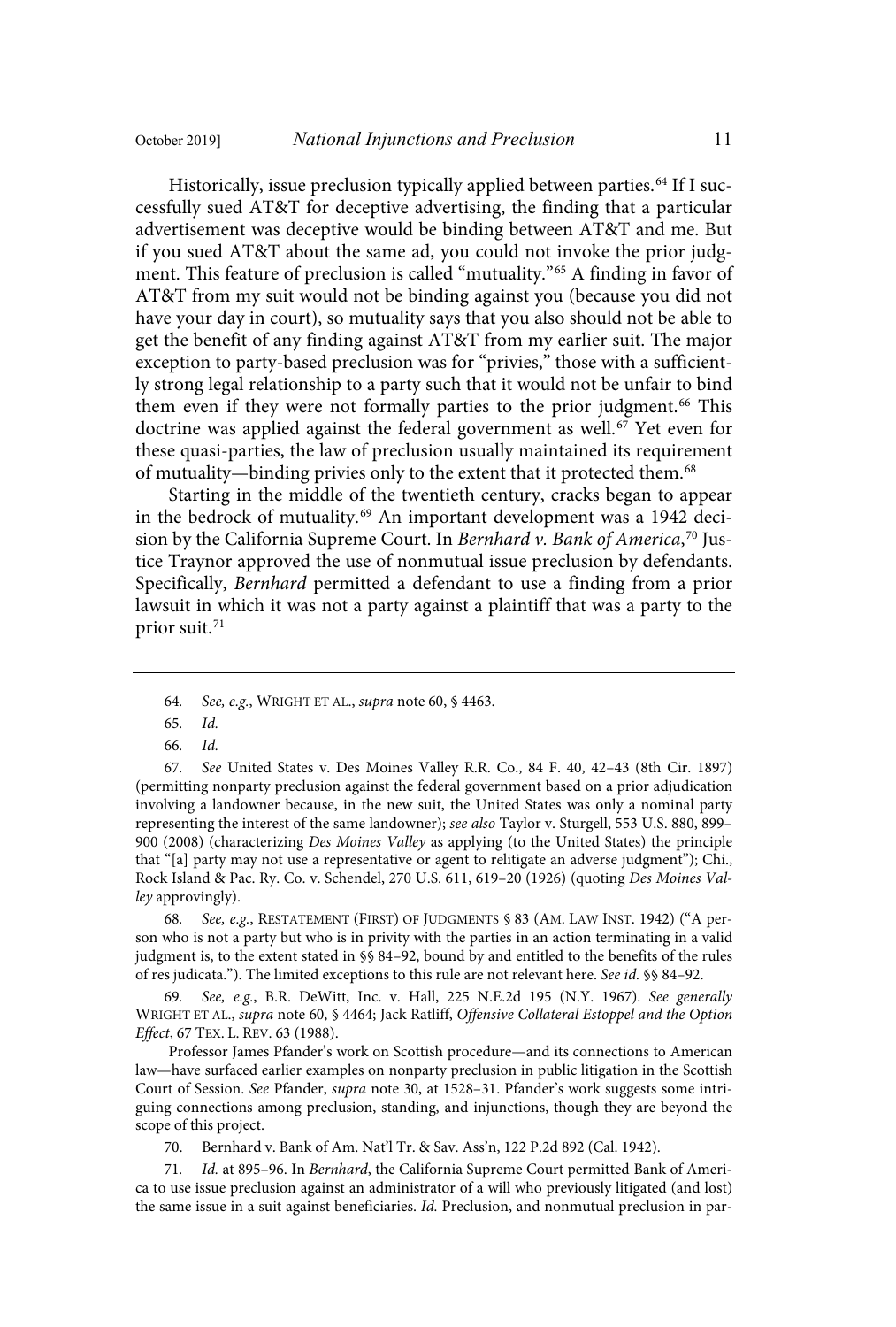Bernhard's authorization of "defensive" nonmutual issue preclusion did not necessarily extend to "offensive" nonmutual issue preclusion. Defensive nonmutual issue preclusion allows a defendant to get the benefit of a prior judgment against a former-party plaintiff. An offensive use would allow a new plaintiff to file a lawsuit and assert "offensively" a prior judgment against a former-party defendant. <sup>72</sup> Offensive nonmutual preclusion thus expanded the remedial effect of judgments to include nonparties bringing future claims. The difference between defensive and offensive is more than just a label. Indeed, a highly influential 1957 law review article by Brainerd Currie argues that defensive and offensive uses of nonmutual issue preclusion are categorically different, with the latter being much more objectionable than the former. $73$ 

Currie's objections to offensive nonmutual preclusion boil down to two related worries. First, he worries about plaintiffs selecting "a very inconvenient forum, where the opportunity to present an effective defense is subject to maximum handicaps."<sup>74</sup> Second, he worries about the "multiple-claimant anomaly." <sup>75</sup> Imagine, he writes, that there was a train crash injuring 50 people. The claimants elected to sue the railroad successively. The defendant won the first 25 cases. But if the 26th plaintiff won, then all remaining claimants could use offensive nonmutual issue preclusion against the defendant.<sup>76</sup> So, despite the fact that the railroad defendant won 25 out of 26 cases, half of the plaintiffs would recover based on the lone plaintiff victory.<sup>77</sup>

Sound familiar? These arguments about forum shopping and asymmetry are exactly the ones that critics of national injunctions have raised. But just as courts have countenanced national injunctions, courts have countenanced offensive nonmutual issue preclusion despite Currie's protestations.

Although one can find earlier federal court cases on the issue,<sup>78</sup> the major development was the 1979 decision in Parklane Hosiery Co. v. Shore.<sup>7s</sup> Briefly, the Securities and Exchange Commission ("SEC") successfully sued

78. See WRIGHT ET AL., supra note 60, § 4464 (collecting cases).

79. 439 U.S. 322 (1979). For more about the Parklane litigation and its connection to the perceived litigation crisis, see generally Lewis A. Grossman, The Story of Parklane: The "Litigation Crisis" and the Efficiency Imperative, in CIVIL PROCEDURE STORIES 405 (Kevin M. Clermont ed., 2d ed. 2008).

ticular, have been linked to "finality and the preservation of resources." Judith Resnik, Tiers, 57 S. CAL. L. REV. 837, 973–74 (1984).

<sup>72.</sup> See, e.g., WRIGHT ET AL., supra note 60, § 4464.

<sup>73.</sup> Brainerd Currie, Mutuality of Collateral Estoppel: Limits of the Bernhard Doctrine, 9 STAN. L. REV. 281 (1957).

<sup>74.</sup> *Id.* at 288.

<sup>75.</sup> *Id.* at 285-89.

<sup>76.</sup> Id. at 285-86.

<sup>77.</sup> Id.; see also Note, A Probabilistic Analysis of the Doctrine of Mutuality of Collateral Estoppel, 76 MICH. L. REV. 612 (1978) (criticizing this result and its consequences for accuracy).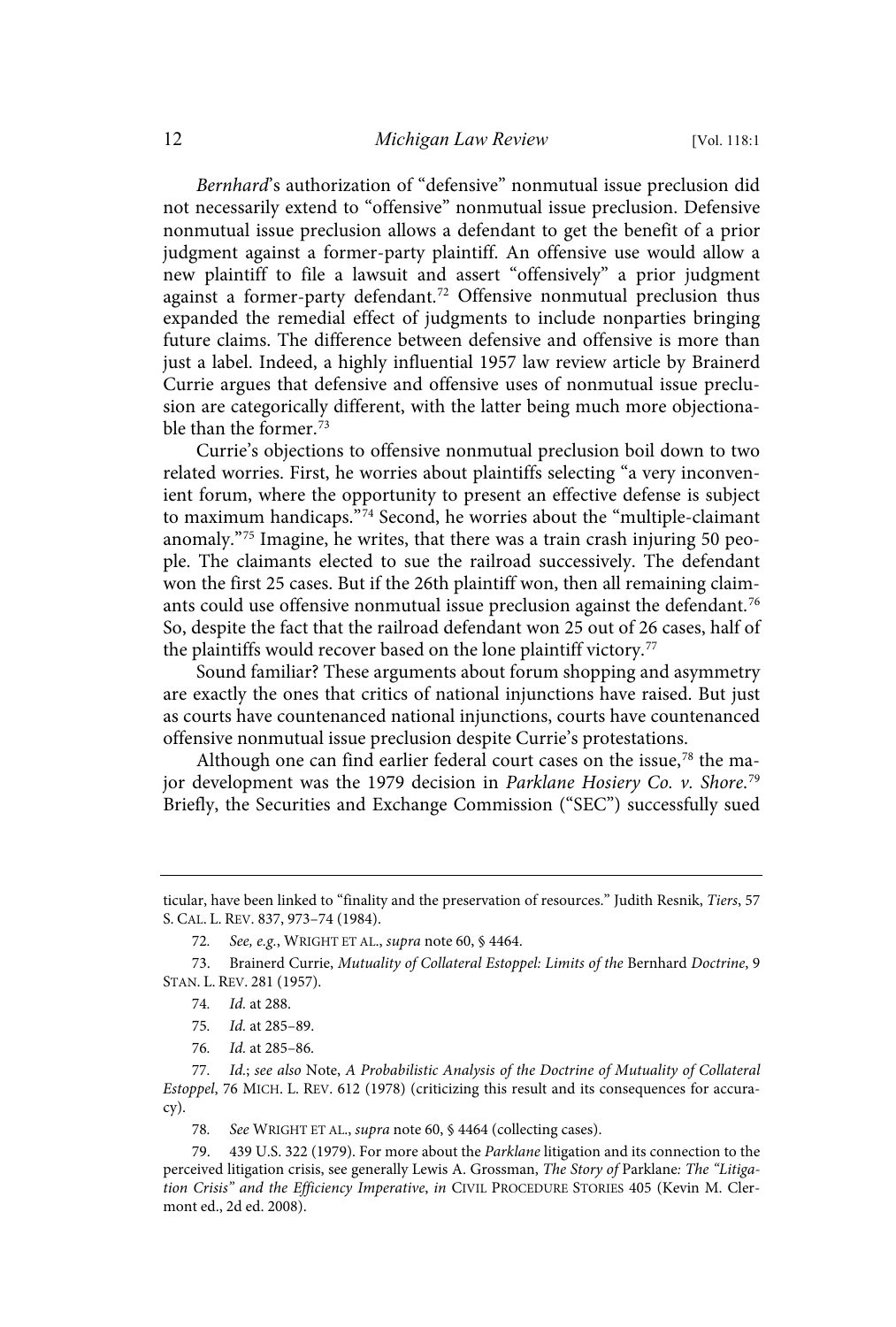Parklane for issuing a false and misleading proxy statement.<sup>80</sup> In a private suit with similar allegations, stockholder plaintiffs sought the benefit of the prior adjudication against Parklane.<sup>81</sup> The Supreme Court dispensed with the proposed offensive–defensive distinction: "We have concluded that the preferable approach for dealing with these problems in the federal courts is not to preclude the use of offensive [nonmutual issue preclusion]."<sup>82</sup>

Instead, the Supreme Court concluded that a better approach would be "to grant trial courts broad discretion to determine when [nonmutual preclusion] should be applied."<sup>83</sup> The Court went on to explain how it expected the discretion to be exercised: "The general rule should be that in cases where a plaintiff could easily have joined in the earlier action or where ... the application of offensive estoppel would be unfair to a defendant, a trial judge should not allow the use of offensive [nonmutual issue preclusion]." 84 I should add that this discretion lives on today. In a set of 49 federal district court cases from 2000 to 2017, judges exercised their discretion to decline nonmutual preclusion in 43% of cases, including when plaintiffs could have joined the prior action or when there were inconsistent prior judgments.<sup>85</sup> Although these results may not be representative,<sup>86</sup> it is fair to say that Parklane discretion is not a dead letter.

80. Parklane, 439 U.S. at 324-25.

81. *Id.* at 325.

82. Id. at 331. The Court also was not troubled by the fact that the first proceeding was a bench trial while in the second the defendant would have been entitled to a jury. Id. at 333-37 (finding no Seventh Amendment problem with offensive nonmutual issue preclusion from an equitable proceeding to a legal one). More generally, the Supreme Court has explained that preclusion principles are the same whether the first judgment is based in law or equity. Baker v. Gen. Motors Corp., 522 U.S. 222, 234 (1998) ("The Court has never placed equity decrees outside the full faith and credit domain. . . . We see no reason why the preclusive effects of an adjudication on parties and those 'in privity' with them, i.e., claim preclusion and issue preclusion (res judicata and collateral estoppel), should differ depending solely upon the type of relief sought in a civil action." (footnote omitted)).

83. Parklane, 439 U.S. at 331.

84. Id.

85. See, e.g., T.G. v. Remington Arms Co., No. 13-CV-0033-CVE-PJC, 2014 WL 1310285, at \*8–9 (N.D. Okla. Mar. 28, 2014) (discussing inconsistent prior judgments); Paramount Pictures Corp. v. Int'l Media Films, Inc., No. CV 11-09112 SJO (AJWx), 2012 WL 12884852, at \*3 (C.D. Cal. Apr. 6, 2012) (discussing "wait and see" plaintiffs); see also, e.g., Petit v. City of Chicago, No. 90 C 4984, 2001 WL 914457, at \*6–9 (N.D. Ill. Aug. 13, 2001) (offering a thoughtful discussion of Parklane discretion). To identify these cases, I used Westlaw's federal court database to search for federal district court decisions from 2000 to 2017 in which "nonmutual!" appeared in the same paragraph as "Parklane." I then reviewed all 92 results, which produced 49 cases in which the court decided whether to invoke nonmutual preclusion. In 21 cases (43%), the court declined to extend nonmutual preclusion to some or all issues identified by the invoking party.

86. For example, this search only identified written opinions that expressly considered Parklane. It is quite possible that in other cases a court invoked nonmutual preclusion without discussion. And, of course, parties make strategic decisions about when to assert (and contest) nonmutual preclusion in the first place. But again, the minimal claim here is that courts at times exercise Parklane discretion.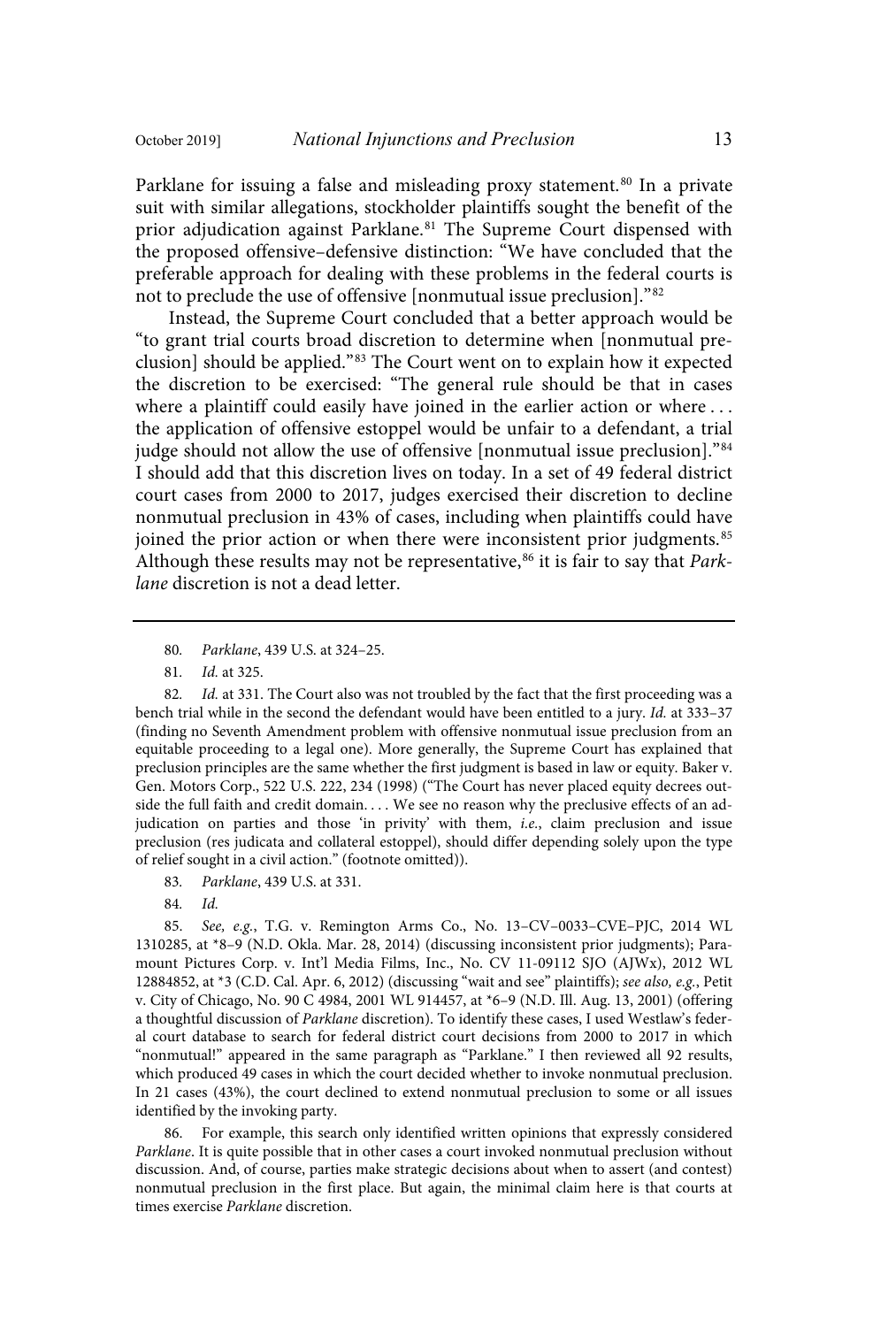In any event, after Parklane nonmutual preclusion became the dominant approach, including under federal law.<sup>87</sup> But not for all parties, it turns out. Traditionally, the same preclusion doctrine applied to government and nongovernment parties in civil cases.<sup>88</sup> And even today, the federal government may assert nonmutual issue preclusion against private parties.<sup>89</sup> But a difference of opinion developed about whether offensive nonmutual issue preclusion should be available against the government. Federal court decisions went both ways.<sup>90</sup>

In 1984, the Supreme Court weighed in. The case involved a statute that permitted the naturalization of Filipinos serving in the U.S. military during World War II.<sup>91</sup> The problem was that the United States did not maintain a representative in the Philippines with the authority to naturalize service members, and a federal court later held that this denied due process to a group of Filipino veterans seeking U.S. citizenship.<sup>92</sup> A series of follow-on lawsuits sought the benefit of this finding against the United States in order to support other veterans' claims for naturalization.<sup>93</sup> These cases included one filed by a doctor in his seventies named Sergio Mendoza.<sup>94</sup>

In an opinion authored by then-Justice William Rehnquist, a dissenter from Parklane, the Supreme Court held that offensive nonmutual issue preclusion was not available against the federal government. <sup>95</sup> The Court offered a number of reasons for its decision, including that preclusion would thwart the development of the law and that the government was a unique litigant necessitating different protections.<sup>96</sup> I will take up the reasoning below, but for the moment, the take-home message is that U.S. courts adopted a de-

91. United States v. Mendoza, 464 U.S. 154, 156 (1984).

<sup>87.</sup> See WRIGHT ET AL., supra note 60, § 4464.

<sup>88.</sup> Criminal law—and double jeopardy—would be a different matter. See, e.g., id.

<sup>89.</sup> See, e.g., Park Lake Res. Ltd. Liab. Co. v. U.S. Dep't of Agric., 378 F.3d 1132, 1138 (10th Cir. 2004).

<sup>90.</sup> See WRIGHT ET AL., supra note 60, § 4465.4 (collecting cases). Cases that granted preclusion against the government included Nevada Power Co . v . Watt, 711 F.2d 913, 932 & n.17 (10th Cir. 1983); Starker v . United States, 602 F.2d 1341, 1348–50 (9th Cir. 1979); Johnson v. United States, 576 F.2d 606, 613-15 (5th Cir. 1978); Speaker Sortation Systems v. United States Postal Service, 568 F.2d 46 (7th Cir. 1978); and Williams v. Schweiker, 541 F. Supp. 1360, 1365 (E.D. Mo. 1982). Cases that denied preclusion to the government included Doran v. Salem Inn, Inc., 422 U.S. 922, 931 (1975); Victory Highway Village, Inc. v. Weaver, 634 F.2d 1099, 1101 (8th Cir. 1980); Divine v . Commissioner, 500 F.2d 1041 (2d Cir. 1974); Consumer Product Safety Commission v. Anaconda Co., 445 F. Supp. 498 (D.D.C. 1977); and United States v. Anaconda Co., 445 F. Supp. 486 (D.D.C. 1977).

<sup>92.</sup> In re Naturalization of 68 Filipino War Veterans, 406 F. Supp. 931, 940–42 (N.D. Cal. 1975).

<sup>93.</sup> See Mendoza, 464 U.S. at 155-57.

<sup>94.</sup> Id.; Mendoza v. United States, 672 F.2d 1320, 1322-25 (9th Cir. 1982).

<sup>95.</sup> Mendoza, 464 U.S. at 164.

<sup>96.</sup> See id. at 159-63.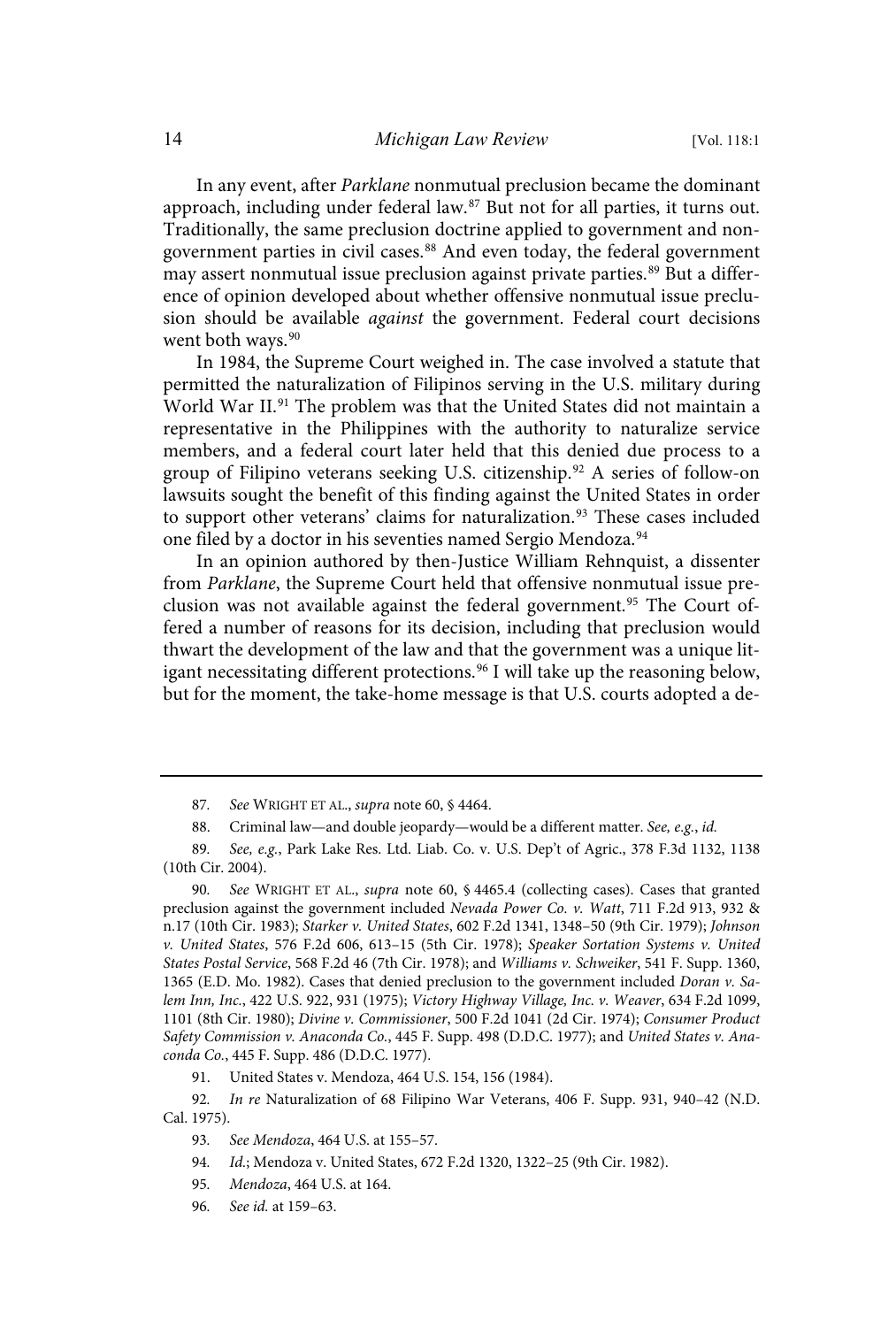fault rule that permitted offensive nonmutual issue preclusion—but that default rule did not apply to federal-government defendants.<sup>97</sup>

#### II. RETELLING THE NATIONAL INJUNCTIONS HISTORY

The history of preclusion offers a new vantage on the received history of national injunctions. It is this new vantage, I contend, that scholars of national injunctions have not appreciated. And it is this new vantage, I further contend, that can serve as a useful corrective for judges and legislators contemplating changes to national-injunctions law.<sup>98</sup>

Twenty years ago, the Supreme Court unwittingly presaged the connection between preclusion and national injunctions. "For claim and issue preclusion (res judicata) purposes," the Court explained, "the judgment of the rendering State gains nationwide force."<sup>99</sup> This Part makes that connection clear.

#### A. Early History

Perhaps the most striking aspect of Bray's early takedown of national injunctions was the absence of national injunctions for most of the history of equity (other than the "bill of peace"). <sup>100</sup> Critics of national injunctions use this history to argue that modern judges have stepped beyond their historic role—Attorney General Jeff Sessions labeled these judges with the scarlet-A ("activist"). 101

<sup>97.</sup> The Mendoza opinion seemingly circumscribed its holding to "issues such as those involved in this case," id. at 162, but courts have generally extended it to all attempted uses of Parklane against federal-government defendants. See Nat'l Med. Enters., Inc. v. Sullivan, 916 F.2d 542, 545 (9th Cir. 1990) (noting the "the well-established rule that nonmutual offensive collateral estoppel cannot be asserted against the government" (footnote omitted)); Am. Fed'n of Gov't Emps., Council 214 v. Fed. Labor Relations Auth., 835 F.2d 1458, 1462 (D.C. Cir. 1987) ("[Mendoza] held that the rules governing offensive issue preclusion between private litigants do not apply when the government is a party. Collateral estoppel will apply against the government only if mutuality of parties exists."); WRIGHT ET AL., supra note 60, § 4465.4 (noting that the relatively few exceptions have relied on law of the case or law of the circuit principles, or on the government's pursuit of "essentially private interests"). Indeed, some courts have extended Mendoza to cover defensive nonmutual issue preclusion against the federal government as well. See Kanter v. Comm'r, 590 F.3d 410, 419–20 (7th Cir. 2009).

<sup>98.</sup> See, e.g., supra note 19 (citing pending cases); supra note 50 (citing congressional hearing).

<sup>99.</sup> Baker v. Gen. Motors Corp., 522 U.S. 222, 233 (1998) (emphasis added) (footnote omitted).

<sup>100.</sup> See Bray, supra note 1, at 425-27. The significance of bills of peace is important to the national-injunctions debate, see supra note 41, though it is not central to the argument here.

<sup>101.</sup> See Jeff Sessions, Nationwide Injunctions Are a Threat to Our Constitutional Order, NAT'L REV. (Mar. 10, 2018, 12:20 PM), https://www.nationalreview.com/2018/03/nationwideinjunctions-stop-elected-branches-enforcing-law [https://perma.cc/4JBJ-9M3E].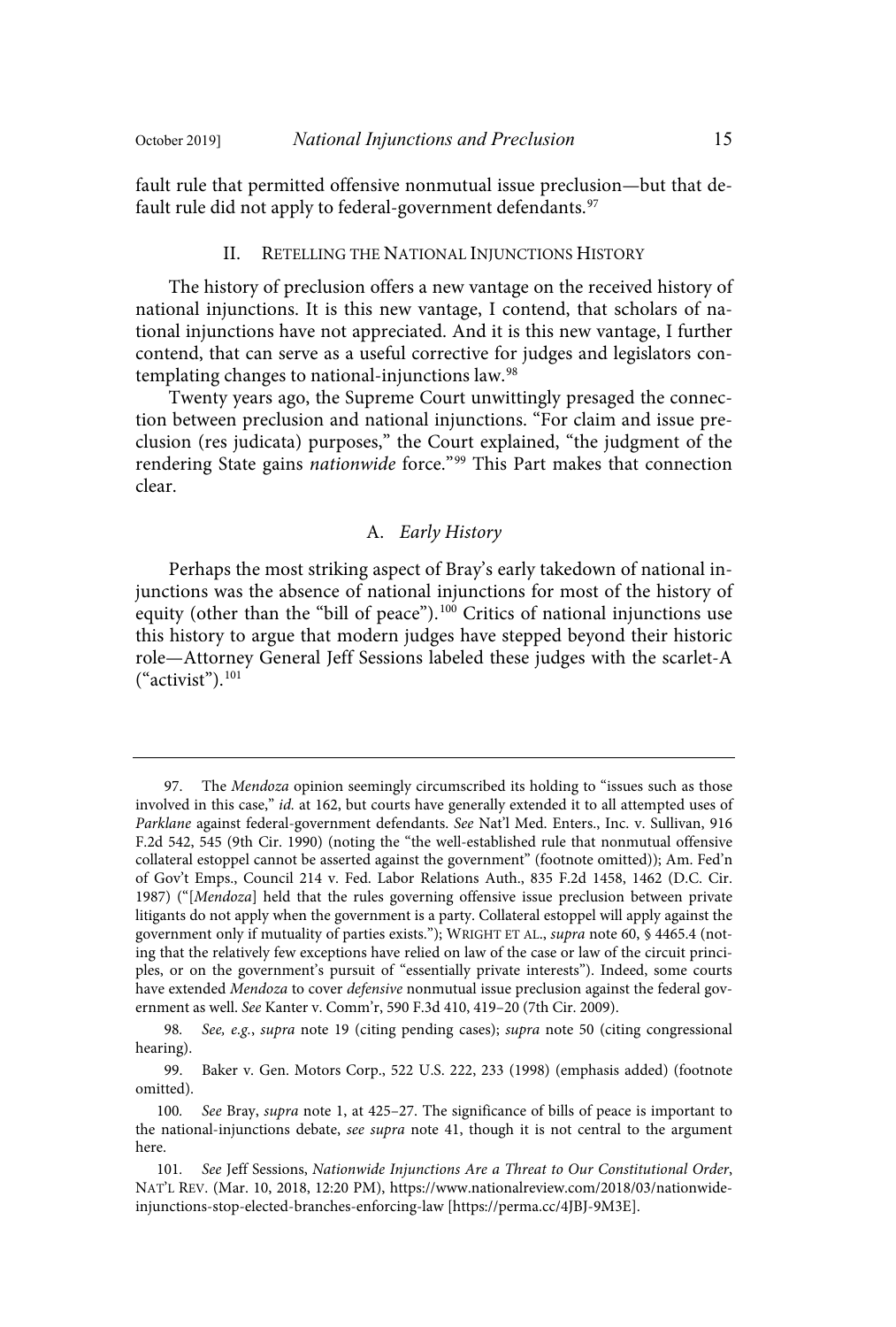This historical argument has doctrinal consequences too. Because the equitable powers of federal courts are to be traced to the history of equity, $102$ the lack of historical precedents for national injunctions calls into question the authority of federal courts. Indeed, Bray suggested that translating this history to the modern context "requires" a rule forbidding injunctions against federal defendants that protect nonparties.<sup>103</sup> Justice Thomas, picking up this thread, argued that the federal courts' authority to grant equitable relief "must comply with longstanding principles of equity that predate this country's founding."<sup>104</sup> He then added: "[National] injunctions do not seem to comply with those principles."<sup>105</sup>

The history of preclusion suggests an alternative reading. During the long era of mutuality, parties to a lawsuit could receive the direct benefits of preclusion. Nonparties typically could not repair to court and invoke the prior adjudication.<sup>106</sup> Symmetrically, during the long era of party-protecting injunctions, typically only parties to a lawsuit could receive the direct benefits of injunctive relief.<sup>107</sup> Both doctrines also made room for privies. Nonparties in privity with parties were able to obtain the advantages (and disadvantages) of preclusion. <sup>108</sup> During the same period, and seemingly unacknowledged by national-injunction critics,<sup>109</sup> privies may have been able to obtain the advantages (and disadvantages) of injunctive relief.<sup>110</sup> So far, so good.

- 103. See Bray, supra note 1, at 421.
- 104. Trump v. Hawaii, 138 S. Ct. at 2426 (Thomas, J., concurring) (emphasis added).
- 105.  $Id$
- 106. See supra Section I.B.
- 107. See supra Section I.A.
- 108. See supra Section I.B.

109. See supra note 1 (collecting sources). Indeed, the first bill proposed in Congress seemingly prohibits federal courts from enjoining privies. See Injunctive Authority Clarification Act of 2018, H.R. 6730, 115th Cong. § 2(a) (2018) (allowing injunctions to protect nonparties only if they are "represented by a party acting in a representative capacity pursuant to the Federal Rules of Civil Procedure").

110. Injunctions traditionally bound privies. See, e.g., Regal Knitwear Co. v. NLRB, 324 U.S. 9, 14 (1945) (describing "the common-law doctrine that a decree of injunction not only binds the parties defendant but also those identified with them in interest, in 'privity' with them, represented by them or subject to their control"); 11A CHARLES ALAN WRIGHT ET AL., FEDERAL PRACTICE AND PROCEDURE § 2956 (3d ed. 2013); see also Nat'l Spiritual Assembly of the Bahá'ís of the U.S. Under the Hereditary Guardianship, Inc. v. Nat'l Spiritual Assembly of the Bahá'ís of the U.S., Inc., 628 F.3d 837, 854 (7th Cir. 2010) (noting connection between in-

<sup>102.</sup> See Grupo Mexicano de Desarrollo, S.A. v. All. Bond Fund, Inc., 527 U.S. 308, 318-29 (1999). But see Stephen B. Burbank, The Bitter with the Sweet: Tradition, History, and Limitations on Federal Judicial Power—A Case Study, 75 NOTRE DAME L. REV. 1291, 1314–15 (2000) (criticizing the decision); Judith Resnik, Constricting Remedies: The Rehnquist Judiciary, Congress, and Federal Power, 78 IND. L.J. 223, 234–55 (2003) (same). Justice Thomas made this point as well. See Trump v. Hawaii, 138 S. Ct. 2392, 2426 (2018) (Thomas, J., concurring). Note also that Grupo Mexicano's principle derives from jurisdictional statutes, Grupo Mexicano, 527 U.S. at 318, whereas some national-injunction critics have looked to Article III. See, e.g., OFFICE OF THE ATTORNEY GEN., supra note 35 (citing DOJ's position).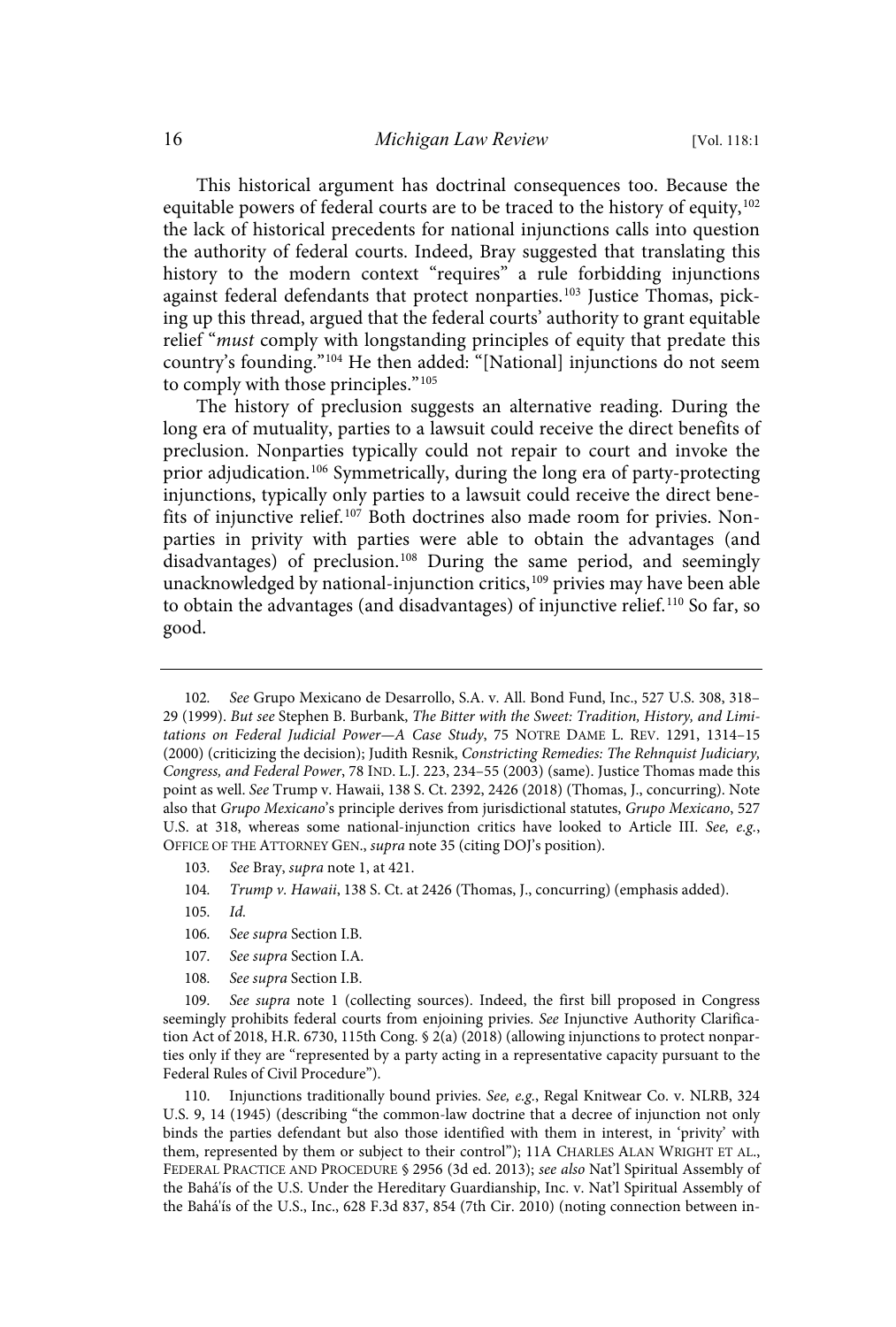But the rise of nonmutual preclusion upset the background principle about who is entitled to the benefits of a prior judgment. Since the middle of the twentieth century, nonparties might be able to invoke prior adjudications, including offensively, in subsequent cases.<sup>111</sup> This revolution in preclusion paralleled the revolution in national injunctions. <sup>112</sup> The timing is also highly conspicuous. The green shoots of national injunctions developed in the 1960s and 1970s, and they bloomed in the 1980s and 1990s.<sup>113</sup> The Supreme Court formally endorsed offensive nonmutual issue preclusion in 1979.114

This parallelism is more than just an amusing coincidence. One interpretation of the received history of national injunctions is that courts would not grant injunctive relief any broader than the preclusive effect of their judgments.<sup>115</sup> Or to put it another way, only those who could obtain the benefits of preclusion were candidates to be protected by an injunction.

Indeed, privity expanded the scope of injunctive relief against government defendants too. Less than a decade after Scott, the Supreme Court heard another case filed against South Carolina government defendants. In Gunter v. Atlantic Coast Line Railroad Co., the railroad sued various state and municipal defendants seeking an injunction against the collection of taxes. 200 U.S. 273, 281–82 (1906). The railroad relied on a previous injunction issued against defendants in a case brought by its predecessor in interest, Pegues. Id. at 279-80 (citing Humphrey v. Pegues, 83 U.S. (16 Wall.) 244 (1872)). The Supreme Court began its analysis: "First. We at once treat as undoubted the right of the Atlantic Coast Line Railroad Company to the benefits of the decree in the Pegues case, since it is conceded in the argument at bar that that company, as the successor to the rights of Pegues, is entitled to the protection of the original decree rendered in his favor." Id. at 283. This is consistent with prevailing views of privity at the time. See RESTATEMENT (FIRST) OF JUDGMENTS § 89 (AM. LAW INST. 1942); see also Wilson v. Alexander, 276 F. 875, 880 (5th Cir. 1921) (characterizing Atlantic Coast and Pegues as in privity).

Privies also may sue for civil contempt, see E.H. Schopler, Annotation, Who May Institute Civil Contempt Proceedings, 61 A.L.R.2d 1083, § 4(c) (1958), and may enforce injunctions against former parties, see Atl. Coast, 200 U.S. 273; see also Ahearn ex rel. NLRB v. Int'l Longshore & Warehouse Union, Locals 21 & 4, 721 F.3d 1122, 1131–32 (9th Cir. 2013) (describing some circumstances in which contempt sanctions may be awarded to non-parties).

- 111. See supra Section I.B.
- 112. See supra Section I.A.
- 113. See Bray, supra note 1, at 437-45; see also supra Section I.A.
- 114. See Parklane Hosiery Co. v. Shore, 439 U.S. 322 (1979); see also supra Section I.B.

115. Indeed, a nonparty from the first suit may seek an injunction enjoining a former party (or privy) from relitigating an issue that should be nonmutually precluded. See WRIGHT

junction and preclusion privity). But see Doug Rendleman, Beyond Contempt: Obligors to Injunctions, 53 TEX. L. REV. 873 (1975) (identifying limits to this principle).

Privies also could be protected by injunctions. For example, Justice Thomas and Bray relied on Scott v. Donald, 165 U.S. 107 (1897), for the proposition that injunctions against government defendants (here, South Carolina government defendants) should only protect plaintiffs. See Trump v. Hawaii, 138 S. Ct. 2392, 2428 (2018) (Thomas, J., concurring); Bray, supra note 1, at 429. In turn, Scott relied on Cutting v. Gilbert, 6 F. Cas. 1079 (C.C.S.D.N.Y. 1865) (No. 3519), which rejected a bill of peace where the parties shared only a common interest in the question involved—which does not qualify as a "unity or joinder of interest" necessary for a bill of peace. Id. at 1080. But Cutting implied that this inquiry was necessary only when there "not be any privity between the numerous parties." Id.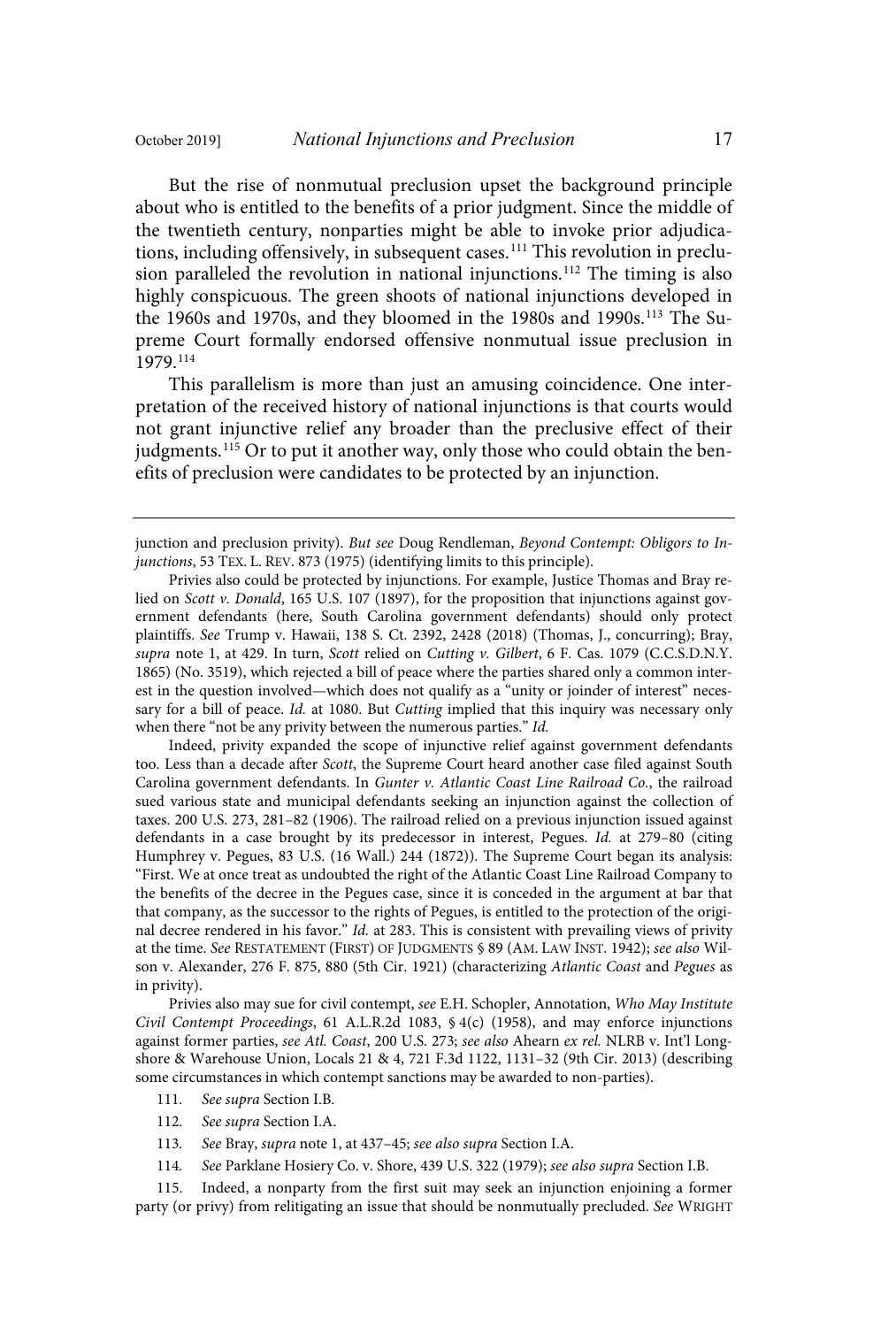So, if we view the history of injunctions as symmetrical with the history of preclusion, then critics' invocations of the early history of national injunctions are inapposite. The world changed with the rise of nonmutual preclusion such that earlier data are not conclusive. Or, when Bray says that the early history must be "translated" to the modern era,<sup>116</sup> that translation also must include an acknowledgement that nonparties are candidates for the benefits of preclusion in ways they did not used to be. <sup>117</sup> At a minimum, and contra Justice Thomas, the history alone does not obviously rule out national injunctions today.

#### B. Modern History

Nonmutual preclusion also has something to say about the modern history of national injunctions.

First, it may not be a coincidence that judges cottoned to national injunctions around the time that nonmutual preclusion was being acknowledged.<sup>118</sup> Perhaps the acceptance of nonmutual preclusion in cases such as Parklane changed judges' views about the acceptable effects of judgments on nonparties.<sup>119</sup> Parties themselves might also have been more inclined to ask for nonparty-protecting injunctions once the notion of nonparty preclusion

- 118. See supra Part I.
- 119. See supra Part I.

ET AL., supra note 60, § 4405.1 nn.17-18 (collecting cases). For example, in Thomas v. Powell, the D.C. Circuit approved an injunction sought by class counsel—not a party—against dissident plaintiffs' attempt to litigate a separate professional negligence claim against the attorney because those plaintiffs would be subject to nonmutual preclusion. 247 F.3d 260, 262–63 (D.C. Cir. 2001); see also Thomas v. Albright, 77 F. Supp. 2d 114, 124 (D.D.C. 1999) (granting the injunction and collecting cases doing the same). Or, in Samuel C. Ennis  $\&$  Co. v. Woodmar Realty Co., the Seventh Circuit approved of an injunction protecting parties and nonparties against relitigation in state court, invoking nonmutual preclusion for the latter group. 542 F.2d 45 (7th Cir. 1976). See also Quintero v. Klaveness Ship Lines, 914 F.2d 717 (5th Cir. 1990) (privy-protecting injunction). The decision in Smith v. Bayer Corp., 564 U.S. 299 (2011), discussed further below, does not make this type of injunction improper. See WRIGHT ET AL., supra note 60, § 4464.1.

<sup>116.</sup> Bray, supra note 1, at 469.

<sup>117.</sup> Parklane offers a lesson here as well. A second issue in Parklane was whether the Seventh Amendment should protect a defendant in a jury trial from the effects of nonmutual preclusion from a non-jury judgment. Parklane, 439 U.S. at 333–37. The Supreme Court said no. Id. at 336. Because the Seventh Amendment "preserves" the right to trial by jury, and preclusion from equity to law was permitted at the time of the Founding, the Seventh Amendment is no obstacle to preclusion. Id. at 333. But if you had been paying attention, you would notice the sleight of hand—mutual preclusion was permitted at the time of the Founding, but not nonmutual preclusion. Yet the Supreme Court found "no persuasive reason . . . why the meaning of the Seventh Amendment should depend on whether or not mutuality of parties is present." Id. at 335. In other words, the translation of the Seventh Amendment to 1979 included an acknowledgement that nonparties may receive greater benefits of preclusion than in 1791. This does not mean that these doctrines share similar origins. While nonmutual preclusion has been traced to the perceived litigation crisis, different circumstances have seemingly motivated judges to issue national injunctions. See supra Part I.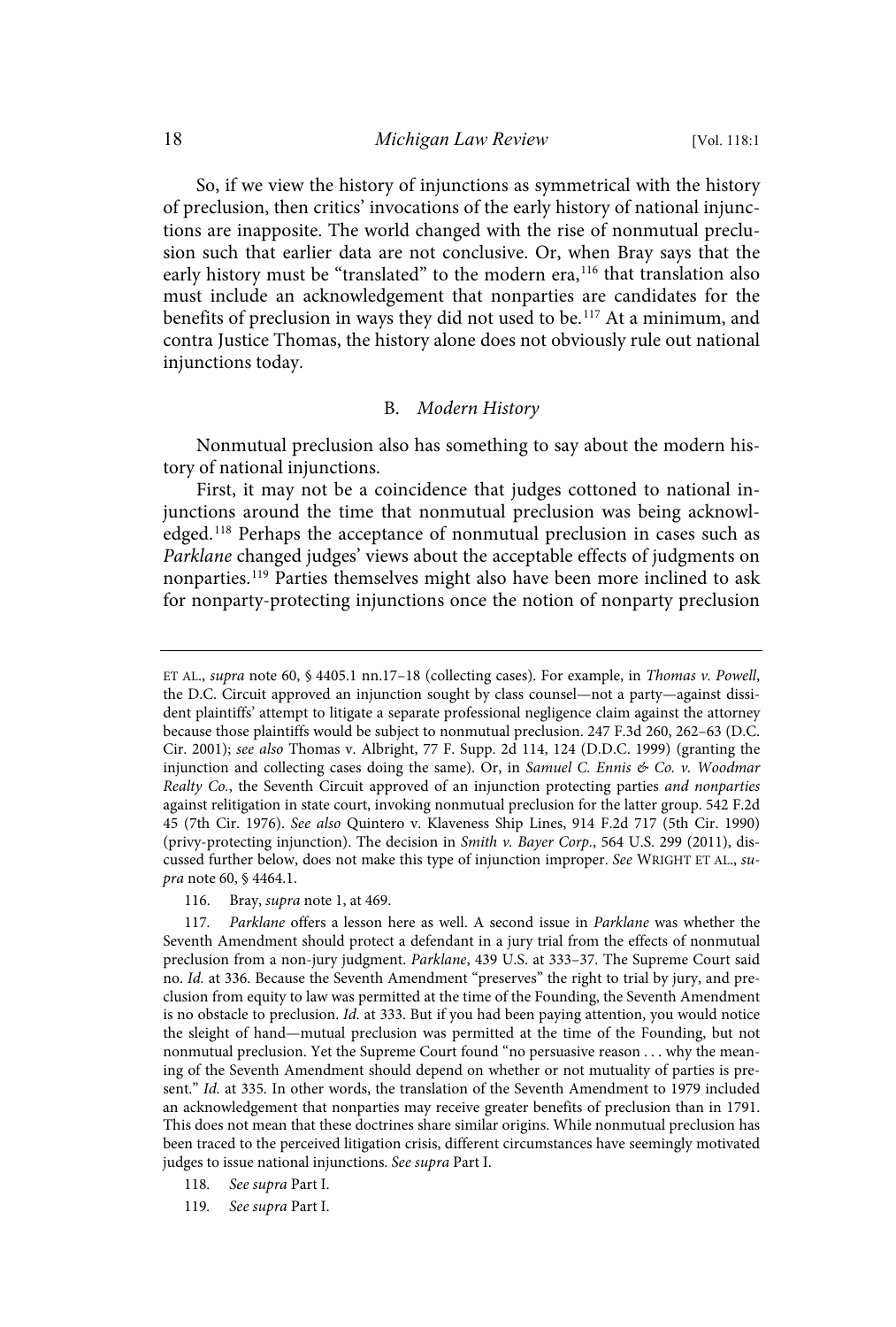had set in. It is also possible that the same reasons led judges to conclude that injunctions and preclusion should be expanded. Nothing here establishes a causal link between preclusion and injunctions, but at a minimum the interconnection between these doctrines makes the rise of national injunctions less anomalous.<sup>120</sup>

This history also has something to say about legal change. The switch to nonmutual preclusion exemplified by Parklane and the exception for the government acknowledged in Mendoza are not compelled by history or doctrine. <sup>121</sup> Nor is there some deep structure of federal courts that confines their judgments to their home jurisdictions.<sup>122</sup> Instead, Parklane and Mendoza were policy choices made by federal lawmakers<sup>123</sup> motivated by views about the right balance of efficiency and fairness.<sup>124</sup>

121. See supra Section I.B.

122. This is true even without nonmutuality, see U.S. CONST. art. IV, § 1 (Full Faith and Credit Clause); 28 U.S.C. § 1738 (2012) (full faith and credit statute), but it became perhaps more obvious once nonmutual preclusion took hold. In this way, even before Parklane, critics of national injunctions would have been wrong to claim a jurisdiction-based limit to the reach of federal judgments. Cf. Baker v. Gen. Motors Corp., 522 U.S. 222, 233 (1998) ("A final judgment in one State, if rendered by a court with adjudicatory authority over the subject matter and persons governed by the judgment, qualifies for recognition throughout the land. For claim and issue preclusion (res judicata) purposes, in other words, the judgment of the rendering State gains nationwide force." (footnote omitted)).

123. Both Parklane and Mendoza are federal common law decisions. See, e.g. United States v. Mendoza, 464 U.S. 154, 158 (1984). As such, they are susceptible to Supreme Court or congressional revision. See City of Milwaukee v. Illinois, 451 U.S. 304, 314 (1981) ("[W]hen Congress addresses a question previously governed by a decision rested on federal common law the need for such an unusual exercise of lawmaking by federal courts disappears."); see also infra Part IV (discussing institutional choice and preclusion law).

124. See, e.g., Montana v. United States, 440 U.S. 147, 153-54 (1979) ("To preclude parties from contesting matters that they have had a full and fair opportunity to litigate protects their adversaries from the expense and vexation attending multiple lawsuits, conserves judicial

<sup>120.</sup> It is also possible that Mendoza's special treatment of government defendants has consequences for the willingness of judges to award national injunctions. Imagine a judge operating in an environment of nonmutuality. This judge is used to her rulings affecting nonparties via nonmutual preclusion. But in walks a federal defendant exempted from Parklane's general rule. Critics of national injunctions suggest that this exemption should translate to an exemption from national injunctions—but it is at least possible that a judge, seeing this exemption, might be more inclined to give a national injunction against a federal defendant in order to remedy the unequal treatment of federal and nonfederal defendants. Cf. Richard H. Fallon, Jr., The Linkage Between Justiciability and Remedies—and Their Connections to Substantive Rights, 92 VA. L. REV. 633 (2006) (discussing the interrelationship among decisions about justiciability, remedies, and merits); Daryl J. Levinson, Rights Essentialism and Remedial Equilibration, 99 COLUM. L. REV. 857 (1999) (arguing that rights and remedies are tightly intertwined in constitutional law). Such inclinations might be enhanced by recent changes in the way that courts have handled aggregate litigation, meaning that courts may not have the option to convert nonparties to parties through the class action mechanism. I have more to say about the law of aggregate litigation below, but here the point is more explanatory—the rise of nonmutual preclusion and the exemption of the federal government might help explain why we have more national injunctions today.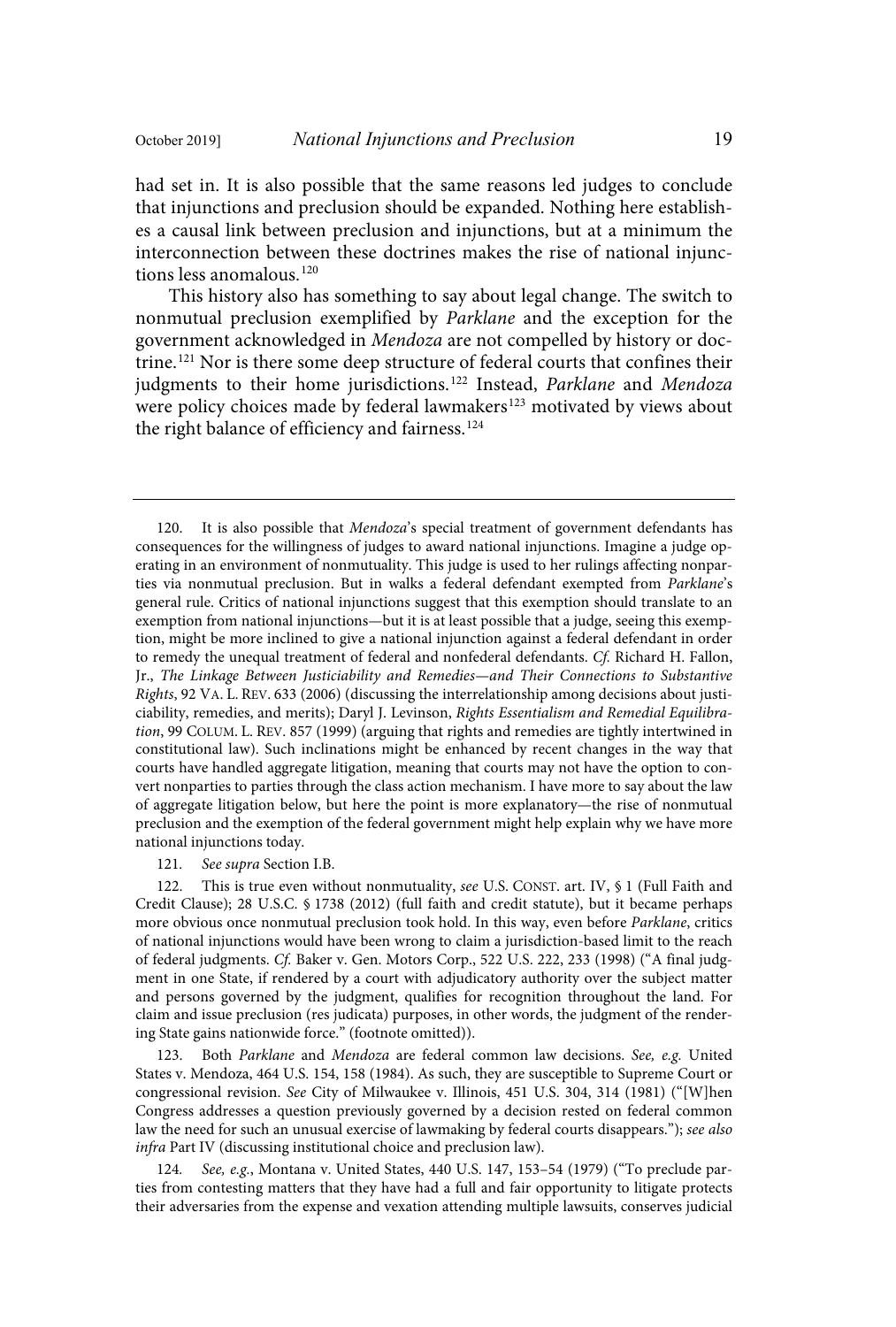Indeed, this history reveals that many of the same policy considerations are relevant to decisions about the scope of preclusion and the scope of injunctive relief. As mentioned above, the exact charges against national injunctions were leveled against nonmutual preclusion—and appeals to effiefficiency and fairness characterize defenses of both doctrines.<sup>125</sup> This is not to say that preclusion law must be perfectly symmetrical with the scope of injunctions.<sup>126</sup> But preclusion–injunction symmetry, as a rough guide, would be consistent with the overlapping policy arguments that connect these issues.<sup>127</sup>

In sum, contrary to the claim of critics, history does not so clearly require a hard-and-fast rule against national injunctions. Indeed, the history might be read to call for injunctions to track preclusion, which today permits substantial nonparty protection. The best reading, though, is that the history neither requires nor prohibits national injunctions. Instead, this history gives space for courts (and legislators) to assess the relevant policies that undergird the law of remedies and judgments.

#### III. OVERRULING MENDOZA

So far this Article has explored the relationship between injunctions and preclusion. This Part goes further, jumping off from that relationship to propose a different sort of law reform: overruling United States v. Mendoza.

Earlier comments on national injunctions and preclusion show that neither history nor structure require overruling the Mendoza decision. Mendoza itself is a decision based on policy,<sup>128</sup> and it is on this terrain that I challenge its reasoning. This Part's arguments could also be deployed by those seeking to narrow Mendoza, but the course described here involves overruling Mendoza and leaving open the option for Congress to later develop preclusion exceptions where needed.

Importantly, nothing in this argument requires parallelism between Mendoza and national injunctions. One could agree that Mendoza should be overruled and then support either allowing or prohibiting national injunctions.<sup>129</sup> Instead, this Part takes advantage of the recent fervor around non-

resources, and fosters reliance on judicial action by minimizing the possibility of inconsistent decisions.").

<sup>125.</sup> See supra Part I.

<sup>126.</sup> For one thing, at the time a court crafts equitable relief, it may be difficult to imagine the exact contours of a judgment's future preclusive effect. See, e.g., Matsushita Elec. Indus. Co. v. Epstein, 516 U.S. 367, 396 (1996) (Ginsburg, J., concurring in part and dissenting in part) ("A court conducting an action cannot predetermine the res judicata effect of the judgment; that effect can be tested only in a subsequent action.").

<sup>127.</sup> I take up this framework infra Section IV.B.

<sup>128.</sup> See infra Section III.A. Though not addressing Mendoza specifically, Professor Resnik similarly characterized the Supreme Court's preclusion precedents as reflecting "value choices." Resnik, supra note 71, at 972.

<sup>129.</sup> I discuss infra Part IV how these arrangements might work together. Estreicher and Revesz similarly conclude that the law of nonmutual preclusion, though analytically similar, is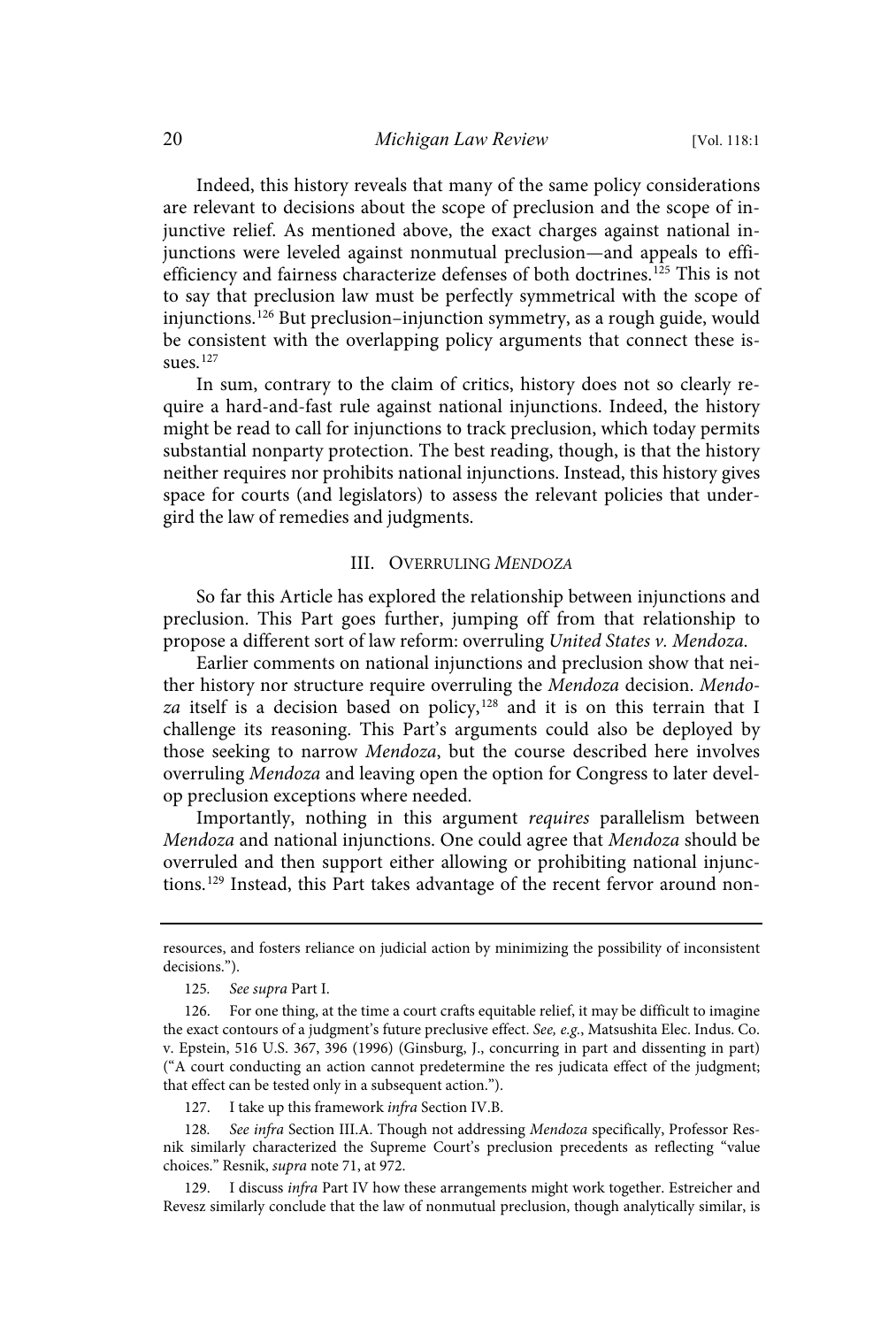party protection to argue that the Supreme Court (or Congress) should overrule Mendoza regardless of the resolution of the national-injunctions debate. The next Part takes up what this choice would mean for national injunctions. $130$ 

#### A. Mendoza Was Wrong

I turn first to the reasoning of Mendoza. After asserting that the government is not identical to a private litigant<sup>131</sup>—a point that does little to answer the question at issue—the Supreme Court offered a series of arguments for exempting the United States from offensive nonmutual issue preclusion. Notably, the Court's arguments were not about history, structure, or the Constitution. Instead, the Court offered six policy reasons to exempt the government from nonmutual preclusion:

- First, the federal government is a party to a substantial number of cases across the entire geography of the United States.<sup>132</sup>
- Second, government litigation frequently involves issues of substantial public importance that have consequences for many nonparties. 133

United States v. Mendoza, 464 U.S. 154, 159 (1984). Because this section focuses on the arguments for and against Mendoza, I quote from the Supreme Court extensively in the following footnotes.

132.

We have long recognized that "the Government is not in a position identical to that of a private litigant," both because of the geographic breadth of Government litigation and also, most importantly, because of the nature of the issues the Government litigates. It is not open to serious dispute that the Government is a party to a far greater number of cases on a nationwide basis than even the most litigious private entity; in 1982, the United States was a party to more than 75,000 of the 206,193 filings in the United States District Courts. In the same year, the United States was a party to just under 30% of the civil cases appealed from the District Courts to the Court of Appeals.

Id. at 159-60 (citations omitted) (quoting INS v. Hibi, 414 U.S. 5, 8 (1973), and citing 1982 ANN. REP. DIRECTOR ADMIN. OFF. U.S. CTS. 98, https://hdl.handle.net/2027/ msu.31293018513584 (on file with the Michigan Law Review)).

not dispositive of questions about agency nonacquiescence. See Estreicher & Revesz, supra note 6, at 684–85.

<sup>130.</sup> This Part does not address the institutional question whether legislators or judges are best positioned to define preclusion law. But this Part assumes that the policy-inflected choices will not be constitutional rules and thus will be amenable to revision. See infra notes 265–267 and accompanying text. Nor does this Part address the relationship between Mendoza and Chevron. In Brand X, the Supreme Court held that an agency interpretation may be entitled to Chevron deference even if it contradicted prior circuit-court precedent. See Nat'l Cable & Telecomms. Ass'n v. Brand X Internet Servs., 545 U.S. 967, 980–82 (2005). It is conceivable that Congress or the Court might want to extend this rule to issue preclusion (if Mendoza were overruled), though I suspect that existing requirements of and exceptions to issue preclusion would likely negate preclusion for most of these cases. See RESTATEMENT (SECOND) OF JUDGMENTS §§ 27–29 (AM. LAW INST. 1982).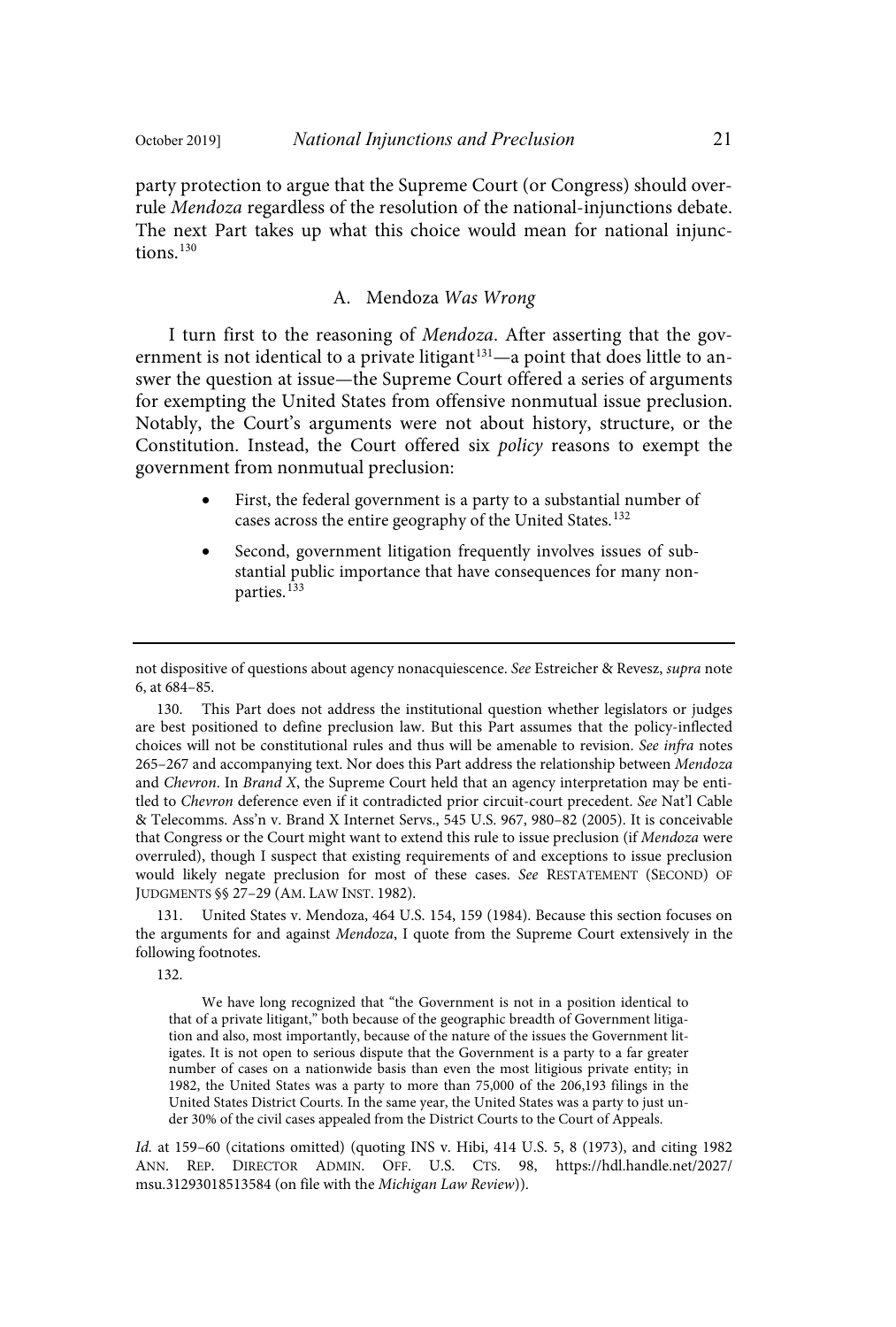- Third, nonmutual preclusion would impede the development of the law through "percolation" in the lower courts, especially in cases of public importance.<sup>134</sup>
- Fourth, applying nonmutual preclusion would require the solicitor general to change its policy concerning appeals and to appeal every adverse decision in order to avoid foreclosing further review. 135
- Fifth, applying nonmutual preclusion would interfere with the ability of different presidential administrations to take different positions on the law.<sup>136</sup>

#### 133.

Government litigation frequently involves legal questions of substantial public importance; indeed, because the proscriptions of the United States Constitution are so generally directed at Governmental action, many constitutional questions can arise only in the context of litigation to which the Government is a party. Because of those facts the government is more likely than any private party to be involved in lawsuits against different parties which nonetheless involve the same legal issues.

#### Id. at 160.

134.

A rule allowing nonmutual collateral estoppel against the Government in such cases would substantially thwart the development of important questions of law by freezing the first final decision rendered on a particular legal issue. Allowing only one final adjudication would deprive this Court of the benefit it receives from permitting several courts of appeals to explore a difficult question before this Court grants certiorari. Indeed, if nonmutual estoppel were routinely applied against the Government, this Court would have to revise its practice of waiting for a conflict to develop before granting the government's petitions for certiorari.

#### Id. (citations omitted).

135.

The Solicitor General's policy for determining when to appeal an adverse decision would also require substantial revision. . . . Unlike a private litigant who generally does not forgo an appeal if he believes that he can prevail, the Solicitor General considers a variety of factors, such as the limited resources of the Government and the crowded dockets of the courts, before authorizing an appeal. The application of nonmutual estoppel against the government would force the Solicitor General to abandon those prudential concerns and to appeal every adverse decision in order to avoid foreclosing further review.

Id. at 160–61 (footnote omitted) (citation omitted).

136.

In addition to those institutional concerns traditionally considered by the Solicitor General, the panoply of important public issues raised in governmental litigation may quite properly lead successive administrations of the Executive Branch to take differing positions with respect to the resolution of a particular issue. While the Executive Branch must of course defer to the Judicial Branch for final resolution of questions of constitutional law, the former nonetheless controls the progress of Government litigation through the federal courts. It would be idle to pretend that the conduct of government litigation in all its myriad features, from the decision to file a complaint in the United States district court to the decision to petition for certiorari to review a judgment of the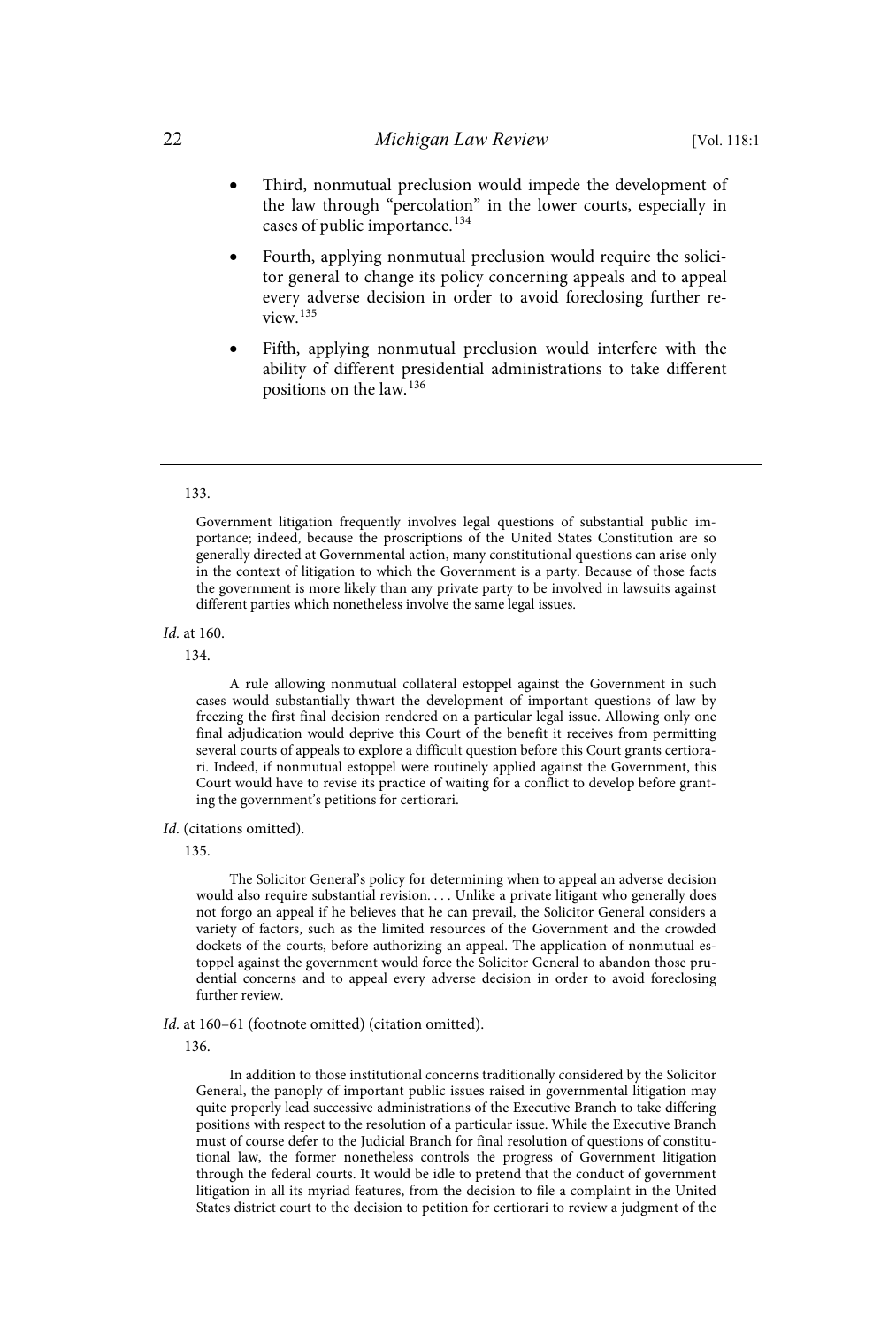Sixth, the indeterminacy of Parklane's approach would be unfair to the government.<sup>137</sup>

For these policy arguments to be persuasive, they would need to offer more than a broadside against Parklane generally and explain why the government deserves special treatment.<sup>138</sup> In short, I am not convinced.<sup>139</sup>

We can quickly dispense with the concern that the solicitor general's office would have to change its appeals policy—an argument that, on its own, should move no one.<sup>140</sup> In addition, the geographic spread of government litigation is verging on non sequitur, and the quantity of cases does not explain why preclusion should or should not attach. 141

We also can dispense with arguments that apply equally to all uses of nonmutual preclusion. Concerns about incentivizing over-litigation, 142 sacri-

#### $Id$  at 161.

137.

The Court of Appeals did not endorse a routine application of nonmutual collateral estoppel against the government, because it recognized that the Government does litigate issues of far-reaching national significance which in some cases, it concluded, might warrant relitigation. But in this case it found no "record evidence" indicating that there was a "crucial need" in the administration of the immigration laws for a redetermination of the due process question decided in 68 Filipinos and presented again in this case. The Court of Appeals did not make clear what sort of "record evidence" would have satisfied it that there was a "crucial need" for redetermination of the question in this case, but we pretermit further discussion of that approach; we believe that the standard announced by the Court of Appeals for determining when relitigation of a legal issue is to be permitted is so wholly subjective that it affords no guidance to the courts or to the Government. Such a standard leaves the Government at sea because it cannot possibly anticipate, in determining whether or not to appeal an adverse decision, whether a court will bar relitigation of the issue in a later case. By the time a court makes its subjective determination that an issue cannot be relitigated, the Government's appeal of the prior ruling of course would be untimely.

Id. at 162 (citation omitted).

138. Of course, if one felt that nonmutual preclusion were an outrage to justice, perhaps paring it back unevenly (such as for federal defendants only) would be better than nothing. See Email from Kevin M. Clermont to author (Mar. 27, 2018) (on file with author); see also ROBERT C. CASAD & KEVIN M. CLERMONT, RES JUDICATA: A HANDBOOK ON ITS THEORY, DOCTRINE, AND PRACTICE 184–88 (2001). This Article, though, presumes the continued existence of nonmutual preclusion.

139. I take the Court on its own terms, though of course there may have been other reasons for its decisions. Cf. Judith Resnik, Precluding Appeals, 70 CORNELL L. REV. 603, 618-19 (1985) ("[I]n the rare instances when the Court permits more procedural opportunities, the 'winner' is often the government, and particularly the United States.... [I]n United States  $v$ . Mendoza, the Court created a special exception to the nonmutual collateral estoppel rule for the federal government. Thus, the government may be permitted multiple chances to litigate but the rest of us are not. The Court's work in this area may be explained by hostility towards certain categories of rights and to the individuals claiming them." (footnotes omitted)).

140. Contra Mendoza, 464 U.S. at 159-60.

141. Contra id. at 160-61.

142. Contra id.

court of appeals, is a wholly mechanical procedure which involves no policy choices whatever.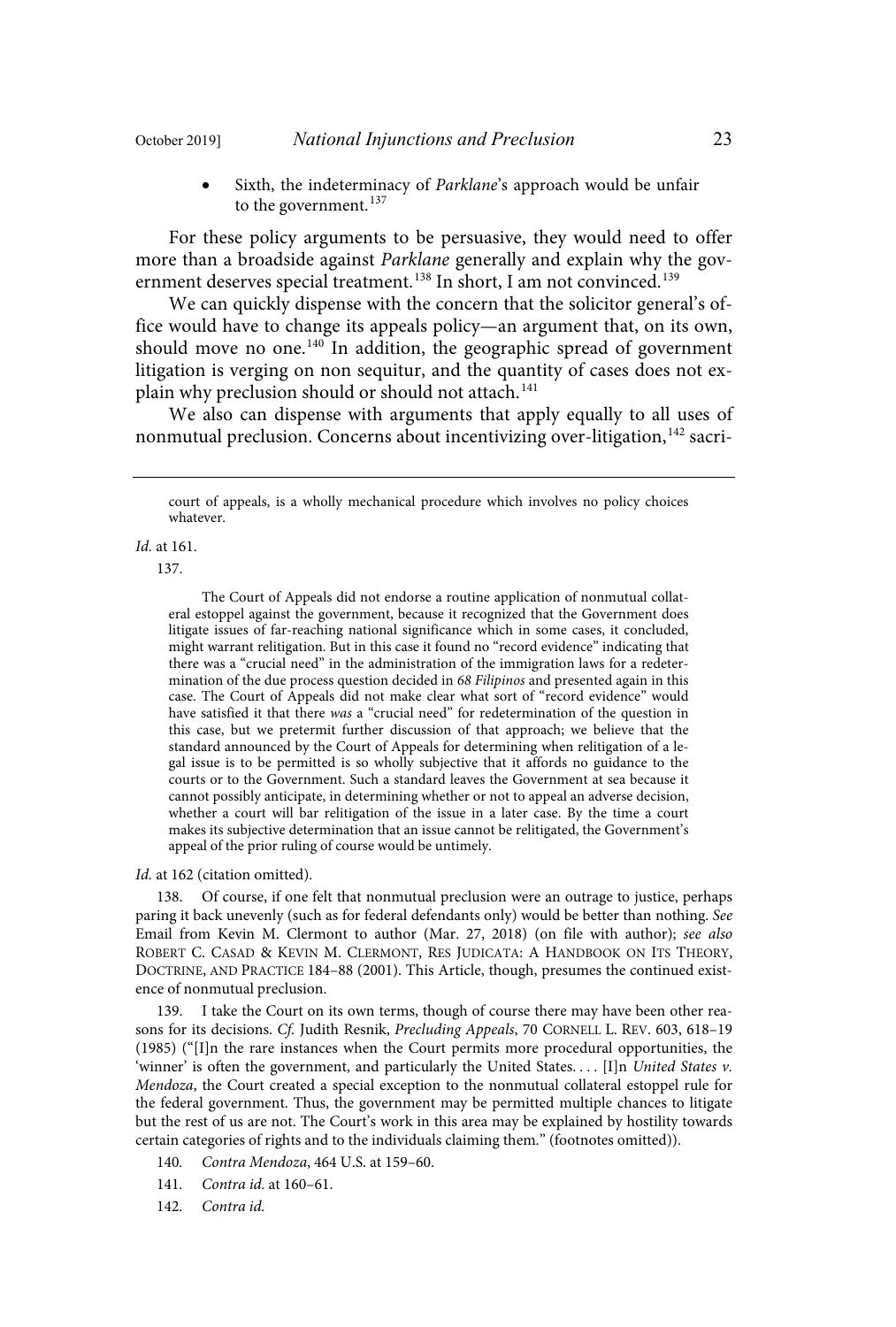ficing percolation, <sup>143</sup> and fostering indeterminacy<sup>144</sup> are common critiques of nonmutual preclusion generally. And, of course, the Supreme Court has been able to overcome these objections for all defendants but the federal government.<sup>145</sup>

Deserving more attention is Mendoza's claim that government cases involve issues of public importance.<sup>146</sup> First of all, this claim does not distinguish government litigation. Countless private defendants—think Big Tobacco, Facebook, Wal-Mart, etc.—are involved in geographically disparate and sometimes publicly significant litigation.<sup>147</sup> Indeed, the issues of public importance litigated by the federal government are invariably issues litigated with private parties who remain subject to nonmutual preclusion. In Parklane itself, for example, nonparties were able to use nonmutual preclusion against a private party based on a prior government suit. <sup>148</sup> But after Mendoza they would not have been able to use an adverse finding against the federal government in the same circumstance.<sup>149</sup> In other cases, the federal government itself has invoked nonmutual preclusion against private parties.<sup>150</sup>

Nor does Mendoza's claim about public importance accurately describe government litigation. Although the government litigates some cases of public interest, not all government cases are important.<sup>151</sup> It would be one thing if the Supreme Court announced a special rule for cases of public importance, <sup>152</sup> and one might read certain exceptions to preclusion generally as

147. States, too, may be subjects of such litigation, and they are not automatically covered by Mendoza. See WRIGHT ET AL., supra note 60, § 4465.4.

- 148. See supra Section I.B (discussing Parklane).
- 149. See supra Section I.B (discussing Mendoza).

150. See, e.g., SEC. v. Resnick, 604 F. Supp. 2d 773 (D. Md. 2009); SEC. v. Grotto, No. 05 Civ. 5880(GEL), 2006 WL 3025878 (S.D.N.Y. Oct. 24, 2006).

151. For example, the United States is routinely sued under the Federal Tort Claims Act ("FTCA") after postal workers get into automobile accidents. See 28 U.S.C. §§ 2671–80 (2012); see also Dalehite v. United States, 346 U.S. 15, 28 (1953) ("Uppermost in the collective mind of Congress [when adopting the FTCA] were the ordinary common-law torts. Of these, the example which is reiterated in the course of the repeated proposals for submitting the United States to tort liability, is 'negligence in the operation of vehicles.' ") (footnote omitted) (quoting H.R. REP. NO. 76-2428, at 3 (1940)).

152. Prior to Mendoza, the Second Circuit seemingly accepted that offensive nonmutual issue preclusion might apply to the government but that it should be declined for "issues of national concern." Olegario v. United States, 629 F.2d 204, 215 (2d Cir. 1980).

<sup>143.</sup> Contra id. at 160.

<sup>144.</sup> Contra id. at 162.

<sup>145.</sup> See supra Section I.B (discussing Parklane).

<sup>146.</sup> See Mendoza, 464 U.S. at 160. Indeed, much of the Court's reasoning relies on an implicit (and unjustified) assumption that government cases are of public importance and nongovernment cases are not. This applies to issues labeled first, second, third, and sixth above.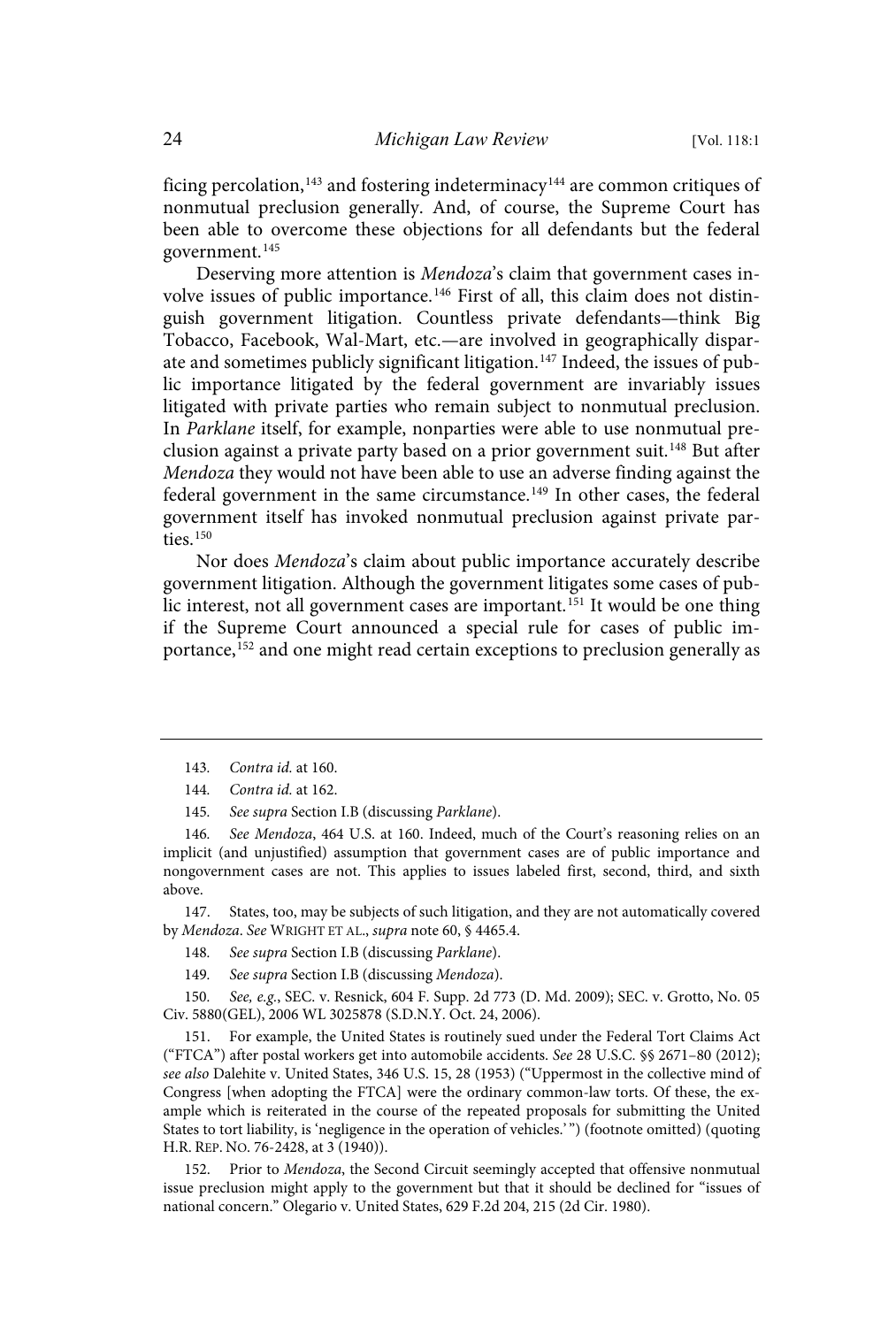reflecting this concern.<sup>153</sup> But Mendoza seemingly applies to lower-profile government litigation too.<sup>154</sup>

On this score, it is worth pausing on what government litigation looks like. In the Mendoza opinion, Justice Rehnquist attempted to show the unique status of the federal government by relying on a report from the Administrative Office of U.S. Courts for the fact that "in 1982, the United States was a party to more than 75,000 of the 206,193 filings in the United States District Courts."<sup>155</sup> This statement is true but incomplete. The same report showed that the U.S. government was almost twice as likely to be a plaintiff as a defendant in federal court,<sup>156</sup> and that almost 30,000 of those cases involved the United States seeking to recover defaulted student loans and overpaid veterans' benefits.<sup>157</sup> Today, the United States is party to 40% fewer district-court cases than in 1986, comprising less than 16% of district-court dockets.<sup>158</sup> The subject matter of these suits is highly varied, with the vast majority being prisoner petitions and social security appeals.<sup>159</sup> While certainly some of these cases are of public importance, they do not seem to make the federal government sound so special that it deserves a blanket ex-

155. Mendoza, 464 U.S. at 159-60.

156. 1982 ANN. REP. DIRECTOR ADMIN. OFF. U.S. CTS. 4, https://hdl.handle.net/2027/ msu.31293018513584 (on file with the Michigan Law Review). Note, too, that at times courts have been more willing to apply nonmutual preclusion to former plaintiffs rather than former defendants, because former plaintiffs chose when to sue, whom to sue, and where to sue. See, e.g., RICHARD H. FIELD ET AL., MATERIALS FOR A BASIC COURSE IN CIVIL PROCEDURE 854-55 (12th ed. 2017).

157. 1982 ANN. REP. DIRECTOR ADMIN. OFF. U.S. CTS., supra note 156, at 92, 101. The United States was also a party to thousands of cases in each of torts, contracts, employment, and real property. Id. at 99.

158. See Table C-3: U.S. District Courts—Civil Cases Commenced, by Nature of Suit and District, During the 12-Month Period Ending September 30, 2018, U.S. CTS. (Sept. 30, 2018), https://www.uscourts.gov/sites/default/files/data\_tables/jb\_c3\_0930.2018.pdf [https://perma.cc/E93J-AYW3].

Not included in these figures are immigration appeals, for which review proceeds in the courts of appeals. In 2016, the government won 89% of immigration appeals. See Jonah B. Gelbach & David Marcus, Rethinking Judicial Review of High Volume Agency Adjudication, 96 TEX. L. REV. 1097, 1112 n.78 (2018).

159. See Table C-3, supra note 158. See generally Gelbach & Marcus, supra note 158 (discussing social security appeals). Note also that prisoner petitions are subject to various special rules that make success quite challenging. See, e.g., 28 U.S.C. § 2255 (2012) (federal habeas); 42 U.S.C. § 1997e (2012 & Supp. 2018) (Prison Litigation Reform Act).

<sup>153.</sup> I say more about these exceptions below. See infra notes 173–176 and accompanying text.

<sup>154.</sup> Although the Mendoza opinion described its holding as applicable to "issues such as those involved in this case," United States v. Mendoza, 464 U.S. 154, 162 (1984), courts have generally applied its holding to all federal litigation, see WRIGHT ET AL., supra note 60, § 4465.4. Prior to Mendoza, some courts limited nonmutual preclusion in government litigation to "narrow, fact-bound issues that will not jeopardize any of the public interests described by the Court." Id. This Article's call to overrule Mendoza, in the first instance, would sweep beyond this limit, subject to the general law of preclusion. As mentioned below, Congress could pull back further on preclusion as it sees fit.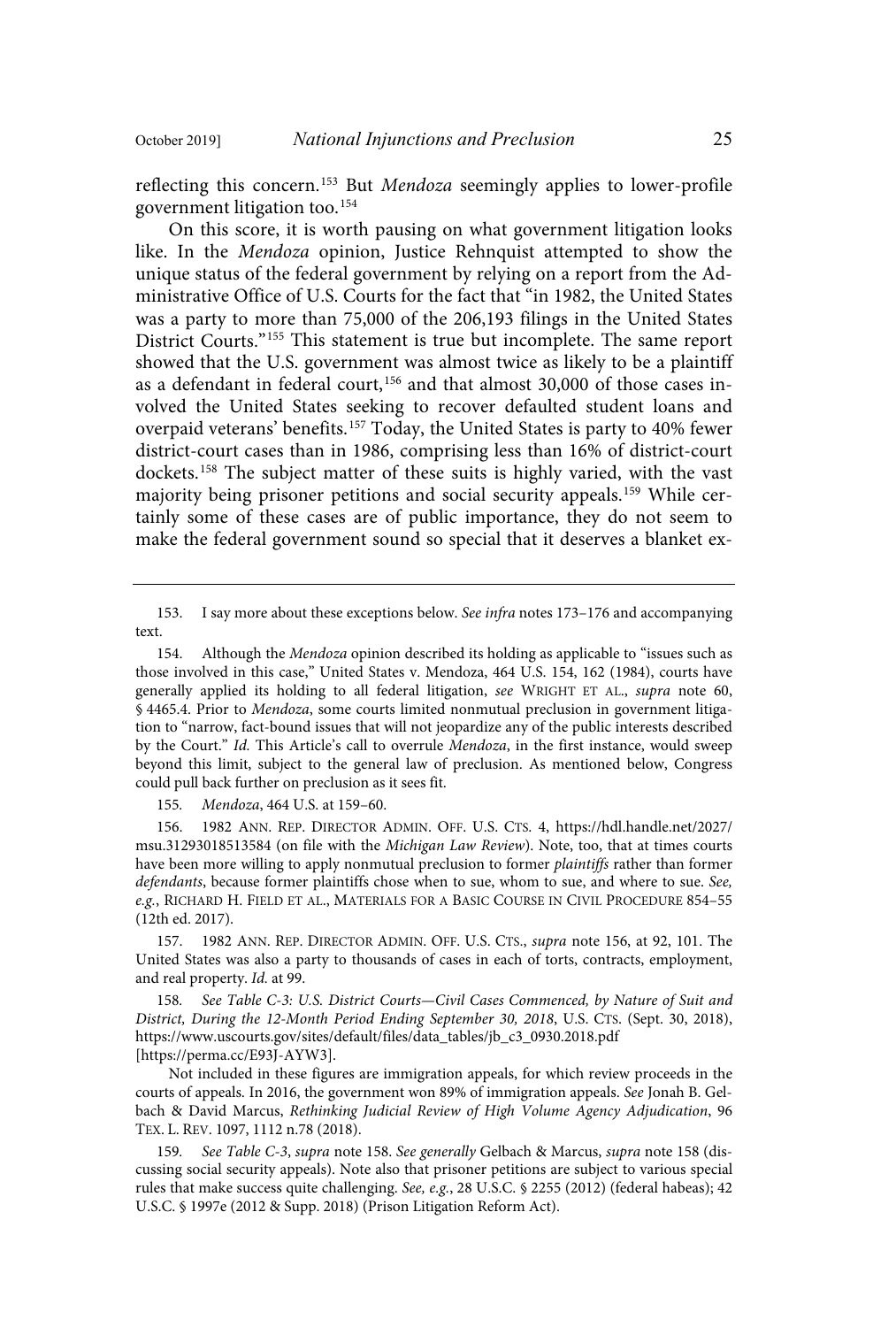ception from the normal rules of preclusion. And presumably many of these cases turn on case-specific determinations for which nonmutual preclusion would not be relevant. 160

Even if Mendoza were correct that government litigation involved issues of public importance, it is not obvious why this should countenance against nonmutual preclusion. Issues of public importance are seemingly more likely to get Supreme Court review, so erroneous lower-court decisions can be quickly resolved.<sup>161</sup> It is also not clear why we should be troubled if the government invested a few more litigation resources in cases that might affect large groups of potential litigants.<sup>162</sup> This might be exactly what the Justice Department should be doing.

Mendoza's most compelling argument to exempt the federal government from nonmutual preclusion is the issue of changing administrations. 163 Although private defendants may also change leadership, the democratic process is qualitatively different on this dimension. In particular, it is possible that the Court was worried about one administration "locking in" future administrations through preclusion. 164

162. See United States v. Mendoza, 464 U.S. 154, 160–61 (1984). These resources might reflect more investment in the trial court or a greater willingness to appeal.

163. Mendoza, 464 U.S. at 161.

164. Analogous discussions arise in the context of structural injunctions and consent decrees. See, e.g., Horne v. Flores, 557 U.S. 433, 448-49 (2009) ("[T]he dynamics of institutional reform litigation differ from those of other cases. Scholars have noted that public officials sometimes consent to, or refrain from vigorously opposing, decrees that go well beyond what is required by federal law. Injunctions of this sort bind state and local officials to the policy preferences of their predecessors and may thereby 'improperly deprive future officials of their designated legislative and executive powers.' States and localities 'depen[d] upon successor officials, both appointed and elected, to bring new insights and solutions to problems of allocating revenues and resources.' Where 'state and local officials . . . inherit overbroad or outdated consent decrees that limit their ability [to] respond to the priorities and concerns of their constituents,' they are constrained in their ability to fulfill their duties as democratically elected officials." (second and third alterations in original) (citations omitted) (first quoting Frew v. Hawkins, 540 U.S. 431, 441 (2004), then quoting Frew v. Hawkins, 540 U.S. 431, 442 (2004), and then quoting Brief on Behalf of the Am. Legislative Exch. Council & Certain Individual State Legislators as Amicus Curiae in Support of Petitioners at 7, Horne v. Flores, 557 U.S. 433 (2009) (No. 08-294))); Michael W. McConnell, Why Hold Elections? Using Consent Decrees to Insulate Policies from Political Change, 1987 U. CHI. LEGAL F. 295, 298 ("I contend that a narrow but important class of consent decrees, if judicially enforced, would violate the structural provisions of the Constitution by denying future executive officials the policymaking authority vested in them by the Constitution and laws. These consent decrees circumvent democratic change by precluding subsequent Presidents from changing policies set, through consent decree, by a previous Administration (or, for that matter, by preventing a single President from

<sup>160.</sup> See RESTATEMENT (SECOND) OF JUDGMENTS § 27 (AM. LAW INST. 1982) (limiting issue preclusion to situations in which cases address the same issue).

This critique also applies to the national-injunction critics: it seems somewhat odd to point to examples such as the Travel Ban litigation as national-injunction problems when those cases are (relatively) quickly resolved by the Supreme Court. See infra Part IV (applying this argument to national injunctions). Those cases, too, are poor illustrations of the need for percolation. Infra Part IV.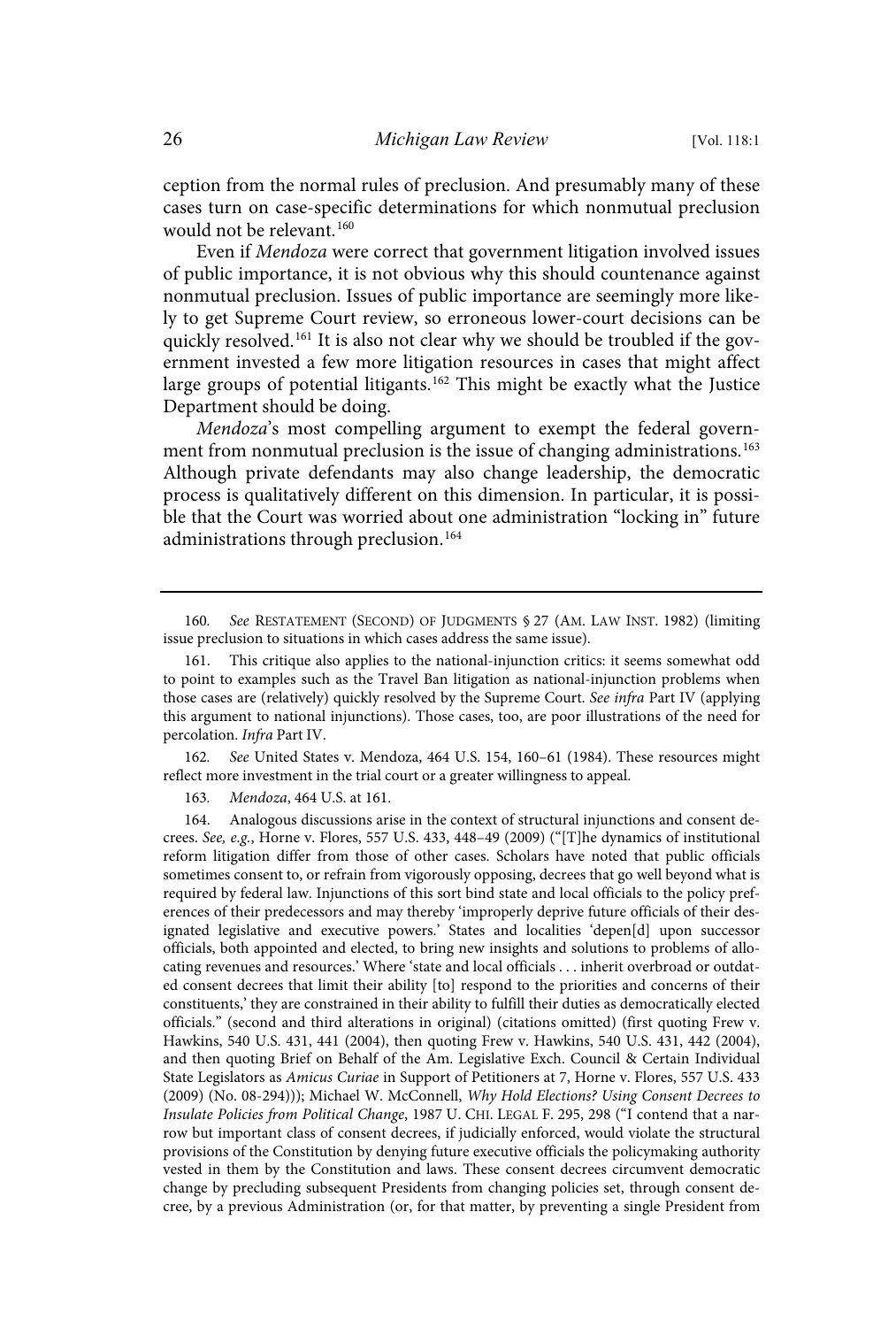Upon further scrutiny, this change-in-administrations concern is overblown. For one thing, there is no inviolable principle against "locking in" the federal government.<sup>165</sup> Cross-administration lock-in can arise from contract, including from contract-like devices such as plea bargains and nonprosecution agreements.<sup>166</sup> Perhaps more importantly, it is beyond doubt that the federal government may be locked in by judgments. The Mendoza opinion worried about nonmutual preclusion locking in future administrations, but the opinion readily conceded that mutual preclusion may attach to the federal government.<sup>167</sup> And continuing the preclusion–injunctions parallel from above, there is no doubt that future administrations may be bound by injunctions in the normal course.<sup>168</sup>

Not only do we tolerate other forms of lock-in, but the law of preclusion also provides various outs that help avoid bad outcomes. First, as noted above, Parklane is not a mandatory rule.<sup>169</sup> Parklane gives courts discretion

changing his mind)."). See generally Catherine Y. Kim, Changed Circumstances: The Federal Rules of Civil Procedure and the Future of Institutional Reform Litigation After Horne v. Flores, 46 U.C. DAVIS L. REV. 1435 (2013).

165. I would also submit that, to the extent there is a "lock-in" problem, it does not attach differently to the federal government than it would to states and localities, yet they are not given special treatment under Mendoza.

166. See, e.g., United States v. Castaneda, 162 F.3d 832, 835-36 (5th Cir. 1998) ("Nonprosecution agreements, like plea bargains, are contractual in nature, and are therefore interpreted in accordance with general principles of contract law. Under these principles, if a defendant lives up to his end of the bargain, the government is bound to perform its promises." (footnote omitted)); United States v. Johnson, 861 F.2d 510, 512–13 (8th Cir. 1988) (explaining when specific performance is the appropriate remedy against the government for breach of a cooperation agreement). See generally Cindy R. Alexander & Mark A. Cohen, The Evolution of Corporate Criminal Settlements: An Empirical Perspective on Non-Prosecution, Deferred Prosecution, and Plea Agreements, 52 AM. CRIM. L. REV. 537 (2015).

167. See Mendoza, 464 U.S. at 163-64 ("Today in a companion case we hold that the Government may be estopped under certain circumstances from relitigating a question when the parties to the two lawsuits are the same. . . . The application of an estoppel when the Government is litigating the same issue with the same party avoids the problem of freezing the development of the law because the Government is still free to litigate that issue in the future with some other party. And, where the parties are the same, estopping the Government spares a party that has already prevailed once from having to relitigate—a function it would not serve in the present circumstances." (footnote omitted) (citations omitted)); see also United States v. Stauffer Chem. Co., 464 U.S. 165, 168 (1984) (holding, on the same day as Mendoza, that "the doctrine of mutual defensive [issue preclusion] is applicable against the Government to preclude relitigation of the same issue already litigated against the same party in another case involving virtually identical facts").

168. The prominent critiques of nonparty-protecting injunctions do not raise objections to party-protecting injunctions. See supra note 1 (including several sources objecting to nonparty-protecting injunctions); supra note 164 (discussing injunctions that bind the federal government across administrations). And this says nothing of political choices that functionally lock in future administrations. Cf. David Freeman Engstrom, Drawing Lines Between Chevron and Pennhurst: A Functional Analysis of the Spending Power, Federalism, and the Administrative State, 82 TEX. L. REV. 1197, 1237–71 (2004) (exploring how the federal government politically locks states into federal programs).

169. Parklane Hosiery Co. v. Shore, 439 U.S. 322, 331 (1979).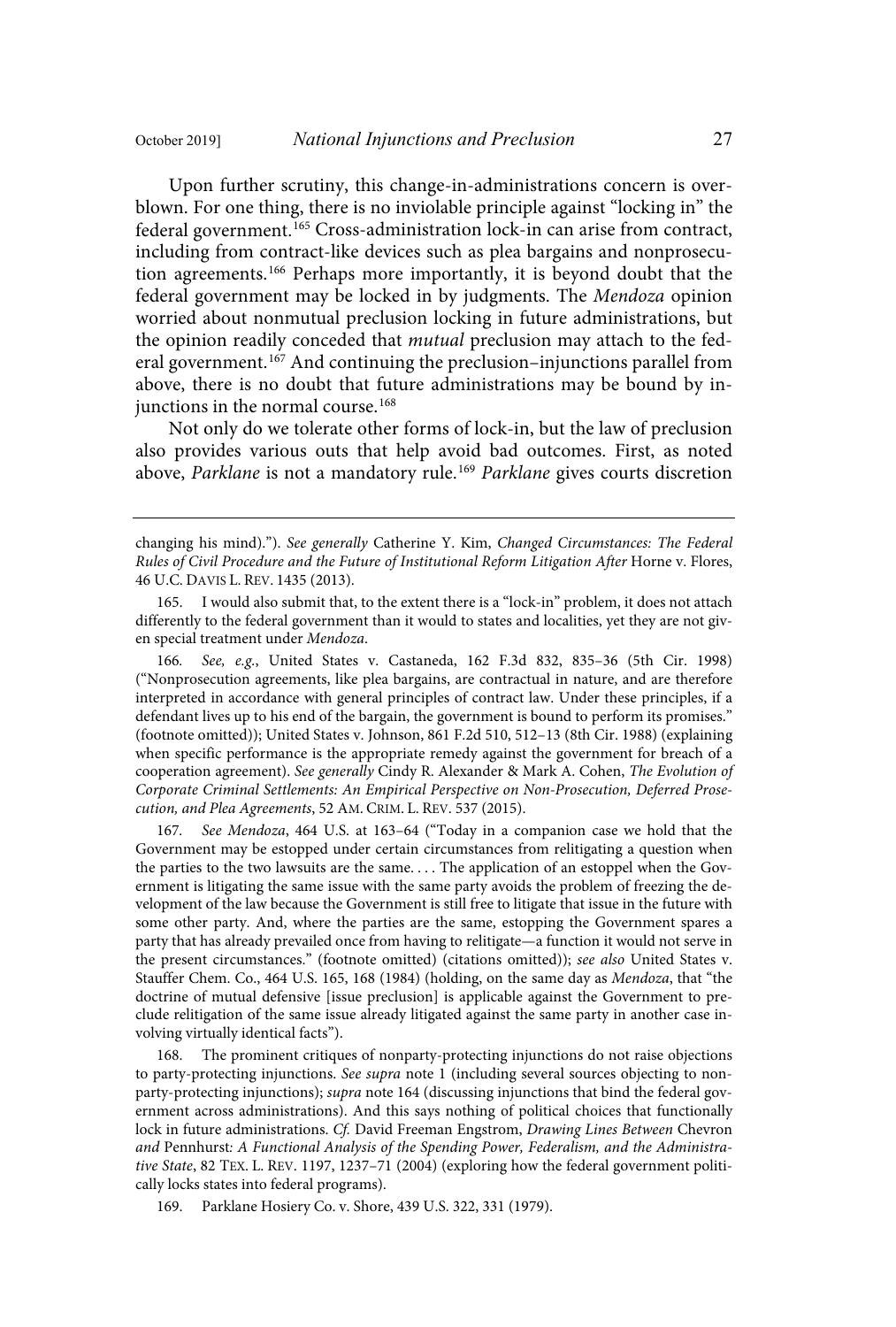with respect to nonmutual preclusion, and it advises courts to decline preclusion when it would be "unfair." <sup>170</sup> Similarly, the Restatement's version of nonmutual issue preclusion may be avoided for issues of law or when "[o]ther compelling circumstances make it appropriate that the party be permitted to relitigate the issue."<sup>171</sup> For example, following a successful federal-government suit against tobacco companies, seven different courts used their discretion to decline to give private parties the benefit of nonmutual preclusion against the company defendants.<sup>172</sup>

Second, there are general exceptions to issue preclusion that might alleviate these concerns, which also seem to respond to the "public importance" issue mentioned above. The Second Restatement of Judgments provides that issue preclusion should not attach when, among other reasons, "[t]he issue is one of law and (a) the two actions involve claims that are substantially unrelated, or (b) a new determination is warranted in order to take account of an intervening change in the applicable legal context or otherwise to avoid inequitable administration of the laws."<sup>173</sup> These exceptions were endorsed by the Supreme Court in cases involving the federal government. United States  $v$ . Moser (and later Montana) explained that determinations of pure law are not binding across unrelated proceedings.<sup>174</sup> Sunnen (and later Montana as

RESTATEMENT (SECOND) OF JUDGMENTS  $$ 28(2)$ . The law of injunctions also acknowledges the need for flexibility in light of changes in circumstances. See Rufo v. Inmates of Suffolk Cty. Jail, 502 U.S. 367, 383–93 (1992).

174. Montana v. United States, 440 U.S. 147, 162–63 (1979); United States v. Moser, 266 U.S. 236, 242 (1924). So, a determination of law against the United States will not be binding in later cases against the United States if the cases were sufficiently unrelated so that nonpreclu-

<sup>170.</sup> Id. Complaining about Parklane's indeterminacy—as Mendoza does—falls into the category of generalized grievances that are not specific to the government. See Mendoza, 464 U.S. at 161. And, of course, the Supreme Court wrote Parklane, and it could "rulify" Parklane if it wanted to. Cf. Frederick Schauer, The Tyranny of Choice and the Rulification of Standards, 14 J. CONTEMP. LEGAL ISSUES 803, 805–06 (2005) ("Rather than embracing standards as the logical corollary to resisting rules, interpreters and enforcers have systematically resisted standards almost as much as they have resisted rules, sharpening the soft edges of standards just as they have rounded off the crisp corners of rules. Whether it be by importing rules from elsewhere, or imposing rules of some sort on their own otherwise unconstrained decision-making, or filling decisional voids with three- and four-part tests, interpreters and enforcers of standards have tried to convert those standards into rules to a surprising degree, surprising especially because the effect of such action is to constrain the very choices that those interpreters and enforcers would otherwise have had . . . ." (footnote omitted)).

<sup>171.</sup> RESTATEMENT (SECOND) OF JUDGMENTS § 29(7)–(8) (AM. LAW INST. 1982).

<sup>172.</sup> See Shaffer v. R.J. Reynolds Tobacco Co., 860 F. Supp. 2d 991, 995-96 (D. Ariz. 2012) ("Courts in six states (Massachusetts, Missouri, Maine, Minnesota, California, and New York) handling tobacco litigation have been asked by various plaintiffs to use offensive nonmutual issue preclusion to apply hundreds or thousands of the findings of fact from the DOJ Case to establish liability in their respective cases. All of these courts have rejected these requests and exercised their broad discretion not to allow offensive nonmutual issue preclusion relating to the DOJ Case. Like these courts, this Court finds that using offensive nonmutual issue preclusion to apply findings of fact from the DOJ Case to establish liability in this case is inappropriate, and therefore exercises its broad discretion not to allow the use of the doctrine in this case." (citations omitted)).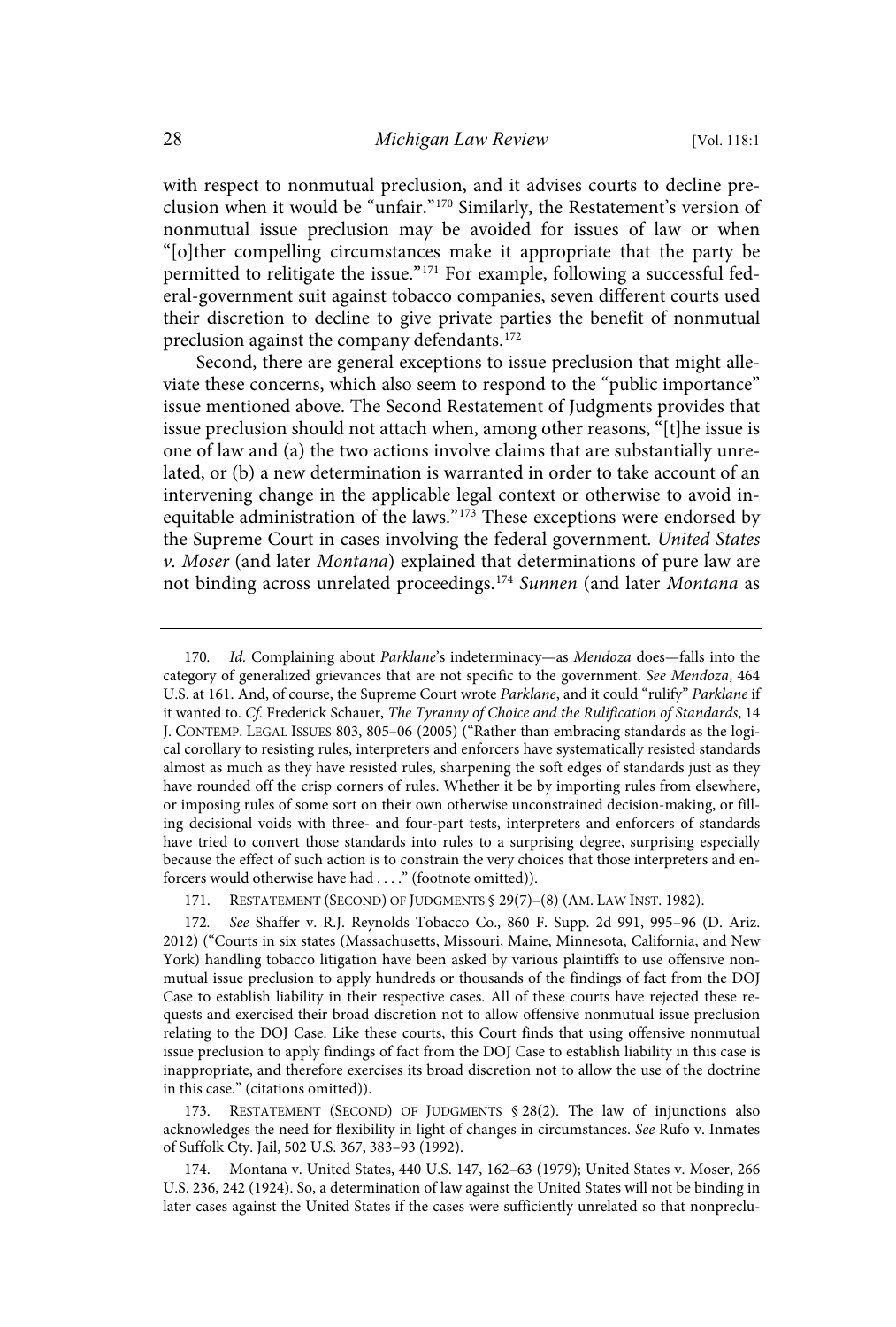well) found an exception to issue preclusion for legal issues when preclusion might create unequal legal treatment.<sup>175</sup> Both of these exceptions would be useful to courts seeking to excuse a new administration from the preclusive effects of judgments against prior administrations.

The Restatement further provides that issue preclusion should not attach when:

There is a clear and convincing need for a new determination of the issue (a) because of the potential adverse impact of the determination on the public interest or the interests of persons not themselves parties in the initial action, (b) because it was not sufficiently foreseeable at the time of the initial action that the issue would arise in the context of a subsequent action, or (c) because the party sought to be precluded, as a result of the conduct of his adversary or other special circumstances, did not have an adequate opportunity or incentive to obtain a full and fair adjudication in the initial action. 176

Here, a change in administrations could be the "special circumstances" under clause (c). Clause (a) protects the public interest, which also may be at issue. Indeed, this option may be especially significant when changes in government policy are justified by appeals to the public interest—which, I would submit, are the changes in policy most deserving of special treatment.<sup>177</sup>

In short, therefore, there is a well-developed system of exceptions to preclusion (and to nonmutual preclusion) that would seem to meet all of the Supreme Court's concerns without reflexively resorting to a special rule applicable only when the government loses an issue.

#### B. Government Preclusion

The case for preclusion is well known, relying primarily on efficiency and fairness. This Section will not rehash every detail of that case—nor should it be read to endorse unqualifiedly any of these arguments. Instead, the Section argues that the values of preclusion apply at least as strongly to government litigants.

One classic justification for preclusion is that it avoids relitigation, which is costly in terms of resources and also in terms of the risk of inconsistent adjudications.<sup>178</sup> A major theme in modern civil procedure has been the desire to bring together in a single proceeding all related claims and parties—think liberal claim and party joinder, class actions, and the merger of

sion is more than just a second bite at the apple. Montana, 440 U.S. at 162–63; Moser, 266 U.S. at 242.

<sup>175.</sup> Montana, 440 U.S. at 158-62; Comm'r v. Sunnen, 333 U.S. 591, 599 (1948).

<sup>176.</sup> RESTATEMENT (SECOND) OF JUDGMENTS § 28(5).

<sup>177.</sup> After all, the Supreme Court justified the governmental exception because the government is often involved in litigation of public concern. See supra note 146 and accompanying text.

<sup>178.</sup> WRIGHT ET AL., supra note 60, § 4403.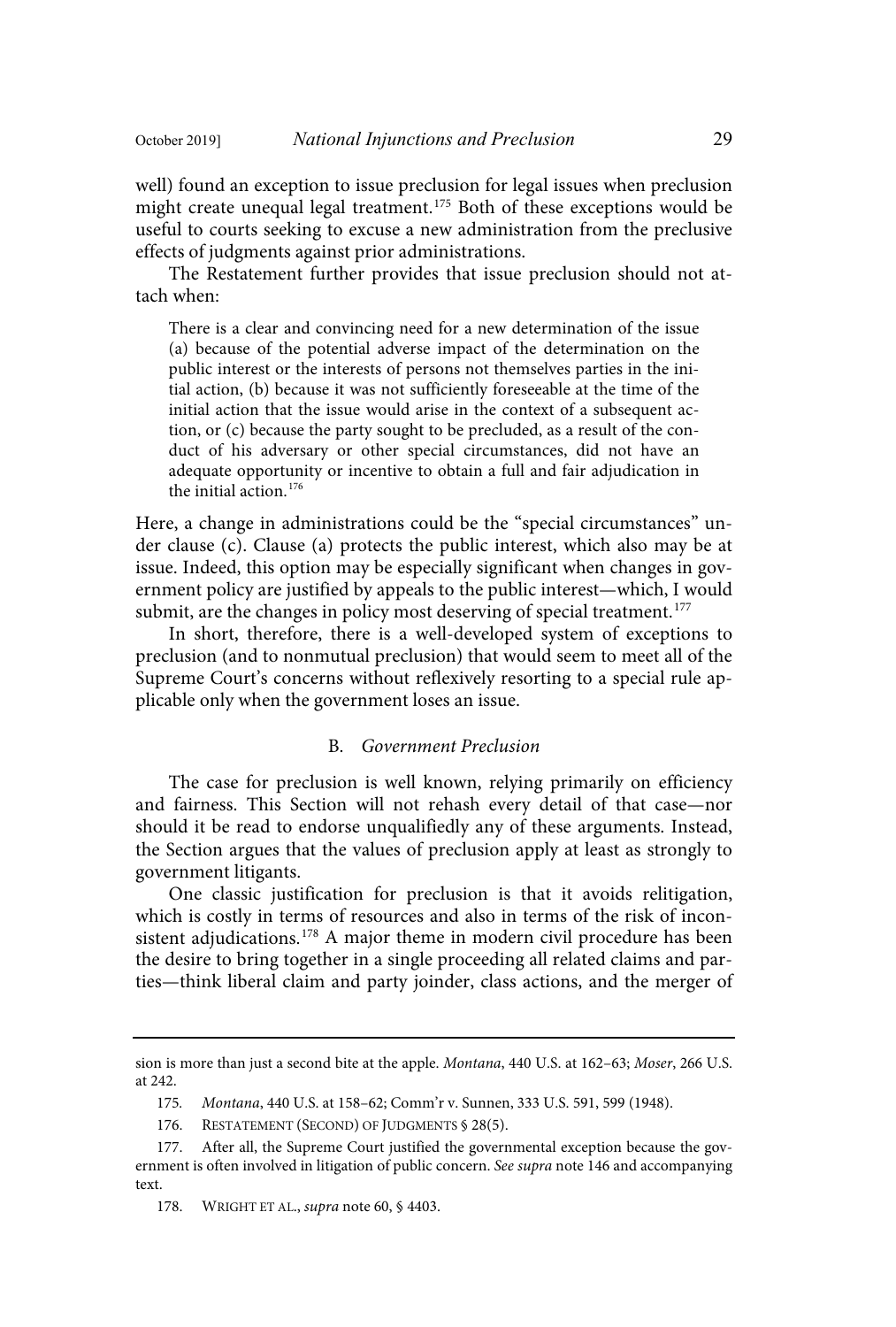law and equity.<sup>179</sup> The same logic applies to preclusion: the broader the preclusion rule, the greater the incentives to litigate everything up front. For high-profile cases destined for the Supreme Court, there seems to be even less reason to wait. 180

Preclusion also sounds in fairness.<sup>181</sup> Preclusion protects winning parties from having to relitigate their successful claims. While those resisting nonmutual preclusion typically argue unfairness, it is not unfair to bind a defendant who had a full and fair opportunity to litigate an issue.<sup>182</sup> It is one thing if, through no fault of its own, a party did not litigate an issue to the fullest. The law of issue preclusion generally has an exception in these terms,<sup>183</sup> and *Parklane* seemingly expands that exception in nonmutual situations. <sup>184</sup> But if a defendant completely litigated an issue, why should we give that defendant a second bite at the apple?<sup>185</sup> Indeed, if a defendant knew that

180. See supra note 161 and accompanying text (making this argument in opposition to Mendoza).

181. See generally WRIGHT ET AL., supra note 60, § 4403.

182. Some critics have argued that nonmutuality is unfair because the expected recovery in nonmutual jurisdictions will deviate from the expected recovery of the original claim. See, e.g., Note, supra note 77. This is an argument about error costs, and it is true as far as it goes. But, first, it fails to account for decision costs on the court or transaction costs on parties. Those are costs too. Second, this argument assumes that the probability of winning is exogenous. That is an erroneous assumption. The probability of victory depends, in part, on the effort expended. So a party facing nonmutual preclusion will invest more resources, thus increasing its probability of winning. (This is the "over-litigation" concern marshaled by opponents of nonmutuality, here marshaled as a reason to be less concerned about nonmutuality's effects on accuracy.)

More generally, as Professor Bone explains: "[A] mutuality rule has potential benefits in reducing litigation costs and preventing systematic trial and settlement error. At the same time, mutuality creates substantial costs of its own by requiring the relitigation of issues that have already been vigorously litigated and carefully determined in previous suits. It is not possible to determine how the balance comes out without more empirical information and a more careful analysis." ROBERT G. BONE, CIVIL PROCEDURE: THE ECONOMICS OF CIVIL PROCEDURE 253 (2003).

183. See RESTATEMENT (SECOND) OF JUDGMENTS § 28 (AM. LAW INST. 1982).

184. See Parklane Hosiery Co. v. Shore, 439 U.S. 322, 331 (1979); see also RESTATEMENT (SECOND) OF JUDGMENTS § 29.

185. As the Court explained in Blonder-Tongue:

In any lawsuit where a defendant, because of the mutuality principle, is forced to present a complete defense on the merits to a claim which the plaintiff has fully litigated and lost in a prior action, there is an arguable misallocation of resources. To the extent the defendant in the second suit may not win by asserting, without contradiction, that the plaintiff had fully and fairly, but unsuccessfully, litigated the same claim in the prior suit, the defendant's time and money are diverted from alternative uses—productive or otherwise—to relitigation of a decided issue. And, still assuming that the issue was resolved correctly in the first suit, there is reason to be concerned about the plaintiff's allocation of resources. Permitting repeated litigation of the same issue as long as the

<sup>179.</sup> See generally Charles E. Clark & James WM. Moore, A New Federal Civil Procedure (pt. 1) 44 YALE L.J. 387 (1935); Martin H. Redish, Intersystemic Redundancy and Federal Court Power: Proposing a Zero Tolerance Solution to the Duplicative Litigation Problem, 75 NOTRE DAME L. REV. 1347 (2000).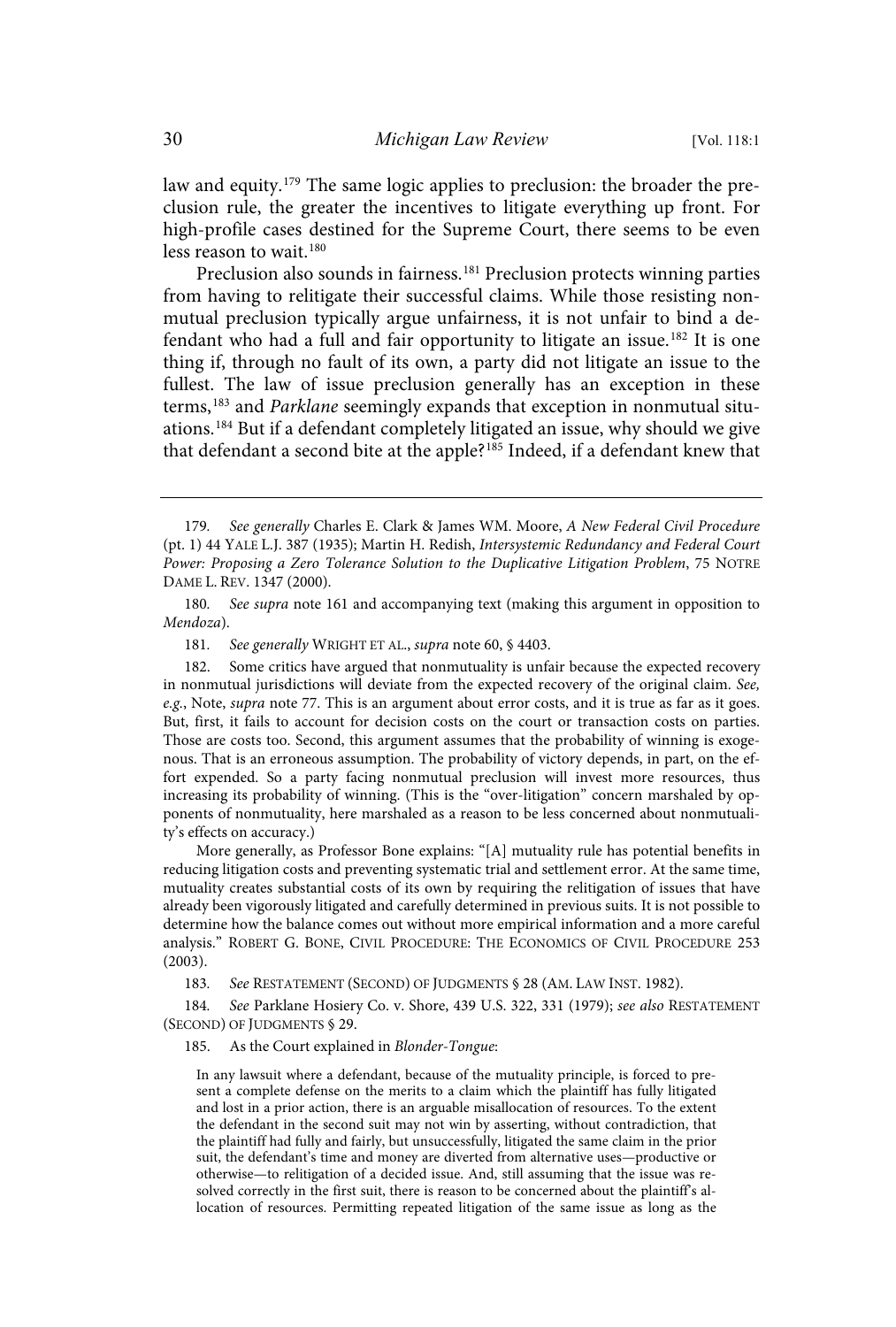nonmutual preclusion could apply, then we should expect that defendant to increase its litigation effort in light of the expanded stakes.<sup>186</sup>

Even if one were to quibble with the efficiency or fairness arguments in favor of nonmutual preclusion, I would contend that these arguments offer no reason to treat federal defendants differently. Arguments about efficiency are difficult to parse,<sup>187</sup> but government and nongovernment defendants seemingly present the same tradeoffs in this space. Arguments about fairness are also slippery,<sup>188</sup> but it is difficult to understand why the governmental status of the losing party (rather than the subject matter of the litigation or the relationship between the parties) necessarily predicts the fairness of nonmutual preclusion.

If anything, these values might point more strongly toward preclusion in government cases. One might think that the awesome power of the government <sup>189</sup>—not to mention its highly successful track record in federal litigation<sup>190</sup> and its noted pattern of "nonacquiescence" to court decisions<sup>191</sup>would suggest being more cautious about giving the government an advantage over analogous private parties. Yet we protect the government from

supply of unrelated defendants holds out reflects either the aura of the gaming table or 'a lack of discipline and of disinterestedness on the part of the lower courts, hardly a worthy or wise basis for fashioning rules of procedure.' Although neither judges, the parties, nor the adversary system performs perfectly in all cases, the requirement of determining whether the party against whom an estoppel is asserted had a full and fair opportunity to litigate is a most significant safeguard.

Blonder-Tongue Labs., Inc. v. Univ. of Ill. Found., 402 U.S. 313, 329 (1971) (quoting Kerotest Mfg. Co. v. C-O-Two Fire Equip. Co., 342 U.S. 180, 185 (1952)).

It also might be true that courts—knowing that nonmutual preclusion is possible will avoid cavalier decisions that might have ripple effects across government programs. This dynamic effect is speculative but plausible in at least some cases.

187. See Robert G. Bone, Rethinking the "Day in Court" Ideal and Nonparty Preclusion, 67 N.Y.U. L. REV. 193, 248–51 (1992).

188. See id. at 256-64.

189. This is a power that seems even more awesome today than it did at the Founding. Cf. Bray, supra note 1, at 445-57 (discussing government power and national injunctions).

190. See, e.g., Gelbach & Marcus, supra note 158, at 1112 n.78 (noting that, in 2016, the government won 89% of immigration appeals); David Zaring, Reasonable Agencies, 96 VA. L. REV. 135, 171 (2010) (collecting studies finding that courts affirm between 58–76% of federal agency decisions).

191. E.g., Estreicher & Revesz, supra note 6, at 681 ("The selective refusal of administrative agencies to conduct their internal proceedings consistently with adverse rulings of the courts of appeals—a practice commonly termed agency nonacquiescence—is not new in American law. Over the past sixty years, many agencies have insisted, in varying degrees, on the authority to pursue their policies, despite conflicting court decisions, until the Supreme Court is prepared to issue a nationally binding resolution."); Nancy M. Modesitt, The Hundred-Years War: The Ongoing Battle Between Courts and Agencies over the Right to Interpret Federal Law, 74 MO. L. REV. 949 (2009) (surveying nonacquiescence); Wendy Wagner, Revisiting the Impact of Judicial Review on Agency Rulemakings: An Empirical Investigation, 53 WM. & MARY L. REV. 1717, 1760–66 (2012) (reporting results of study showing EPA nonacquiescence). For more on the connection between this topic and nonacquiescence, see supra notes 6 & 129 and infra notes 243 & 265.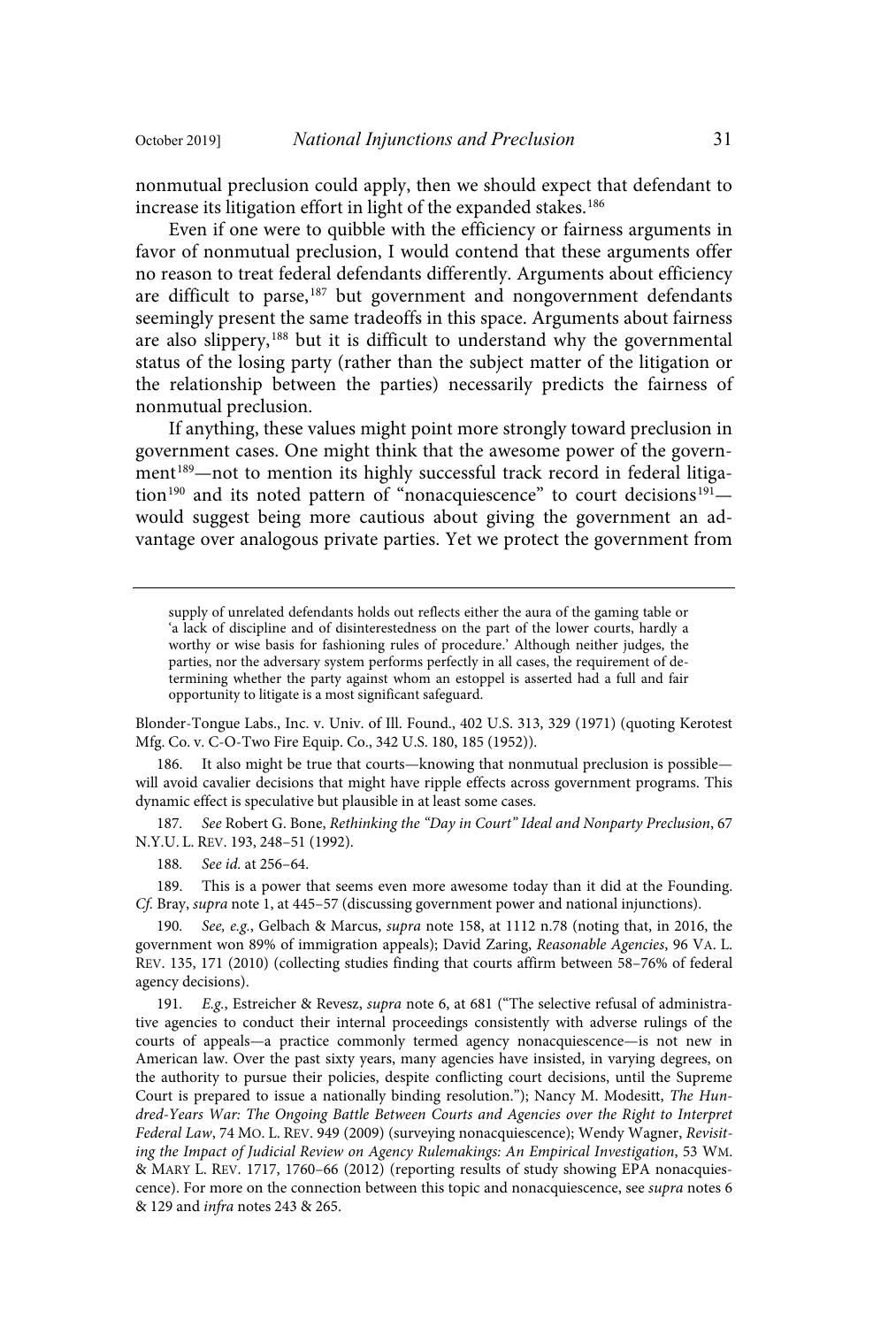nonmutual preclusion while allowing the government to invoke nonmutual preclusion against other parties<sup>192</sup> and while magnifying government victories by attaching nonmutual preclusion to them.<sup>193</sup>

We might also be more comfortable with a default rule permitting nonmutual preclusion against the government because Congress might more closely monitor these cases for systemic problems. It is not unreasonable to expect that Congress is more attuned to issues that affect the federal government directly. For example, in their massive study of congressional overrides of Supreme Court decisions, Professors Christiansen and Eskridge found that "the Executive Branch of the federal government is the biggest player, and usually the big winner, in the override process."<sup>194</sup> So if Congress concluded that the federal government, in certain circumstances, needed an exemption from the normal rules of preclusion, it could so legislate.<sup>195</sup> Con-

193. See, e.g., Parklane Hosiery Co. v. Shore, 439 U.S. 322, 331-32 (1979); id. at 355-56 (Rehnquist, J., dissenting).

194. Matthew R. Christiansen & William N. Eskridge, Jr., Congressional Overrides of Supreme Court Statutory Interpretation Decisions, 1967–2011, 92 TEX. L. REV. 1317, 1376 (2014). The authors explained:

The legal position of the United States prevails in more than two-thirds of the statutory cases decided by the Court, and the United States is usually a winner in the override process as well: a large majority of the overrides adopt the policy or legal position advanced by the United States during the congressional deliberation process. . . . No group or institution enjoys the attention of Congress more than the Executive Branch of the federal government: its officials testified, in depth, in a large majority of overrides and supported the large majority of those overrides. The federal government took an explicit position in just under three-quarters of the overrides, supporting the override in 75% of those instances. . . . [T]he Department of Justice, the Internal Revenue Service, the Department of Health and Human Services, the Equal Employment Opportunity Commission, the Departments of State and of Defense, and the Federal Trade Commission are among the most prominent agencies providing important congressional testimony. . . . [T]heir position usually prevails. But even when it does not, the Executive Branch's position often affects the compromise ultimately reached.

Id. at 1376–78. For interesting results following congressional overrides, see generally Deborah A. Widiss, Shadow Precedents and the Separation of Powers: Statutory Interpretation of Congressional Overrides, 84 NOTRE DAME L. REV. 511 (2009).

Parklane and Mendoza are federal common law, which Congress can overrule. See City of Milwaukee v. Illinois, 451 U.S. 304, 316–17 (1981). And Congress has been known to legislate preclusion. See, e.g., 15 U.S.C. § 16(a) (2012) (discussing issue-preclusive effect of antitrust judgments); 28 U.S.C. § 1738 (2012) (full faith and credit statute); see also Kremer v. Chem. Constr. Corp., 456 U.S. 461, 485 (1982) ("In our system of jurisprudence the usual rule is that merits of a legal claim once decided in a court of competent jurisdiction are not subject to redetermination in another forum. Such a fundamental departure from traditional rules of preclusion, enacted into federal law, can be justified only if plainly stated by Congress." (emphasis added)).

<sup>192.</sup> As mentioned above, the government has invoked nonmutual preclusion in its favor. See, e.g., SEC v. Resnick, 604 F. Supp. 2d 773, 778-80 (D. Md. 2009); SEC v. Grotto, No. 05 Civ. 5880(GEL), 2006 WL 3025878, at \*3 (S.D.N.Y. Oct. 24, 2006). Indeed, the United States has invoked nonmutual preclusion against other government defendants. See United States v. Wash. State Dep't of Transp., No. 08-5722RJB, 2010 WL 2698854, at \*6–7 (W.D. Wash. July 7, 2010) (using Parklane discretion to decline to apply nonmutual preclusion against the Washington State Department of Transportation as requested by the U.S. government).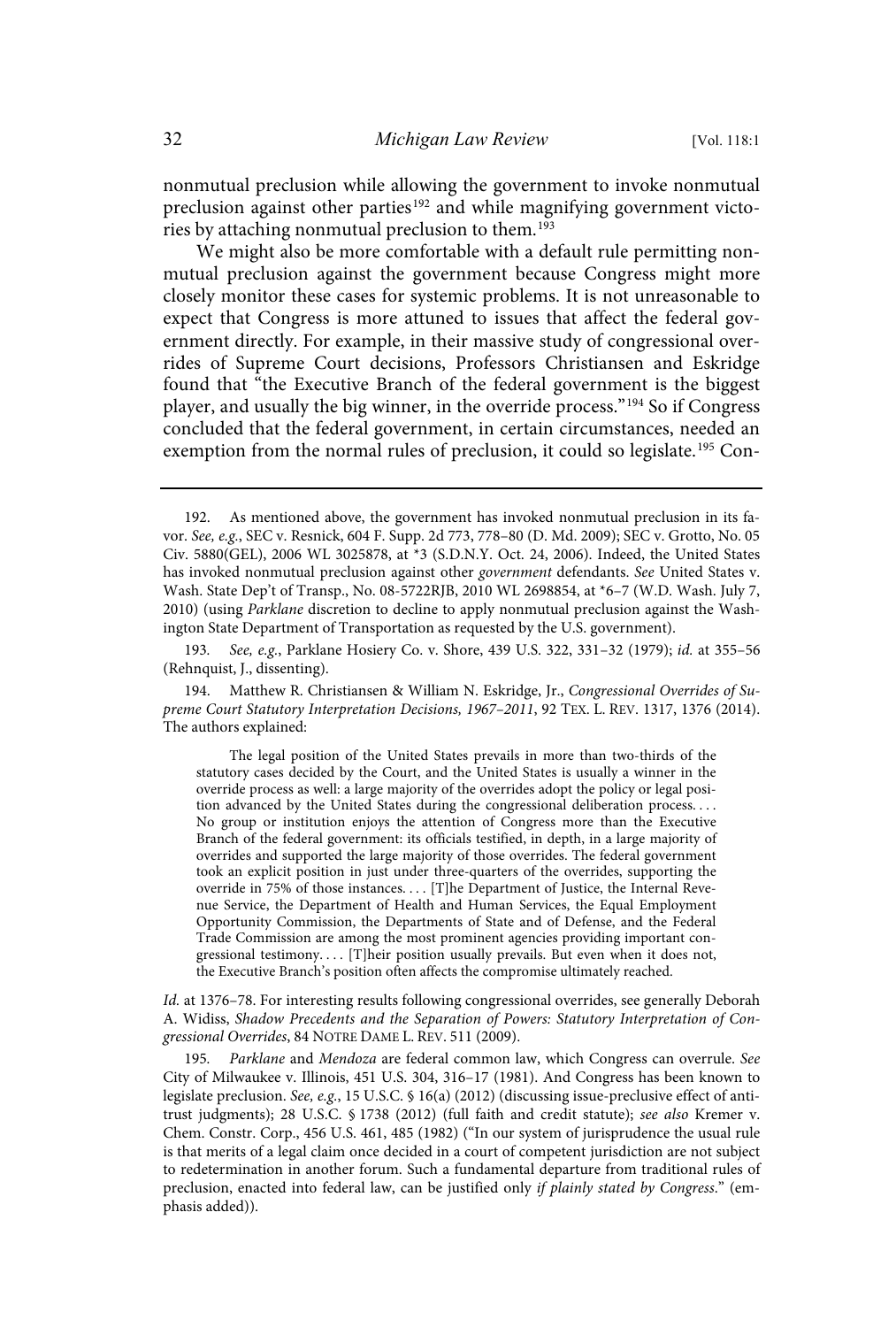gress also could fairly easily make changes to the administrative systems that precede federal litigation with nonmutual preclusion in mind. <sup>196</sup> And, again, courts retain the flexibility to deny nonmutual preclusion on a case-by-case basis when it would be unfair or otherwise problematic.<sup>197</sup>

#### C. Recent Developments

Finally, recent developments have made nonmutual preclusion against the government even more important. Here, it is helpful to return to an argument raised in the context of national injunctions. In brief, a common refrain from opponents of national injunctions is that these remedies are ununnecessary because plaintiffs can always seek a Rule 23(b)(2) class action against the federal government. 198

The (b)(2) class action, less well known than the damages class action under Rule 23(b)(3), requires that "the party opposing the class has acted or refused to act on grounds that apply generally to the class, so that final injunctive relief or corresponding declaratory relief is appropriate respecting the class as a whole."<sup>199</sup> This provision, drafted in order to accommodate desegregation litigation in the middle of the twentieth century, $^{200}$  seems like an

197. See Parklane, 439 U.S. at 331; RESTATEMENT (SECOND) OF JUDGMENTS § 29 (AM. LAW INST. 1982).

198. See, e.g., Bray, supra note 1, at 475-76; Wasserman, supra note 1, at 366-68. Jack Ratliff (among others) also argues that class actions would ameliorate many of the perceived downsides of offensive nonmutual issue preclusion. Ratliff, supra note 69. And Richard Nagareda (among others) notes the deep conceptual connections between class actions and nonmutual preclusion. See generally Richard A. Nagareda, The Preexistence Principle and the Structure of the Class Action, 103 COLUM. L. REV. 149 (2003).

199. FED. R. CIV. P. 23. See generally Maureen Carroll, Class Action Myopia, 65 DUKE L.J. 843 (2016). For a court to certify a (b)(2) class, the usual requirements of Rule 23(a) also must be satisfied. See FED. R. CIV. P. 23(a) (discussing numerosity, typicality, commonality, and adequacy).

<sup>196.</sup> For example, Congress could employ "agency class actions" in order to resolve common issues in a single proceeding, rather than across multiple ones. See generally Shannon M. Grammel & Joshua C. Macey, The Costs of Aggregating Administrative Claims, 70 STAN. L. REV. ONLINE 123 (2018); Michael D. Sant'Ambrogio & Adam S. Zimmerman, The Agency Class Action, 112 COLUM. L. REV. 1992 (2012); Michael Sant'Ambrogio & Adam S. Zimmerman, Inside the Agency Class Action, 126 YALE L.J. 1634 (2017).

Finally, I cannot leave Mendoza without noting a bitter irony of Justice Rehnquist's position. Justice Rehnquist dissented in Parklane because, in part, he worried about an asymmetry that would favor the federal government. See Parklane, 439 U.S. at 355-56 (Rehnquist, J., dissenting). Justice Rehnquist asserted that offensive nonmutual issue preclusion "will have the result of coercing defendants to agree to consent orders or settlements in agency enforcement actions," and therefore the Court's decision "added a powerful club to the administrative agencies' arsenals that even Congress was unwilling to provide them." Id. And yet, five years later, he tilted the scales further in favor of the government, giving it a new club in the form an exemption from Parklane. See supra Section I.B.

<sup>200.</sup> See FED. R. CIV. P. 23 advisory committee's note to 1966 amendment; David Marcus, Flawed but Noble: Desegregation Litigation and Its Implications for the Modern Class Action, 63 FLA. L. REV. 657, 702–08 (2011).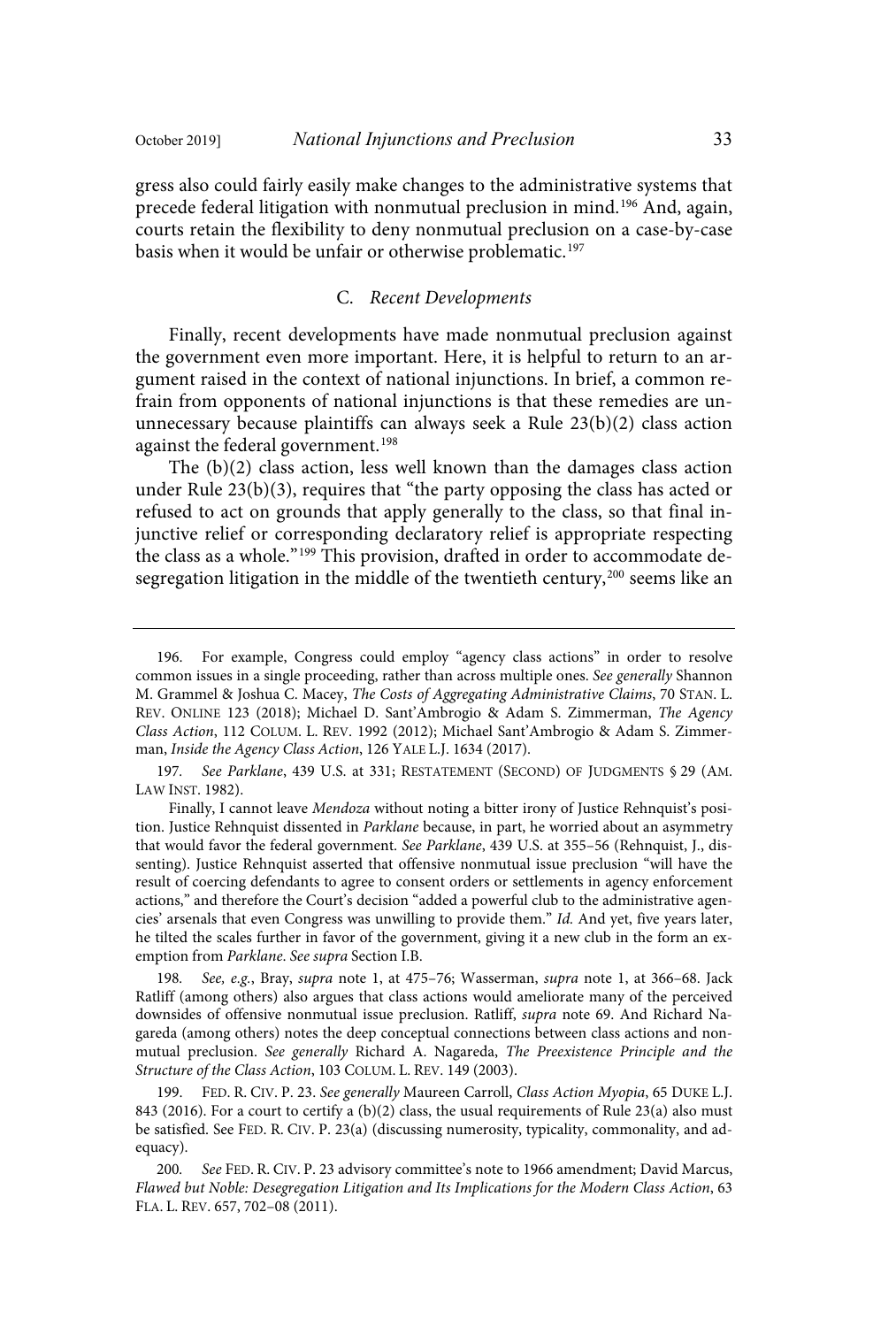obvious candidate in national-injunction litigation. Many critics of national injunctions suggest that plaintiffs should seek a national  $(b)(2)$  class action so that any "national" injunction would still be limited to parties.<sup>201</sup> This logic also seems like a response to critics of Mendoza—you do not need nonmutual preclusion when you can convert nonparties into parties using the formal procedures of Rule 23.

But there is a problem with this simple command: at the same time as national injunctions have become more popular, the ability to obtain a national (b)(2) class has waned. Some of the challenges have come from within class-action law. Wal-Mart v. Dukes, for example, articulated a principle of "indivisibility" applicable to  $(b)(2)$  classes<sup>202</sup> that has been used by lower courts to cut off class certification where it would have seemed possible before Wal-Mart.<sup>203</sup> If a federal agency adopted for its employees exactly the policy that plaintiffs alleged was discriminatory in Wal-Mart, wouldn't a court be compelled to deny class certification in the government case?<sup>204</sup> If the government applied a Wal-Mart-like policy to the approval of asylum claims or security clearances or disability benefits, wouldn't courts be compelled to deny class certification in cases challenging those policies too?<sup>205</sup> Though not ruling on a policy exactly like Wal-Mart's, the Supreme Court last term instructed a lower court to consider the applicability of Wal-Mart to a class action challenging the federal government's use of indefinite detention during immigration proceedings. 206

203. See Carroll, supra note 199, at 875–902; Robert H. Klonoff, The Decline of Class Actions, 90 WASH. U. L. REV. 729, 788–92 (2013); Suzette M. Malveaux, The Modern Class Action Rule: Its Civil Rights Roots and Relevance Today, 66 U. KAN. L. REV. 325, 366–75 (2017); A. Benjamin Spencer, Class Actions, Heightened Commonality, and Declining Access to Justice, 93 B.U. L. REV. 441, 463–75 (2013). For examples of Wal-Mart being used to deny class certification in injunctive-relief cases, see Phillips v. Sheriff of Cook County, 828 F.3d 541 (7th Cir. 2016), and Jamie S. v. Milwaukee Public Schools, 668 F.3d 481 (7th Cir. 2012).

204. See Wal-Mart, 564 U.S. at 344-45 ("[Plaintiffs] claim that their local managers' discretion over pay and promotions is exercised disproportionately in favor of men, leading to an unlawful disparate impact on female employees. And, [plaintiffs] say, because Wal–Mart is aware of this effect, its refusal to cabin its managers' authority amounts to disparate treatment." (citations omitted)); Segar v. Mukasey, 508 F.3d 16, 18–20 (D.C. Cir. 2007) (discussing extensive set of stipulations agreed to in response to the liability determination); Segar v. Smith, 738 F.2d 1249 (D.C. Cir. 1984) (affirming district court's decision finding that the Drug Enforcement Agency engaged in a pattern or practice of discrimination in employment).

205. As noted *supra* note 204, a central problem with the Wal-Mart class was that it was objecting to a policy that devolved discretion to local managers—a pattern that could easily be replicated in these other contexts.

206. Specifically, in Jennings v. Rodriguez, a class of detained immigrants sought an injunction against indefinite detention by the federal government. 138 S. Ct. 830 (2018). The Supreme Court rejected the immigrants' statutory claim but remanded for consideration of their due process claim. Jennings, 138 S. Ct. at 841–52. At the end of the opinion, Justice Alito also invited the Ninth Circuit to consider on remand whether (b)(2) certification was appropriate:

<sup>201.</sup> See, e.g., Bray, supra note 1, at  $475-76$ ; Wasserman, supra note 1, at  $367-68$ .

<sup>202.</sup> Wal-Mart Stores, Inc. v. Dukes, 564 U.S. 338, 360–61 (2011).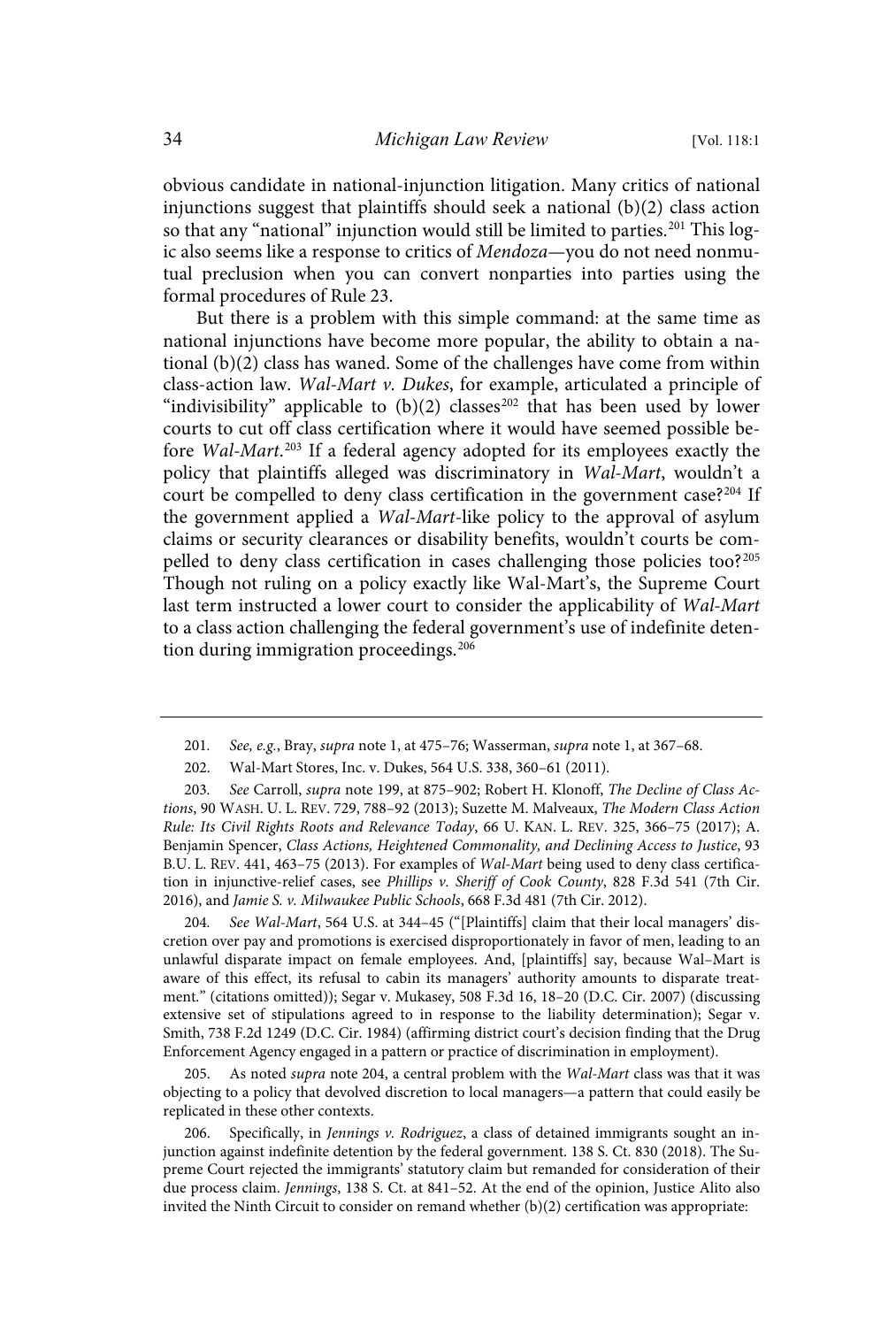Potential problems exist even if we move away from the Wal-Mart model. In the suits to challenge the constitutionality of the Travel Ban, it is not clear that a single class could have included state universities, travel agents, putative refugees, and all others affected by the Executive Order. <sup>207</sup> And in the suit to challenge the Trump Administration's "child separation" policy, the government vigorously opposed class certification on various grounds.<sup>208</sup> The court ultimately certified a class of all parents with children detained and separated at the border, though the court excluded those apprehended in the interior of the United States.<sup>209</sup> Meanwhile, some courts have applied a so-called necessity doctrine to deny class certification when the court could issue a broad decree in an individual suit. <sup>210</sup> So, even if there were some idealized (b)(2) that would cover all of the major government cases, it is not clear that today's federal courts would agree. $211$ 

Meanwhile, developments in other areas of law have further imperiled (b)(2) classes. For one, the Supreme Court has narrowed the law of Arti-

Id. at 851-52 (citations omitted) (quoting Wal-Mart, 564 U.S. at 360); see also Maureen Carroll et al., Government Class Actions After Jennings v. Rodriguez, HARV. L. REV. BLOG (May 8, 2018), https://blog.harvardlawreview.org/government-class-actions-after-jennings-v-rodriguez [https://perma.cc/PFK6-L3PK] (discussing this decision); Maureen Carroll, Class Actions, Indivisibility, and Rule 23(b)(2), 99 B.U. L. REV. 59 (2019).

207. See, e.g., Frost, supra note 1, at 130 (noting this issue). One potential problem would be if a court required that the class be "currently and readily ascertainable," as the Third Circuit does. See Carrera v. Bayer Corp., 727 F.3d 300, 305 (3d Cir. 2013) (quoting Marcus v. BMW of N. Am., LLC, 687 F.3d 583, 593 (3d Cir. 2012)).

See Respondent-Defendants' Opposition to Petitioners-Plaintiffs' Motion for Class Certification, Ms. L. v. U.S. Immigration & Customs Enf't, 302 F. Supp. 3d 1149 (S.D. Cal. 2018) (No. 18-CV-428 DMS MDD).

209. Ms. L. v. U.S. Immigration & Customs Enf't, No. 18CV0428 DMS (MDD), slip op. at 11, 17 (S.D. Cal. June 26, 2018) (order granting in part class certification). The order also excluded from the class definition individuals with communicable diseases or criminal histories. Id. at 11.

210. See M.R. v. Bd. of Sch. Comm'rs, 286 F.R.D. 510, 518 & n.11 (S.D. Ala. 2012) (collecting cases); Maureen Carroll, Aggregation for Me, but Not for Thee: The Rise of Common Claims in Non-Class Litigation, 36 CARDOZO L. REV. 2017, 2026–27, 2077–79 (2015) (describing and criticizing this doctrine). Carroll also describes the various incentives that encourage plaintiffs to pursue individual rather than class relief, even for "aggregate" claims. Id. at 2027-39.

211. Cf. Carroll, supra note 199, at 850 ("[I]t is unclear whether the paradigmatic post-Brown desegregation cases could be certified as class actions under today's restrictive standards.").

The Court of Appeals should also consider whether a Rule 23(b)(2) class action continues to be the appropriate vehicle for respondents' claims in light of Wal–Mart Stores, Inc. v. Dukes. We held in Dukes that "Rule  $23(b)(2)$  applies only when a single injunction or declaratory judgment would provide relief to each member of the class." That holding may be relevant on remand because the Court of Appeals has already acknowledged that some members of the certified class may not be entitled to bond hearings as a constitutional matter. Assuming that is correct, then it may no longer be true that the complained-of "conduct is such that it can be enjoined or declared unlawful only as to all of the class members or as to none of them."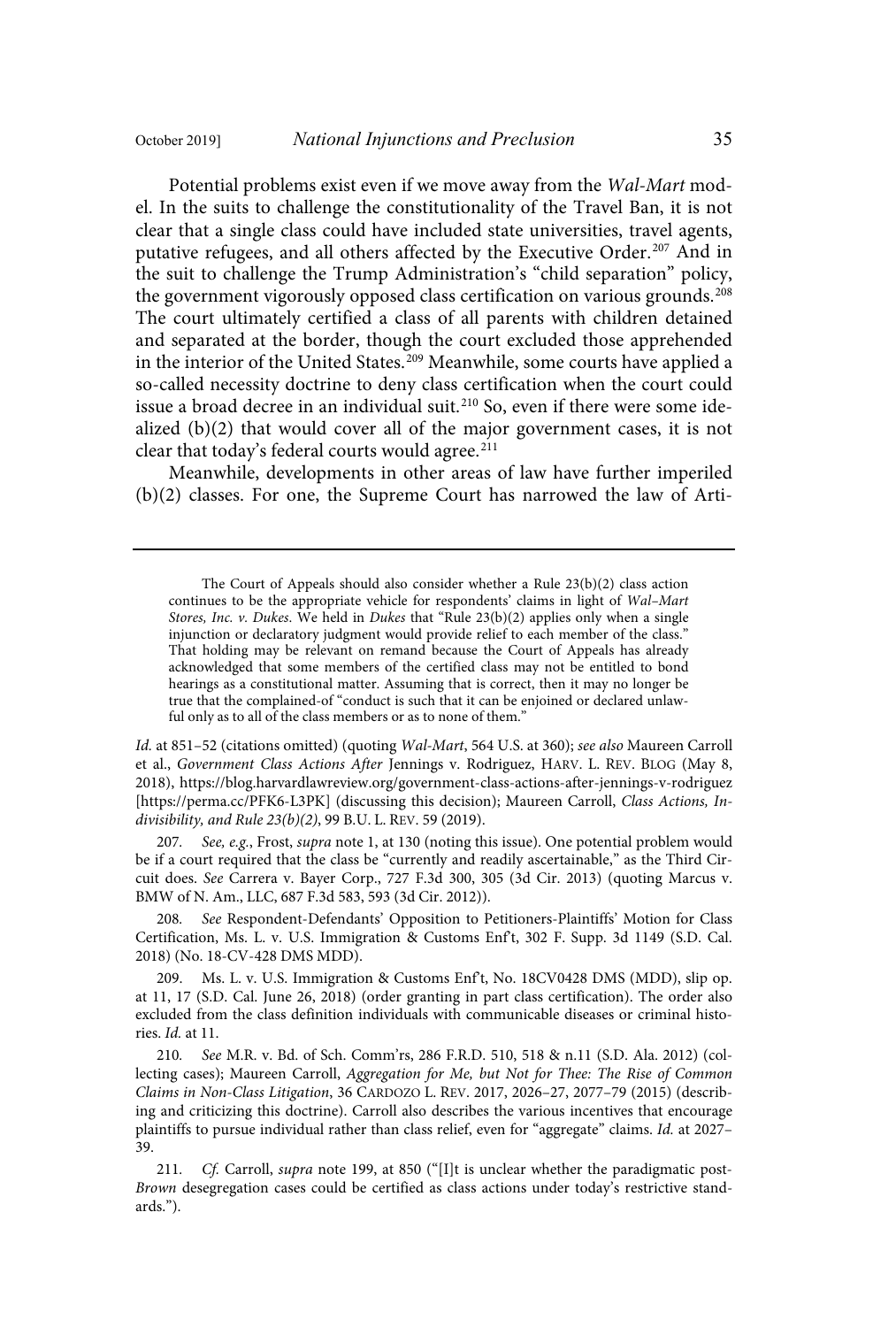cle III standing.<sup>212</sup> At a minimum, named plaintiffs must articulate a concrete and particularized injury,<sup>213</sup> and some have argued that all members of the class must establish their standing.<sup>214</sup> Applying these requirements in major public-law cases might exclude potential plaintiffs whose injuries are as-of-yet speculative.<sup>215</sup> Other challenges to named plaintiffs also could imperil the class. For example, in the "child separation" case mentioned above, the government argued that because one named plaintiff's claims were moot and the other named plaintiff lacked proper venue, the entire class action should be dismissed. 216

215. The scholarship of Wasserman, Morley, and Bruhl suggests that national injunctions might be problematic, in part, because they protect parties who would lack Article III standing on their own. See Bruhl, supra note 214, at 511-14; Michael T. Morley, De Facto Class Actions? Plaintiff- and Defendant-Oriented Injunctions in Voting Rights, Election Law, and Other Constitutional Cases, 39 HARV. J.L. & PUB. POL'Y 487, 523–27 (2016); Wasserman, supra note 1, at 359–63. The federal government has taken this position as well. See Supplemental Brief for Appellant, supra note 35, at 9–15 ("[W]here no class has been certified, no justiciable controversy exists once the injury to the actual plaintiffs has been remedied."); OFFICE OF THE ATTORNEY GEN., supra note 35, at 1–3.

The rise of nonmutual preclusion also calls into question the logic of this view. If a nonparty who could not have obtained standing would be a candidate for nonmutual preclusion, then why is it so anomalous to include that person within the scope of the initial injunction? For additional responses to the Article III-based critique, see Frost, supra note 1.

See Respondent-Defendants' Memorandum of Points & Authorities in Support of Motion to Dismiss, Ms. L. v. U.S. Immigration & Customs Enf't, 302 F. Supp. 3d 1149 (S.D. Cal. 2018) (No. 18-CV-428 DMS MDD); see also Ms. L., 302 F. Supp. 3d at 1156-59 (rejecting these arguments). For a discussion of strategies to moot pending class actions, see Clopton, supra note 212.

Personal jurisdiction also could be an issue, especially in cases purporting to join nonfederal defendants. See Bristol-Myers Squibb Co. v. Superior Court, 137 S. Ct. 1773, 1779–84 (2017). Although the Supreme Court's recent decision in Bristol-Myers Squibb did not explicitly apply to class actions, it might soon. See id. at 1789 n.4 (Sotomayor, J., dissenting) ("The

<sup>212</sup> . See Zachary D. Clopton, Justiciability, Federalism, and the Administrative State, 103 CORNELL L. REV. 1431, 1440 (2018) (collecting cases and sources). See generally Heather Elliott, The Functions of Standing, 61 STAN. L. REV. 459 (2008).

<sup>213.</sup> See, e.g., Spokeo, Inc. v. Robins, 136 S. Ct. 1540, 1547-50 (2016). See generally Rachel Bayefsky, Constitutional Injury and Tangibility, 59 WM. & MARY L. REV. 2285 (2018) (discussing Spokeo).

<sup>214.</sup> Some have called for the Supreme Court to require Article III standing for every member of the class, not just the named plaintiff. See Aaron-Andrew P. Bruhl, One Good Plaintiff Is Not Enough, 67 DUKE L.J. 481, 486 (2017); Joan Steinman, The Effects of Case Consolidation on the Procedural Rights of Litigants: What They Are, What They Might Be (pt. 1), 42 UCLA L. REV. 717, 726–50 (1995); see also Tyson Foods, Inc. v. Bouaphakeo, 136 S. Ct. 1036, 1053 (2016) (Roberts, C.J., concurring) ("Article III does not give federal courts the power to order relief to any uninjured plaintiff, class action or not."); Brief for the U.S. as Amicus Curiae Supporting Neither Party at 14, Frank v. Gaos, 139 S. Ct. 1041 (2019) (No. 17-961), 2018 WL 3456069. But see Langan v. Johnson & Johnson Consumer Cos., 897 F.3d 88, 93 (2d Cir. 2018) ("[A]s long as the named plaintiffs have standing to sue the named defendants, any concern about whether it is proper for a class to include out‐of‐state, nonparty class members with claims subject to different state laws is a question of predominance under Rule 23(b)(3), not a question of 'adjudicatory competence' under Article III." (citation omitted) (quoting Morrison v. YTB Int'l, Inc., 649 F.3d 533, 536 (7th Cir. 2011))).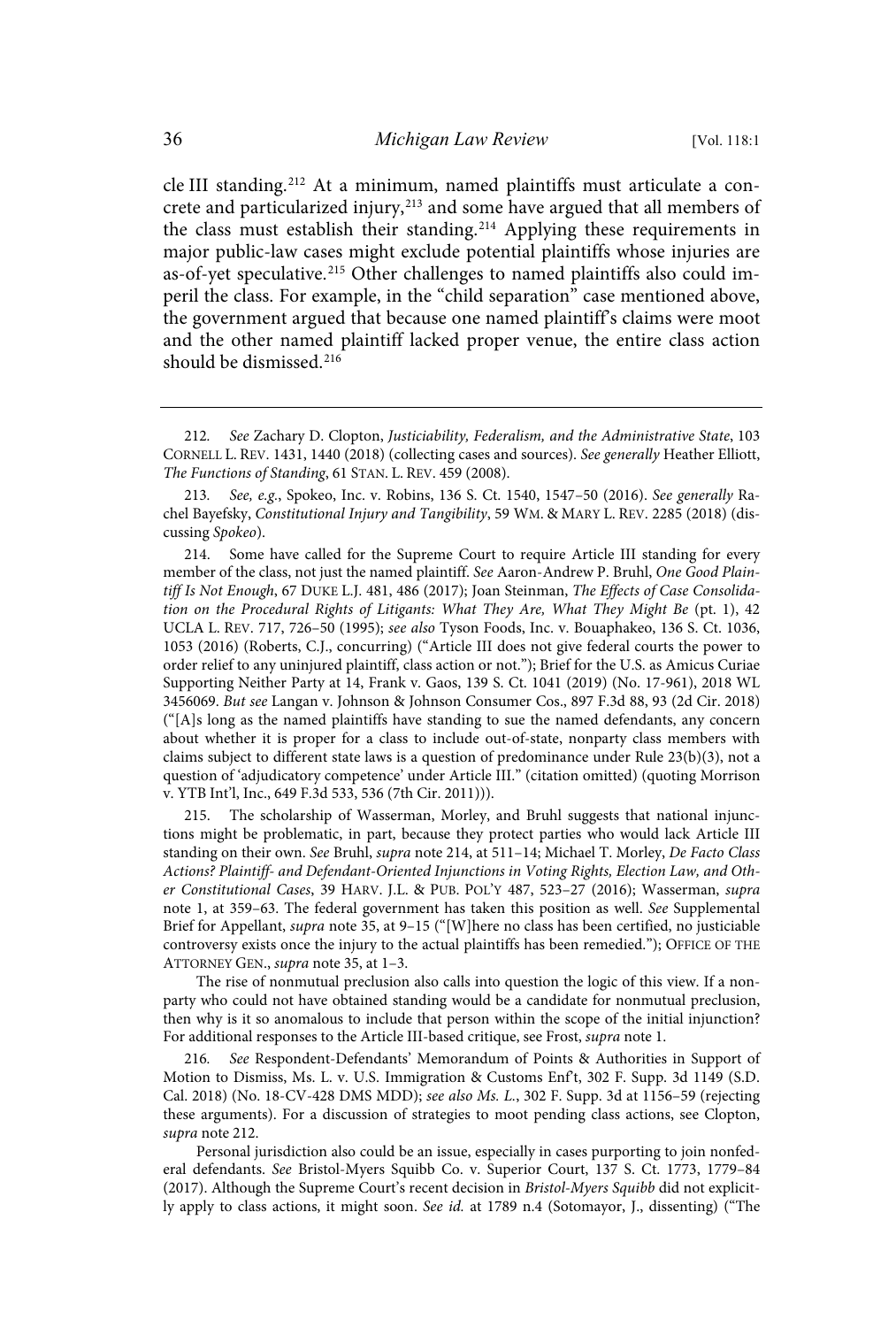As a result of these developments, there may be cases in which Parklane would dictate nonmutual preclusion but—for other doctrinal reasons plaintiffs would be unable to certify a  $(b)(2)$  class.<sup>217</sup> I raise this issue not to criticize those other doctrines, though I have my problems with them. Instead, these decisions also cast new light on the effects of Mendoza. At the time of Mendoza, it may have appeared that the (b)(2) class action would cover up any unfairness resulting from preferential preclusion rules for the federal government.<sup>218</sup> But under the law today, that may not be true. As the gap between (b)(2) and nonmutual preclusion increases, the magnitude of the "governmental advantage" also increases. And as explained above, this growing governmental advantage is not justified by Mendoza's policy arguments.<sup>219</sup>

In sum, Mendoza was wrong when it was decided: the government is not always different from other litigants; the law of preclusion contains exceptions necessary to protect the public interest; and there are affirmative values of preclusion that apply equally to government and nongovernment litigation. Mendoza is even more wrong today: other legal developments have made it more difficult for those aggrieved by the government to achieve universal relief up front, so the inability to rely on nonmutual preclusion is even more consequential in this growing number of cases.<sup>220</sup> For these reasons, the Supreme Court or Congress should overrule Mendoza independent of any changes to the law of national injunctions.

#### IV. CONSEQUENCES FOR NATIONAL INJUNCTIONS

The foregoing Part made the case to overrule Mendoza, putting the government on equal preclusion footing with other litigants. What, then, does Mendoza have to say about national injunctions?

Court today does not confront the question whether its opinion here would also apply to a class action in which a plaintiff injured in the forum State seeks to represent a nationwide class of plaintiffs, not all of whom were injured there.").

<sup>217.</sup> Indeed, an early commentator on Parklane conceptualized the effect of nonmutuality as creating a "collateral class action" among those who could benefit from nonmutual preclusion. See Lawrence C. George, Sweet Uses of Adversity: Parklane Hosiery and the Collateral Class Action, 32 STAN. L. REV. 655, 660 (1980). And, as noted above, class actions are often offered as alternatives to nonmutual preclusion. See Ratliff, supra note 69.

<sup>218.</sup> This is analogous to the national-injunction critics' argument about (b)(2). See supra note 201 and accompanying text.

<sup>219.</sup> Overruling Mendoza thus has the added benefit of avoiding any further distortions in the aforementioned court-access doctrines (Rule 23, standing, etc.), as courts will not be tempted to adjust those doctrines to compensate for an inequality in preclusion. Cf. Fallon, supra note 120, at 637 ("[C]ourts, and especially the Supreme Court, decide cases by seeking what they regard as an acceptable overall alignment of doctrines involving justiciability, substantive rights, and available remedies. When facing an outcome or pattern of outcomes that it regards as practically intolerable or disturbingly sub-optimal, the Court will adjust or manipulate the applicable law." (footnote omitted)).

<sup>220.</sup> Cf. Frost, supra note 1, at 1090-1103 (making similar policy arguments in the context of national injunctions); Malveaux, supra note 1, at 62–64 (same).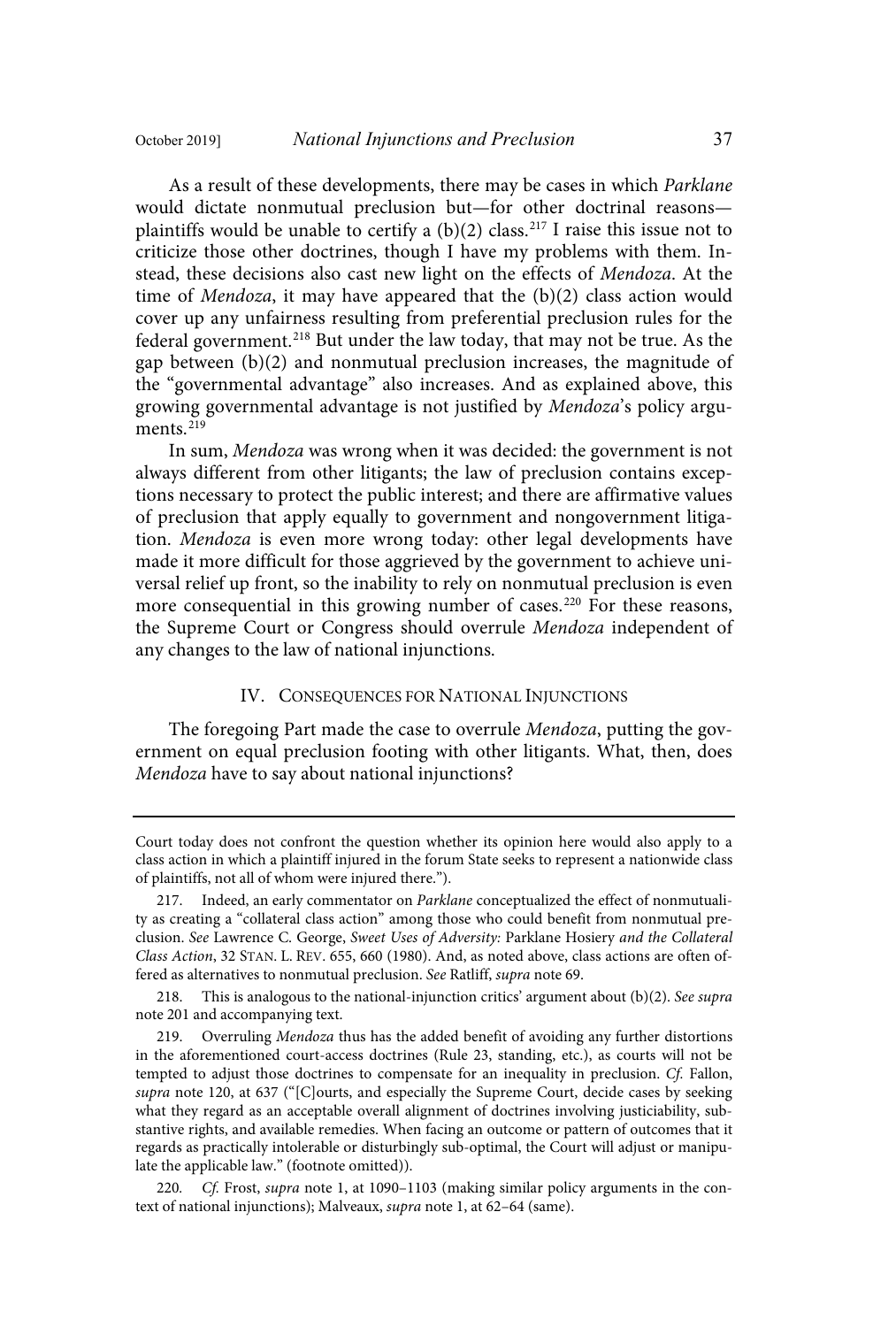First, and contrary to claims of national-injunction critics, Mendoza does not compel a prohibition on national injunctions. As noted above, Mendoza might be read to suggest that the propriety of nonparty-protecting relief is a matter of policy-not history or structure.<sup>221</sup>

This emphasis on policy does not mean that Mendoza's specific policy arguments are instructive in this context. Indeed, these arguments are poor fits for the national-injunctions debate. Recall that the Mendoza Court emphasized the substantial number of lawsuits against the federal government, each of which—if resolved against the government—could affect numerous other cases.<sup>222</sup> Even if this concern were valid in the context of issue preclusion, it does not resolve the national-injunctions debate. National injunctions are only contemplated in a relatively small number of cases.<sup>223</sup> The government should not be taken by surprise if an injunction in such a case has consequences beyond those parties. And when a national injunction issues, it would make sense for the government to quickly appeal.<sup>224</sup>

In addition, the Mendoza Court worried about percolation,<sup>225</sup> and the U.S. government has made this argument in national-injunction cases as well.<sup>226</sup> But a policy preference in favor of percolation is not a trump card. In Califano v. Yamasaki, for example, the Supreme Court acknowledged that percolation countenanced against nationwide class actions but declined to issue a categorical rule against them.<sup>227</sup> And, of course, Parklane itself has the effect of reducing percolation, but that was no obstacle to the Supreme Court. <sup>228</sup> Moreover, national-injunction cases are seemingly weak candidates

224. See supra Section III.A. Indeed, that is what we have seen in cases when courts issued national injunctions related to the Travel Ban, sanctuary cities, DACA, and more. See, e.g., City of Chicago, 888 F.3d 272 (sanctuary cities); Hawaii v. Trump, 878 F.3d 662 (9th Cir. 2017) (Travel Ban); Texas v. United States, 809 F.3d 134 (5th Cir. 2015) (DACA).

225. See Mendoza, 464 U.S. at 160.

226. See Supplemental Brief for Appellant, supra note 35, at 21-23; see also OFFICE OF THE ATTORNEY GEN., supra note 35, at 4.

227. 442 U.S. 682, 702–03 (1979) ("It often will be preferable to allow several courts to pass on a given class claim in order to gain the benefit of adjudication by different courts in different factual contexts. For this reason, a federal court when asked to certify a nationwide class should take care to ensure that nationwide relief is indeed appropriate in the case before it, and that certification of such a class would not improperly interfere with the litigation of similar issues in other judicial districts. But we decline to adopt the extreme position that such a class may never be certified.").

228. See supra Section I.B. Indeed, that was part of the point. See supra note 79 (noting connection to the perceived litigation crisis).

<sup>221.</sup> See supra Section II.B.

<sup>222</sup> . See United States v. Mendoza, 464 U.S. 154, 159–61 (1984).

<sup>223.</sup> See, e.g., City of Chicago v. Sessions, 888 F.3d 272, 290 (7th Cir. 2018) ("[O]nce a court determines that preliminary relief is required, the court must be able to engage in the 'equitable balancing' to determine the relief necessary. Rarely, that will include nationwide injunctions."); City of Chicago v. Sessions, No. 17 C 5720, 2017 WL 4572208, at \*4 (N.D. Ill. Oct. 13, 2017) ("[I]ssuing a nationwide injunction should not be a default approach. It is an extraordinary remedy that should be limited by the nature of the constitutional violation and subject to prudent use by the courts.").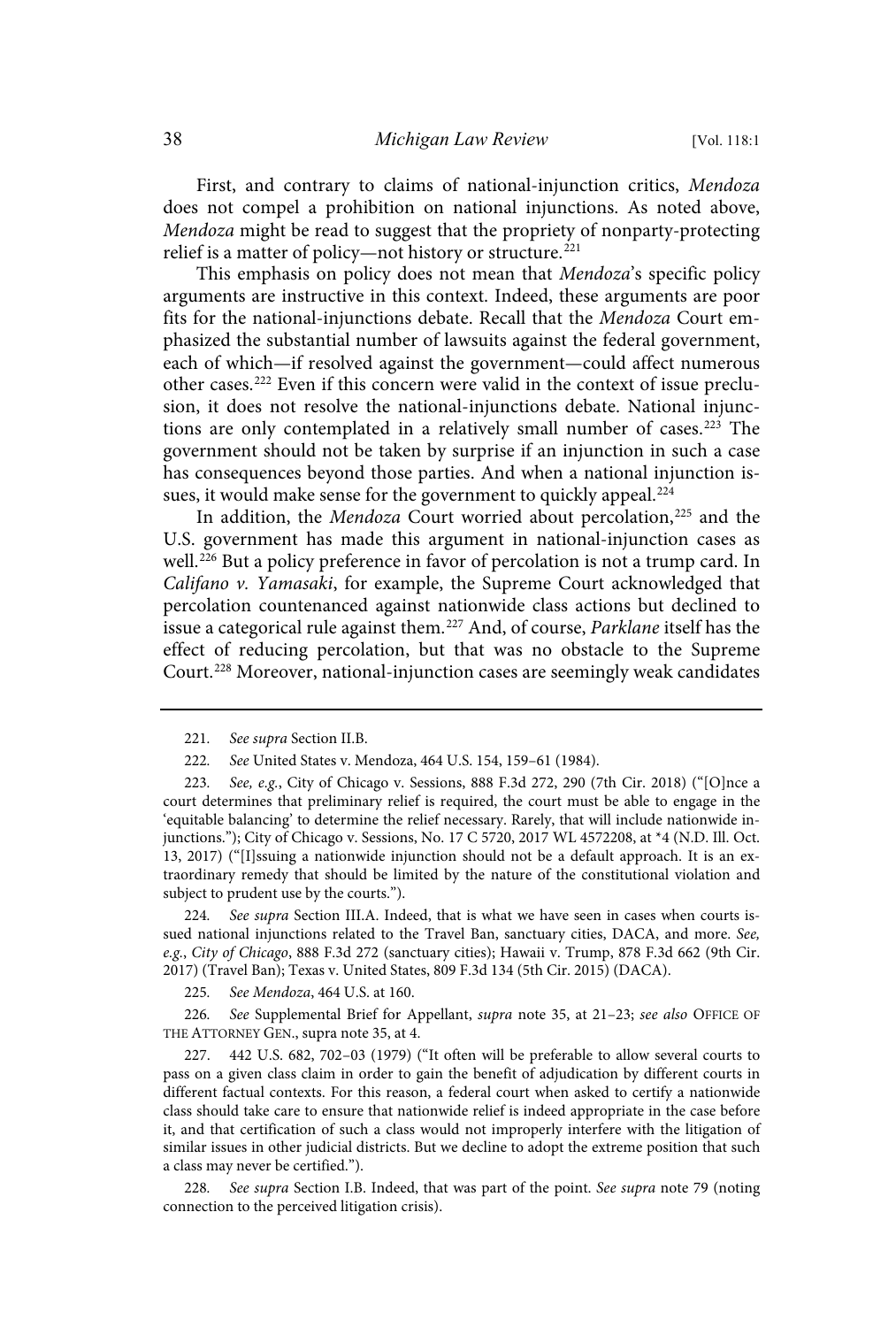for a percolation argument, given that they proceed quickly to appellate (if not Supreme Court) review and involve numerous interveners and amici curiae who can provide the functional equivalent of district-court percolation. <sup>229</sup> For the same reason, even if a single district court attempted to "lock in" the federal government via national injunction,<sup>230</sup> the government could quickly appeal the adverse ruling,<sup>231</sup> and in many cases the Supreme Court would soon provide a "national" resolution.<sup>232</sup>

In short, not only are Mendoza's justifications weak as applied to issue preclusion, they are even weaker when translated to national injunctions. There may be good policy reasons to oppose national injunctions, but those reasons do not derive from Mendoza.

That said, a decision to overrule Mendoza would have salutary effects for the national-injunctions issue—and it would point to a way forward that might accommodate all sides in the national-injunctions debate. The balance of this Part looks first at the consequences of overruling Mendoza on national injunctions and then asks how overruling Mendoza fits with proposals to prohibit or limit national injunctions.

## A. Preclusion and National Injunctions

Consider two lawsuits seeking to enjoin the federal government. In one version, a fastidious plaintiff files a lawsuit in federal court seeking the broadest possible class definition. The court finds a constitutional or statutory violation, for example, by concluding that a particular executive policy was motivated by animus.<sup>233</sup> But because of limits imposed by current law— Rule 23, standing, or others<sup>234</sup>—the court cannot certify a class sufficiently broad to cover potential future claimants who are only subject to the specu-

<sup>229.</sup> And, of course, a court could consider percolation when deciding the scope of injunctive relief. See, e.g., City of Chicago, 888 F.3d at 290 ("[O]nce a court determines that preliminary relief is required, the court must be able to engage in the 'equitable balancing' to dedetermine the relief necessary. Rarely, that will include nationwide injunctions. Granted, it is an imprecise process, but that is endemic to injunctions, and courts are capable of weighing the appropriate factors while remaining cognizant of the hazards of forum shopping and duplicative lawsuits."). Cf. Califano, 442 U.S. at 702-03 (making a similar point with respect to the certification of nationwide classes).

<sup>230.</sup> See supra Section III.A.

<sup>231.</sup> Preliminary injunctions, though not final judgments, are immediately appealable in federal court. See 28 U.S.C. § 1292(a)(1) (2012). See generally 16 CHARLES ALAN WRIGHT ET AL., FEDERAL PRACTICE AND PROCEDURE § 3921 (3d ed. 2012).

<sup>232.</sup> See, e.g., Trump v. Hawaii, 138 S. Ct. 2392 (2018).

<sup>233.</sup> See, e.g., United States v. Windsor, 570 U.S. 744, 770 (2013); Int'l Refugee Assistance Project v. Trump, 241 F. Supp. 3d 539, 558–59 (D. Md.), vacated, 138 S. Ct. 353 (2017); see also Susannah W. Pollvogt, Unconstitutional Animus, 81 FORDHAM L. REV. 887 (2012) (attempting to systematize precedent on animus and state action); Katherine Shaw, Beyond the Bully Pulpit: Presidential Speech in the Courts, 96 TEX. L. REV. 71, 137–40 (2017) (discussing issues of presidential intent).

<sup>234.</sup> See supra Section III.C.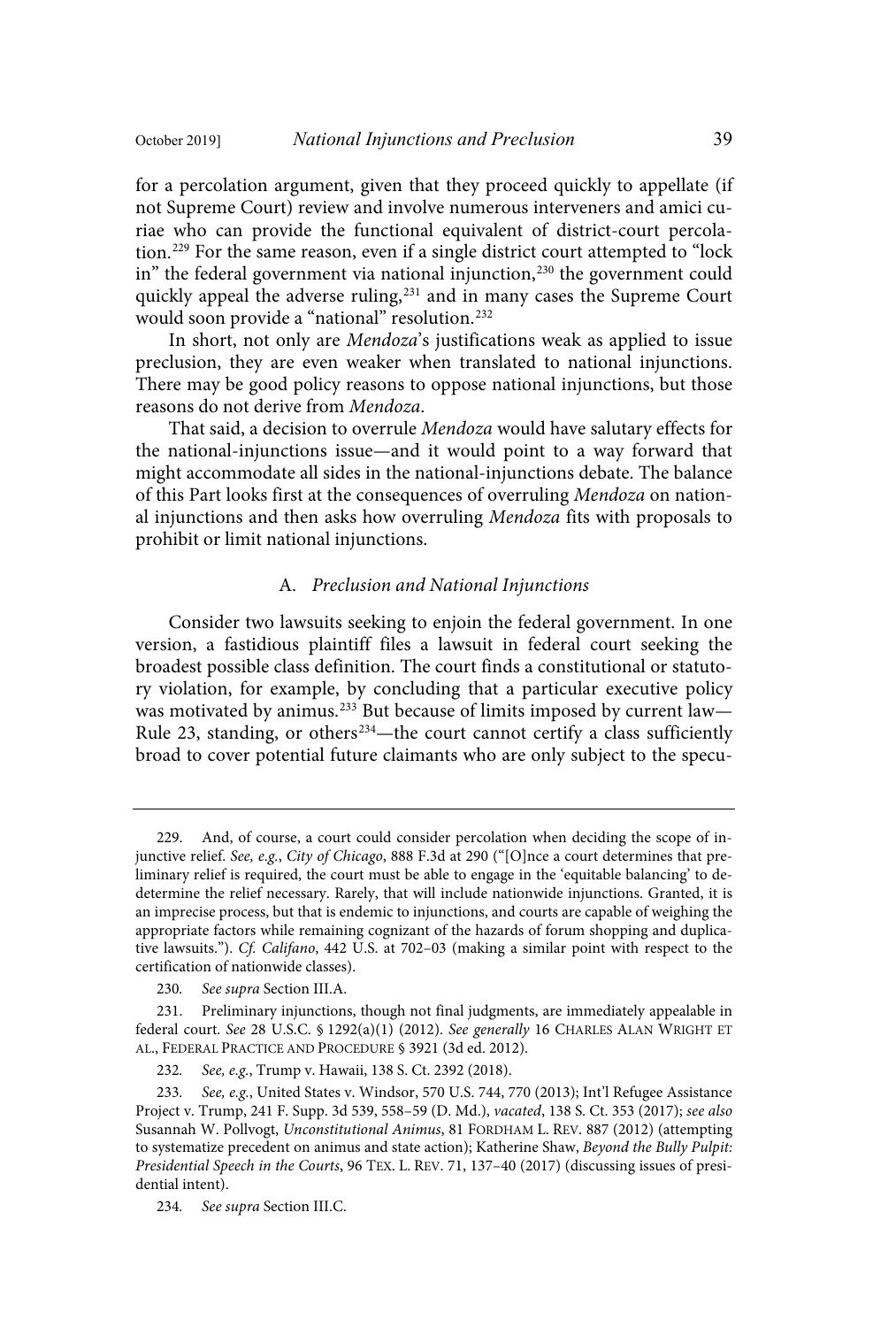lative threat of injury. What happens to these future claimants? If the Supreme Court were to overrule Mendoza, then they could get the benefit of Parklane (because they could not have joined the first case) whenever their claims are ripe. <sup>235</sup> And, even though nonmutual preclusion is not guaranteed,<sup>236</sup> the threat of preclusion may deter the federal government from treating them in a way that would have violated the court's decision. The result is nonparty protection without a nonparty injunction.

In a second version, imagine that challengers to a federal statute strategically sequence their lawsuits. The first plaintiff sues in the district most likely to grant an injunction; if she loses, a new plaintiff tries in the district next most likely to grant relief; if both lose, yet another new plaintiff tries again in a third district.<sup>237</sup> None of these plaintiffs seeks a mandatory class action, which would bind the entire class.<sup>238</sup> Eventually one of these plaintiffs finds a judge willing to issue an injunction. In this situation, nonparties should not benefit from nonmutual preclusion even if the Court overruled Mendoza—the putative plaintiffs who were "waiting and seeing" should be denied the benefit of nonmutual preclusion because they could have easily joined the prior suit. <sup>239</sup> This is a public-law version of Currie's train crash and its multiple plaintiff anomaly.<sup>240</sup> And Parklane has a built-in response to this situation, denying preclusion as unfair.<sup>241</sup>

The foregoing hypotheticals illustrate the benefits of Parklane's screening approach. The most heavily criticized aspects of national injunctions the multiple plaintiff anomaly and the risk of inconsistent adjudications are minimized. Their virtues—protecting those who cannot join the first case and discouraging government noncompliance—are maintained. And although "forum shopping" might still occur, without the multiple plaintiff anomaly the forum shopping in these cases is not so different from the fo-

<sup>235.</sup> Questions such as animus would be prime candidates for issue preclusion. If the second court considered the issue to be "pure law" and the claims to be unrelated, it is possible that the government could avoid preclusion based on the Moser exception. See supra note 174 and accompanying text. But that result would not depend on the governmental status of the defendant and instead would just return the government to equal footing with other litigants.

<sup>236.</sup> Preclusion is not guaranteed because of the Parklane discretion discussed supra Section I.B.

<sup>237.</sup> This version mirrors those hypothetical cases that critics of national injunctions hold out as reasons to prohibit the practice. See, e.g., Bray, supra note 1, at 464-65.

<sup>238.</sup> See generally WRIGHT ET AL., supra note 60, § 4455.

<sup>239.</sup> See Parklane Hosiery Co. v. Shore, 439 U.S. 322, 330-31 (1979); RESTATEMENT (SECOND) OF JUDGMENTS § 29 (AM. LAW INST. 1982).

<sup>240.</sup> See supra notes 75-76 and accompanying text.

<sup>241.</sup> See Parklane, 439 U.S. at 331; RESTATEMENT (SECOND) OF JUDGMENTS § 29. Importantly, nothing here should be read as contrary to the principle that a court may issue injunctions broad enough "to provide complete relief to the plaintiffs." Califano v. Yamasaki, 442 U.S. 682, 702 (1979).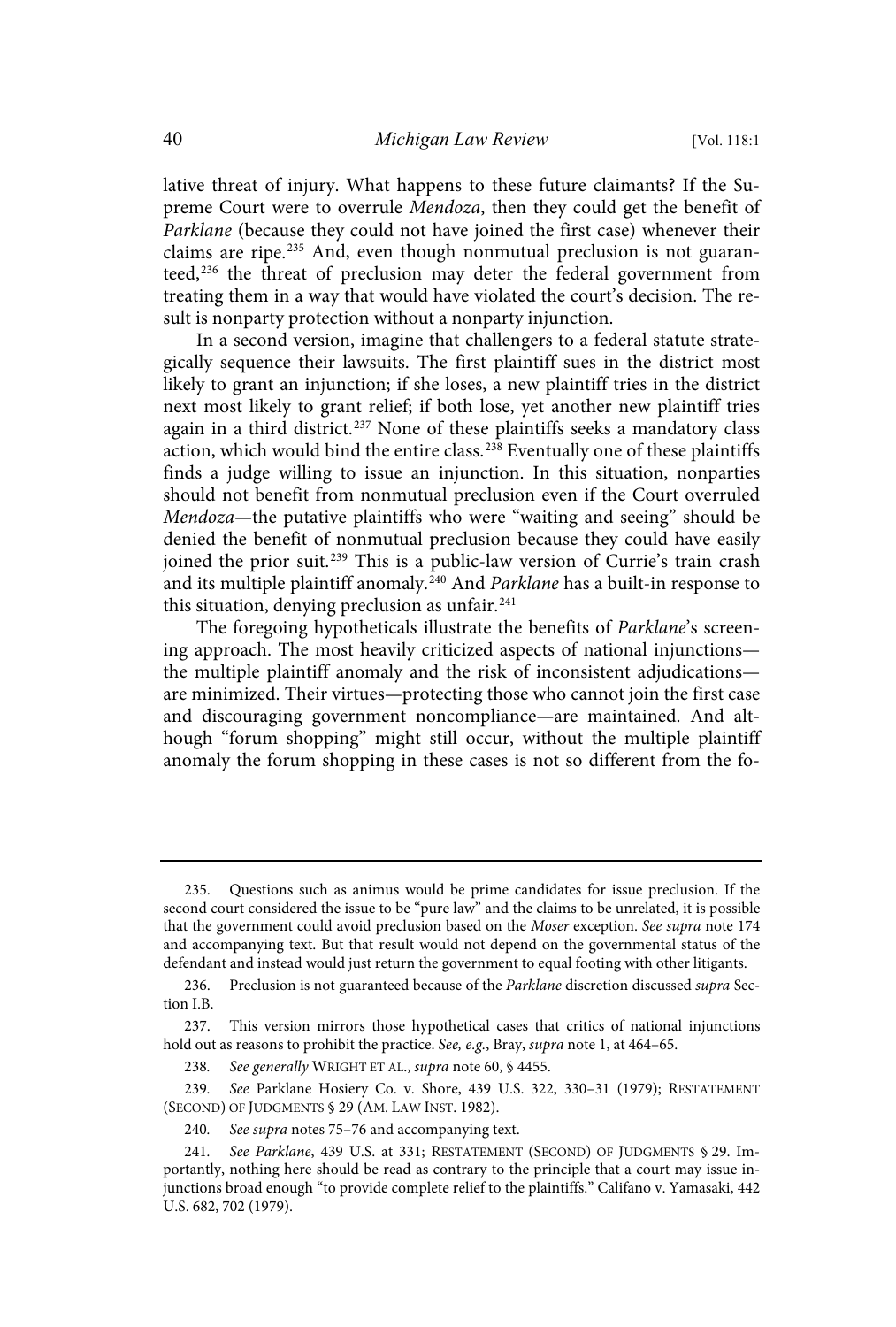rum shopping that we usually tolerate.<sup>242</sup> Here, too, overruling Mendoza has the effect of "normalizing" government litigation.<sup>243</sup>

Because nonmutual preclusion can protect some nonparties, overruling Mendoza would lower the pressure on courts to issue national injunctions in the first place. Today, a federal court inclined to stop a constitutional or statutory violation by federal defendants must turn to the national injunction; otherwise, its decisions could be ignored because they are not binding on other courts.<sup>244</sup> Parties seeking injunctions face the same dynamic. These worries are minimized when federal courts deal with nongovernmental defendants because nonmutual preclusion (and full faith and credit) <sup>245</sup> will ensure that court judgments are not so easily ignored.<sup>246</sup> Allowing nonmutual preclusion against the federal government, even on a case-by-case basis, will thus reduce the pressure to award universal relief because some future plaintiffs might be able to invoke the prior judgment. And, again, the threat of nonmutual preclusion should discourage the government from flouting the first court's decision.

Nonmutual preclusion also harnesses party incentives to achieve the goal of a single resolution binding on all sides. Today, plaintiffs may be incentivized to strategically pursue national injunctions in multiple proceed-

243. Cf. Ganesh Sitaraman & Ingrid Wuerth, The Normalization of Foreign Relations Law, 128 HARV. L. REV. 1897 (2015) (explaining how the Supreme Court has normalized foreign relations law). Of course, relying on preclusion instead of an injunction has its costs. Preclusion puts the burden on future litigants to assert it, and future courts would have to decide whether Parklane applies to new plaintiffs. Still, litigating preclusion is cheaper than relitigating the merits, and it comes with lesser risks of inconsistent judgments. See supra Section III.B (discussing the justifications for preclusion). And, again, preclusion might tamp down on nonacquiescence.

244. As Wasserman notes, the Seventh Circuit seemingly justified its approval of a national injunction against the federal government's sanctuary cities policy, in part, because judicial economy counseled against asking every sanctuary city to sue. See Wasserman, supra note 1, at 345 (citing City of Chicago v. Sessions, 888 F.3d 272, 292 (7th Cir. 2018)).

245 . See Semtek Int'l Inc. v. Lockheed Martin Corp., 531 U.S. 497, 507–08 (2001) (full faith and credit among federal courts); see also U.S. CONST. art. IV, § 1 (Full Faith and Credit Clause); 28 U.S.C. § 1738 (2012) (full faith and credit statute). See generally Stephen B. Burbank, Interjurisdictional Preclusion, Full Faith and Credit and Federal Common Law: A General Approach, 71 CORNELL L. REV. 733 (1986).

246. See supra Section I.B. Importantly, preliminary injunctions may be candidates for issue preclusion. See Hawksbill Sea Turtle v. Fed. Emergency Mgmt. Agency, 126 F.3d 461, 474 n. 11 (3d Cir. 1997) ("[F]indings made in granting or denying preliminary injunctions can have preclusive effect if the circumstances make it likely that the findings are 'sufficiently firm' to persuade the court that there is no compelling reason for permitting them to be litigated again." (quoting Dyndul v. Dyndul, 620 F.2d 409, 412 (3d Cir. 1980))); RESTATEMENT (SECOND) OF JUDGMENTS § 13, illus. 1; WRIGHT ET AL., supra note 60, §§ 4434, 4465.2.

<sup>242.</sup> See, e.g., The Atlantic Star, [1974] AC 436 (HL) 471 (Eng.) ("'Forum shopping' is a dirty word; but it is only a pejorative way of saying that, if you offer a plaintiff a choice of jurisdictions, he will naturally choose the one in which he thinks his case can be most favourably presented: this should be a matter neither for surprise nor for indignation."); Pamela K. Bookman, The Unsung Virtues of Global Forum Shopping, 92 NOTRE DAME L. REV. 579 (2016). See generally Huddleston, supra note 1.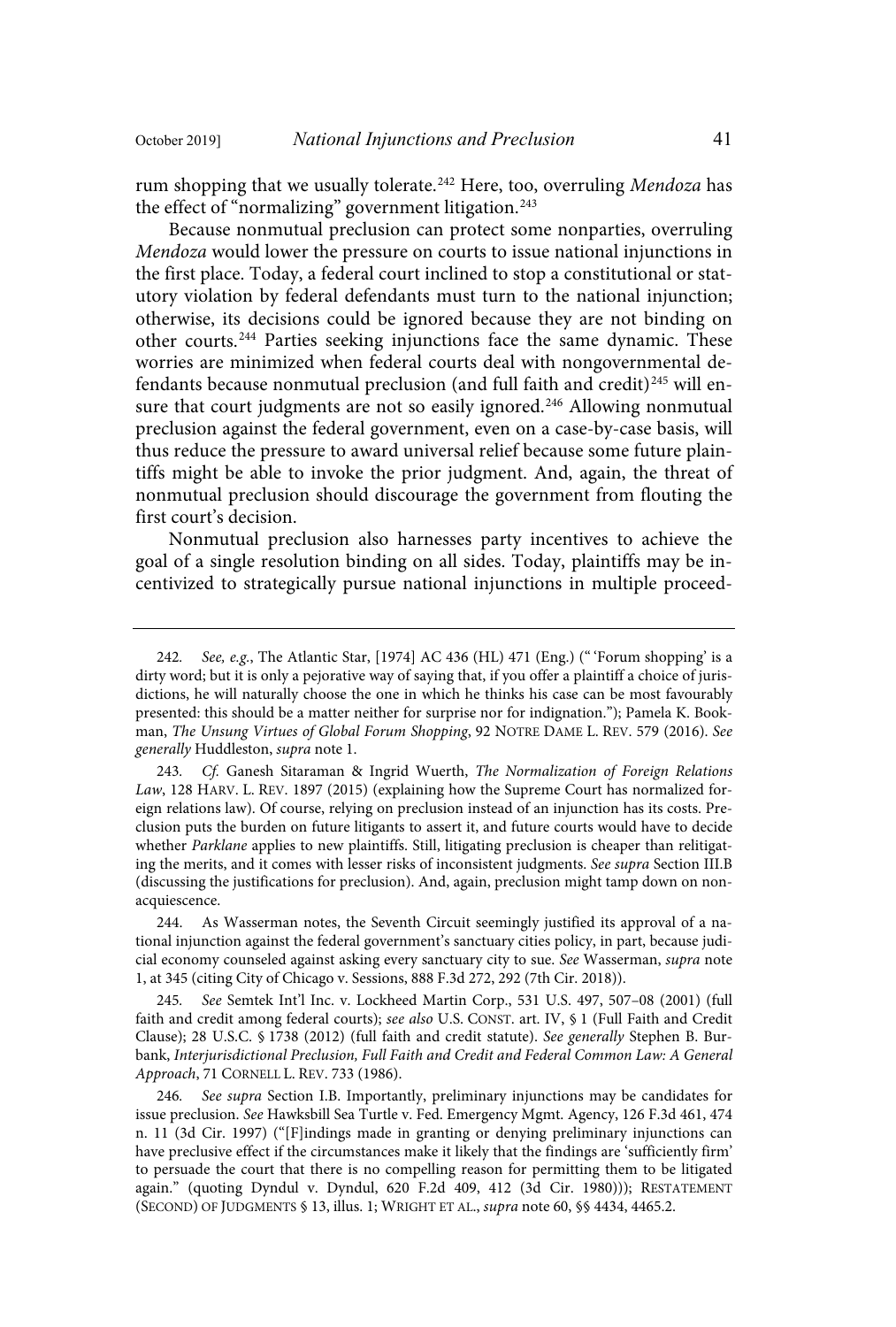ings—a central critique offered by national-injunction critics.<sup>247</sup> Parklane denies preclusion to wait-and-see plaintiffs, so they gain no advantage from sitting on the sidelines.<sup>248</sup> Instead, it would be in their interest to contribute to the first case in hopes of swaying the result. Moreover, because nonmutual preclusion is not assured, plaintiffs interested in universal relief who are already in the case should pursue a class action when possible, exactly as critics of national injunctions have advised.<sup>249</sup>

On the flipside, while calls for plaintiffs to use (b)(2) class actions do not offer any guidance to federal defendants,<sup>250</sup> Parklane provides a roadmap. Federal defendants would have an incentive to make sure potential plaintiffs are notified of the litigation, thus inducing them to join the case or lose their access to nonmutual preclusion. Federal defendants also might not fight so vigorously against attempts at intervention or class certification that seek to bring all potential claimants into the first case.<sup>251</sup> The result would be that plaintiffs, defendants, and courts would work together to achieve a single binding resolution—a result that all sides seem to desire.

#### B. The Future of National Injunctions

Even if Mendoza remained good law, connecting preclusion and injunctions would offer a new vantage on when national injunctions might be justified.

Suppose that judges or legislators were interested in ways to limit (but not categorically prohibit) national injunctions.<sup>252</sup> In that circumstance, nonmutual preclusion offers guidance about the prudential considerations that could attend to nonparty relief. In particular, a court considering an application for a national injunction might ask itself the questions raised by

<sup>247.</sup> See supra Section I.A.

<sup>248.</sup> For example, in the DACA litigation, the Southern District of Texas concluded that plaintiffs had standing to challenge DACA and likely would succeed on the merits, but that a preliminary injunction was not justified in part because it conflicted with prior federal court decisions upholding DACA. See Texas v. United States, 328 F. Supp. 3d 662 (S.D. Tex. 2018). This, too, resonates with Parklane's limits on nonmutual preclusion. See supra Section I.B.

<sup>249.</sup> See, e.g., Bray, supra note 1, at 456; Wasserman, supra note 1, at 368; see also Carroll, supra note 210, at 2052–55 (making a similar point about the virtue of class treatment).

<sup>250.</sup> See supra note 1 (collecting sources).

<sup>251.</sup> See FED. R. CIV. P. 23, 24. Though defendants' acquiescence is not supposed to affect the class certification decision as a legal matter, it is hard to imagine that this does not happen as a practical matter. See, e.g., John C. Coffee, Jr., Class Wars: The Dilemma of the Mass Tort Class Action, 95 COLUM. L. REV. 1343, 1356–67 (1995); Rhonda Wasserman, Dueling Class Actions, 80 B.U. L. REV. 461, 470–74 (2000). I also have speculated elsewhere that the government might try to use multidistrict litigation to achieve this effect. See Bradt & Clopton, supra note 58 (exploring this possibility and arguing that the MDL panel should reject it).

<sup>252.</sup> If the Supreme Court or Congress prohibited national injunctions, see, e.g., Injunctive Authority Clarification Act of 2018, H.R. 6730, 115th Cong. § 2(a) (2018), then nonmutual preclusion could ameliorate some of the effects in line with the discussion in the previous section.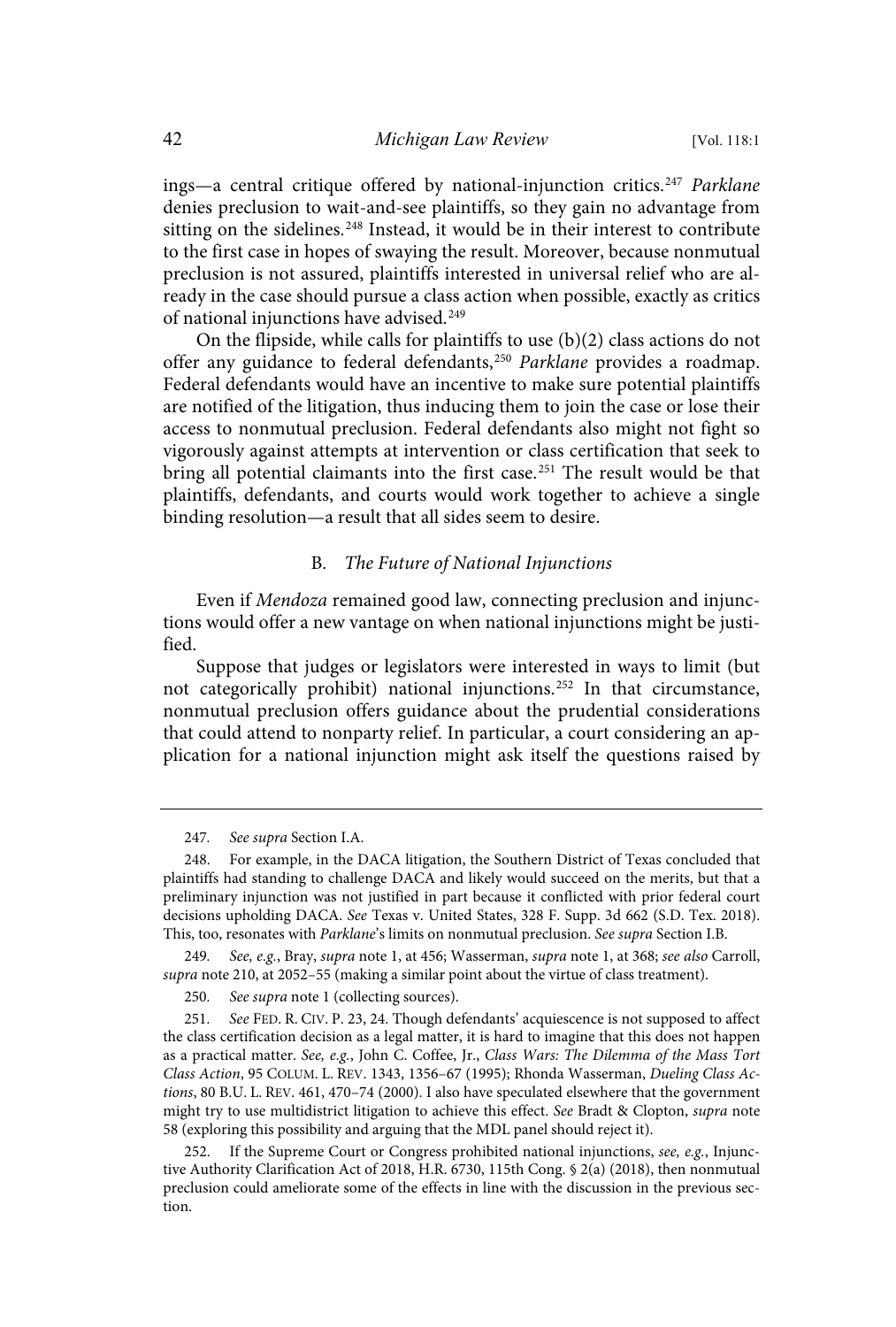Parklane.<sup>253</sup> Although "predicting" preclusion is not always easy,<sup>254</sup> courts could decline to issue national injunctions when nonparties likely would not be candidates for nonmutual preclusion.<sup>255</sup>

Using the examples from above, if a court observed wait-and-see plaintiffs and the strategic avoidance of class certification, it should be disinclined to grant a national injunction that would protect nonparties in a way that preclusion would not. And presumably a federal defendant opposing a national injunction would alert a court to the presence of wait-and-see plaintiffs. <sup>256</sup> But if the court observed a category of potential plaintiffs who could not intervene—either because of doctrinal barriers or because they are still unidentifiable as a practical matter—then an injunction protecting nonparties seems more reasonable.<sup>257</sup> One implication, therefore, is that national injunctions may be more justified in the penumbra around Rule 23(b)(2). When parties would like to heed the calls of critics and seek a (b)(2) class action, <sup>258</sup> but current law prevents it, <sup>259</sup> a court might approximate the effect of nonmutual preclusion by issuing a national injunction.<sup>260</sup>

254. See Matsushita Elec. Indus. Co. v. Epstein, 516 U.S. 367, 396 (1996) (Ginsburg, J., concurring in part and dissenting in part) ("A court conducting an action cannot predetermine the res judicata effect of the judgment; that effect can be tested only in a subsequent action.").

255. The most committed legal realist might say that every judge inclined to issue a national injunction under today's law would also issue a national injunction under a Parklanebased regime. Perhaps, but if legal rules had no effect at all, then would not the same judge also certify a Rule 23(b)(2) class just to be safe? I tend to think that legal rules can have some effect, and I proceed here based on that assumption. And I discuss below the benefits of this particular legal principle for the policymaking choices of Congress and the courts.

256. One could tell a similar story about inconsistent judgments. Federal defendants would have incentives to alert courts to prior inconsistent judgments, which would trigger Parklane's discretion (and thus would imply that the court might deny a nonparty-protecting injunction). See supra Section I.B (discussing Parklane).

257. Or, returning to the change-in-administration issue, if a court observed that the federal defendant was a lame-duck executive offering a weak defense in order to lock in its successor, then the court might conclude it would be unfair to extend the outcome to nonparties. See supra Section III.A (discussing this issue in the context of Mendoza).

258. See supra note 201 and accompanying text.

259. See supra Section III.C.

260. One might think that this approach contradicts the Supreme Court's decision in Smith v. Bayer Corp., in which the Supreme Court rejected an injunction against a state court that purported to dictate the preclusive effect of a federal-court judgment. 564 U.S. 299 (2011); see Howard Wasserman, Universality as Judicial Impatience and Control, PRAFWSBLAWG (May

<sup>253.</sup> Most naturally, a court might consider these questions as part of the usual balancing of interests. See, e.g., City of Chicago v. Sessions, 888 F.3d 272, 290 (7th Cir. 2018) ("[O]nce a court determines that preliminary relief is required, the court must be able to engage in the 'equitable balancing' to determine the relief necessary. Rarely, that will include nationwide injunctions. Granted, it is an imprecise process, but that is endemic to injunctions, and courts are capable of weighing the appropriate factors while remaining cognizant of the hazards of forum shopping and duplicative lawsuits."). Similarly, Professor Linda Mullenix argued that Parklane's discretionary factors should be incorporated into her proposed federal statute dealing with mass torts. Linda S. Mullenix, Class Resolution of the Mass-Tort Case: A Proposed Federal Procedure Act, 64 TEX. L. REV. 1039, 1081 (1986).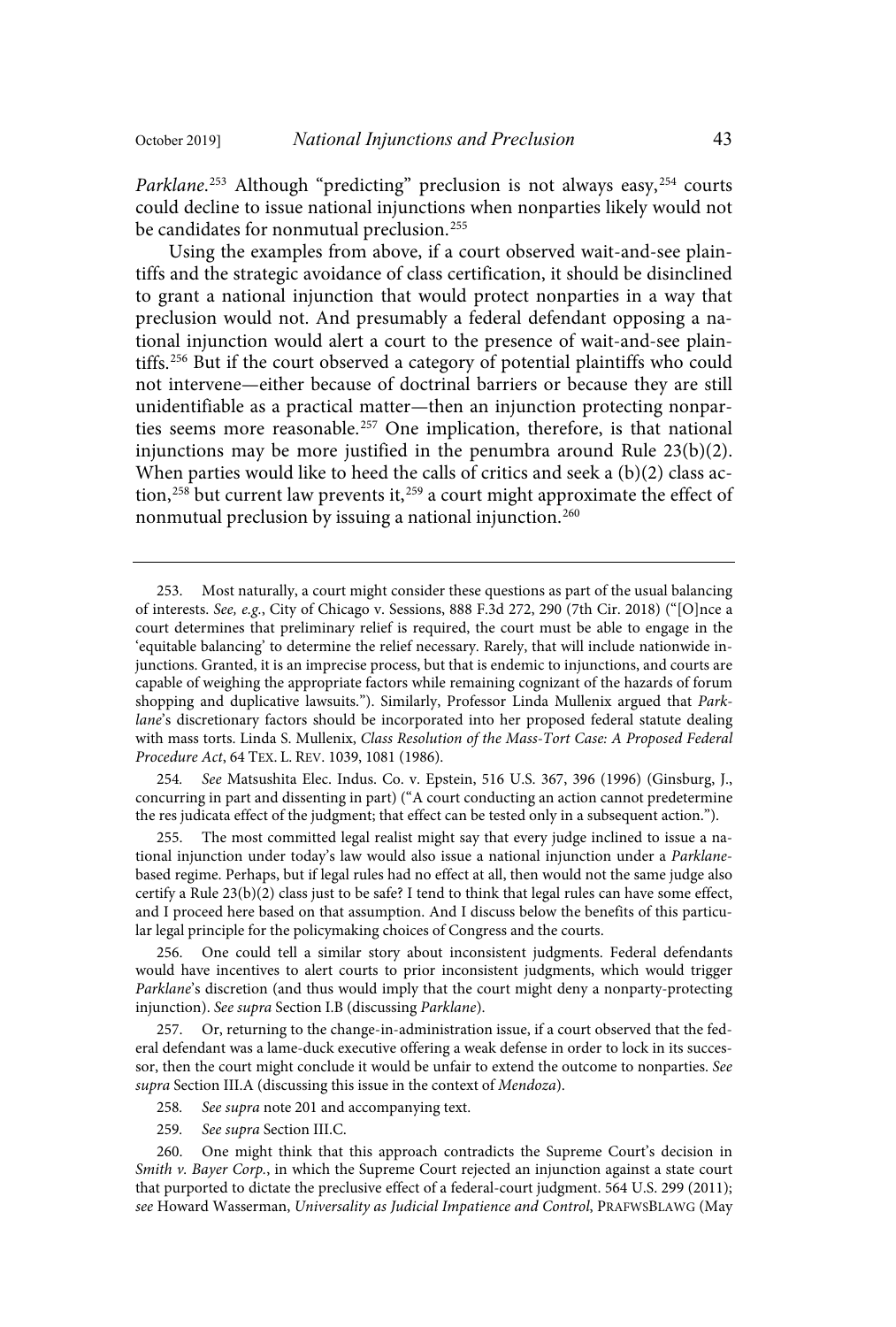Linking the national-injunctions framework to preclusion serves various goals. Bringing preclusion and remedy into closer alignment clarifies the stakes.<sup>261</sup> Rather than having the effects on nonparties hidden in multiple inquiries, this approach enables courts and parties to focus on the issues in light of a clear sense of the consequences. <sup>262</sup> Bringing these standards together also makes things easier for future lawmakers, who might fail to appreciate the multifarious pathways to nonparty protection. 263

There is also value in reframing the national-injunctions debate in terms of the common law of preclusion rather than in terms of history or constitutional structure.<sup>264</sup> Questions of preclusion and remedial scope are matters of policy that are—and should remain—subject to the normal lawmaking process.<sup>265</sup> Congress can legislate preclusion, and Congress should be the branch that addresses national injunctions.<sup>266</sup> Framing the national-injunctions debate in terms of the separation of powers, however, risks tempting the Supreme Court into an Article III decision, which would disempower the legislative process. 267

#### **CONCLUSION**

Justice Thomas chided defenders of national injunctions because their arguments "at best 'boi[l] down to a policy judgment' about how powers

261. See supra note 182 (discussing this issue).

266. See supra note 123 and accompanying text (discussing lawmaking and preclusion).

<sup>24,</sup> 2018, 7:26 AM), http://prawfsblawg.blogs.com/prawfsblawg/2018/05/universality-asjudicial-impatience-and-control.html [https://perma.cc/44RA-HECZ] (drawing exactly this connection). But Bayer was interpreting the Anti-Injunction Act, 22 U.S.C. § 2283 (2012), as applied to a federal-court injunction against a state court. Special considerations apply in that context because Congress has spoken to the issue and because of deep commitments to federalism. See Bayer, 564 U.S. at 317-18; WRIGHT ET AL., supra note 60, § 4405.1. Even in those circumstances, Bayer did not completely rule out preclusion injunctions. Bayer, 564 U.S. at 306– 07. Instead, much of the analysis turned on the fact that the injunction purported to apply to different issues and to bind nonparties. Id. at 308-18. In other words, the problem with the injunction was that exceeded the scope of preclusion, not that it was intended to enforce it.

<sup>262.</sup> This argument reflects a similar intuition to requiring something like "foreseeability" for preclusion to attach. See Parklane Hosiery Co. v. Shore, 439 U.S. 322, 330–31 (1979); RESTATEMENT (SECOND) OF JUDGMENTS §§ 28–29 (AM. LAW INST. 1982).

<sup>263.</sup> Again, these lawmakers include both judges and legislators who (typically) address only one aspect of nonparty protection at a time.

<sup>264.</sup> See generally supra note 1 (collecting sources).

<sup>265.</sup> Estreicher and Revesz reach a similar conclusion about agency nonacquiescence. See, e.g., Estreicher & Revesz, supra note 6, at 754 ("Where Congress has provided in an agency's governing statute that nonacquiescence should be treated in a particular manner, that determination must control.").

<sup>267.</sup> See Supplemental Brief for Appellant, supra note 35, at 9-15; OFFICE OF THE ATTORNEY GEN., supra note 35; cf., Patrick J. Borchers, The Death of the Constitutional Law of Personal Jurisdiction: From Pennoyer to Burnham and Back Again, 24 U.C. DAVIS L. REV. 19, 87–101 (1990) (calling for the Court to deconstitutionalize personal jurisdiction in favor of legislative solutions).